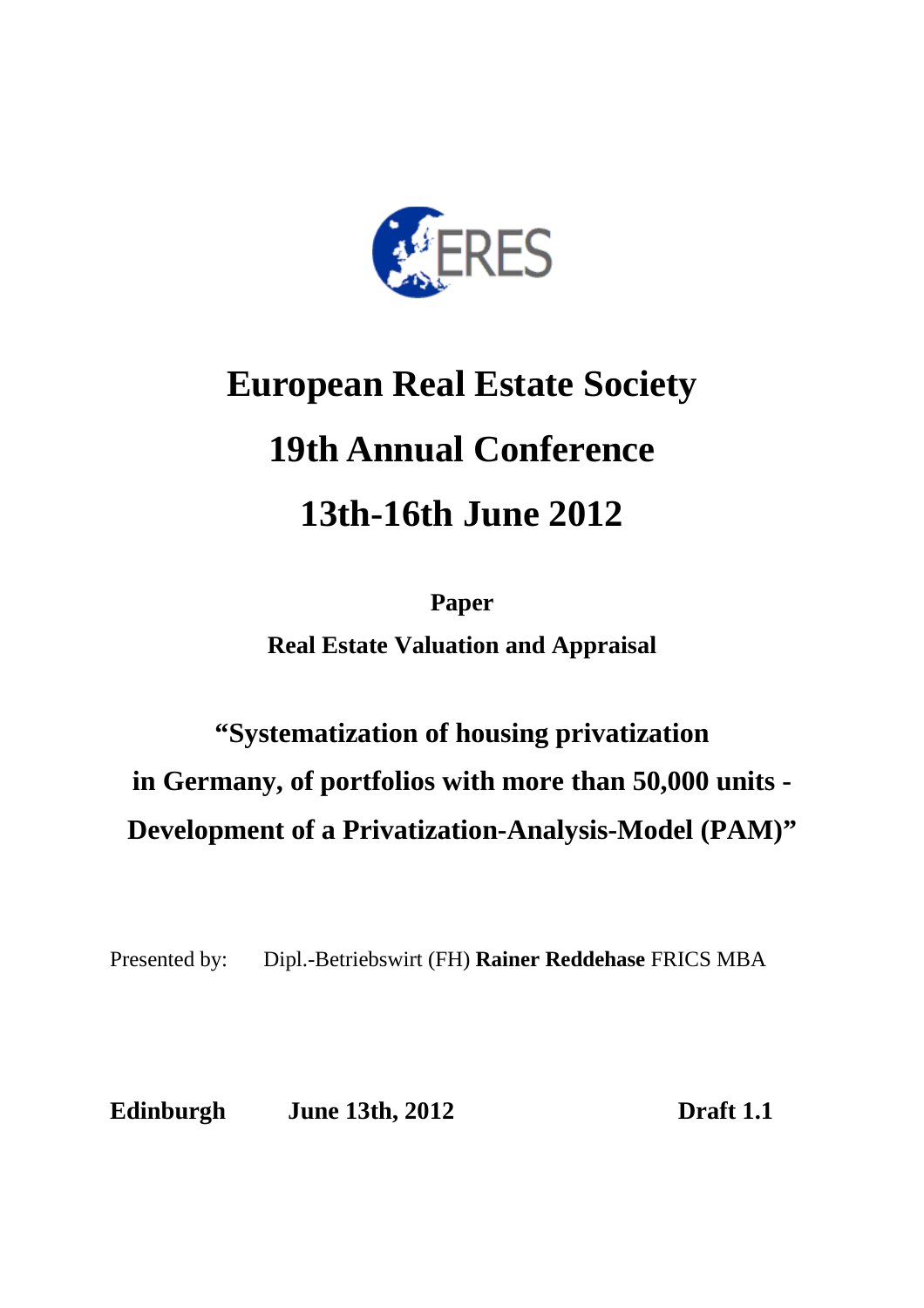## **Table of Contents**

| 1. |       |  |  |  |  |  |  |
|----|-------|--|--|--|--|--|--|
| 2. |       |  |  |  |  |  |  |
|    | 2.1   |  |  |  |  |  |  |
|    | 2.1.1 |  |  |  |  |  |  |
|    | 2.1.2 |  |  |  |  |  |  |
|    | 2.2   |  |  |  |  |  |  |
|    | 2.3   |  |  |  |  |  |  |
|    |       |  |  |  |  |  |  |
|    | 3.1   |  |  |  |  |  |  |
| 4. |       |  |  |  |  |  |  |
| 5. |       |  |  |  |  |  |  |
| 6. |       |  |  |  |  |  |  |
| 7. |       |  |  |  |  |  |  |
| 8. |       |  |  |  |  |  |  |
|    |       |  |  |  |  |  |  |
|    |       |  |  |  |  |  |  |
|    |       |  |  |  |  |  |  |
|    |       |  |  |  |  |  |  |
|    |       |  |  |  |  |  |  |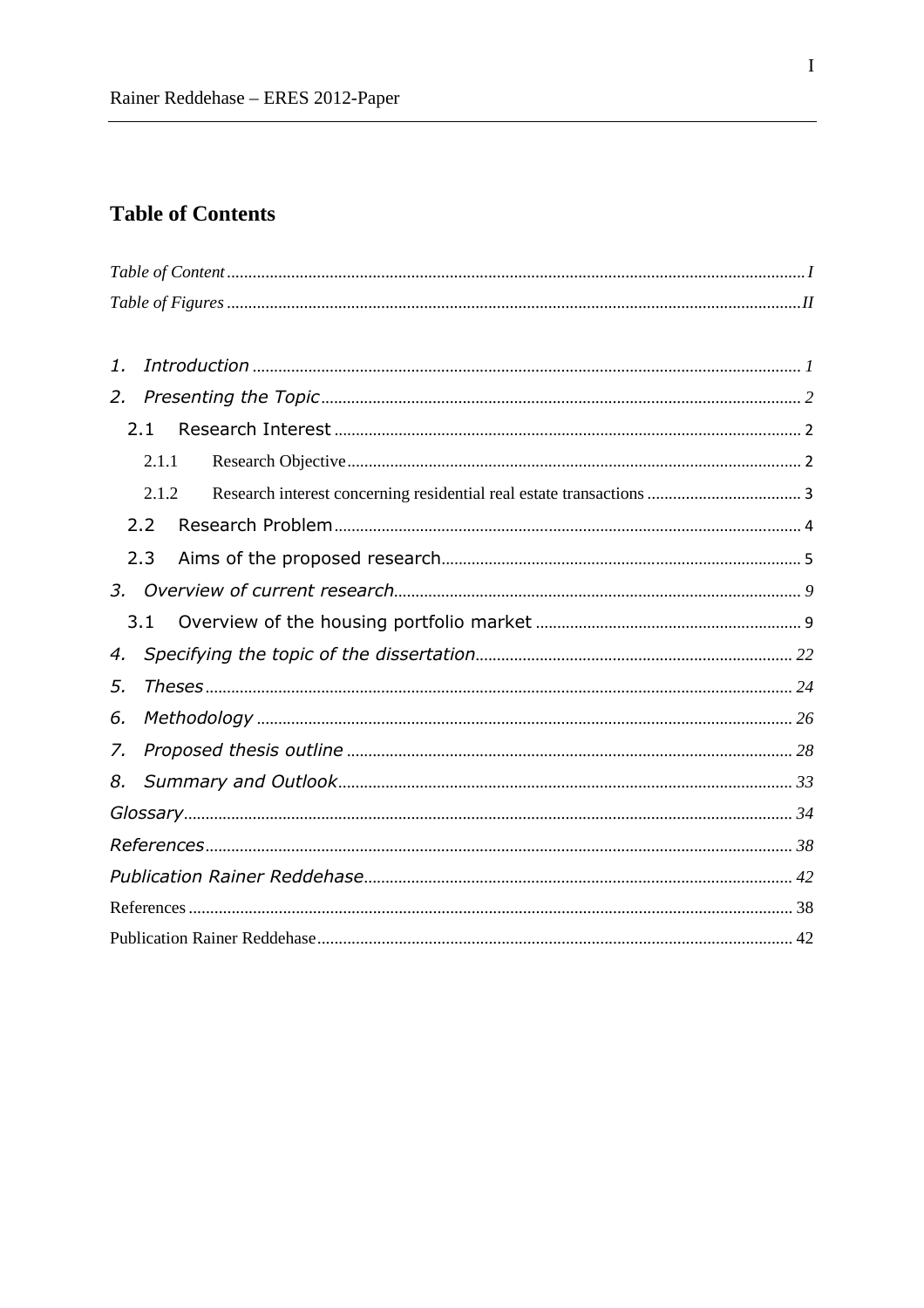## **Table of Figures**

|--|--|--|--|--|--|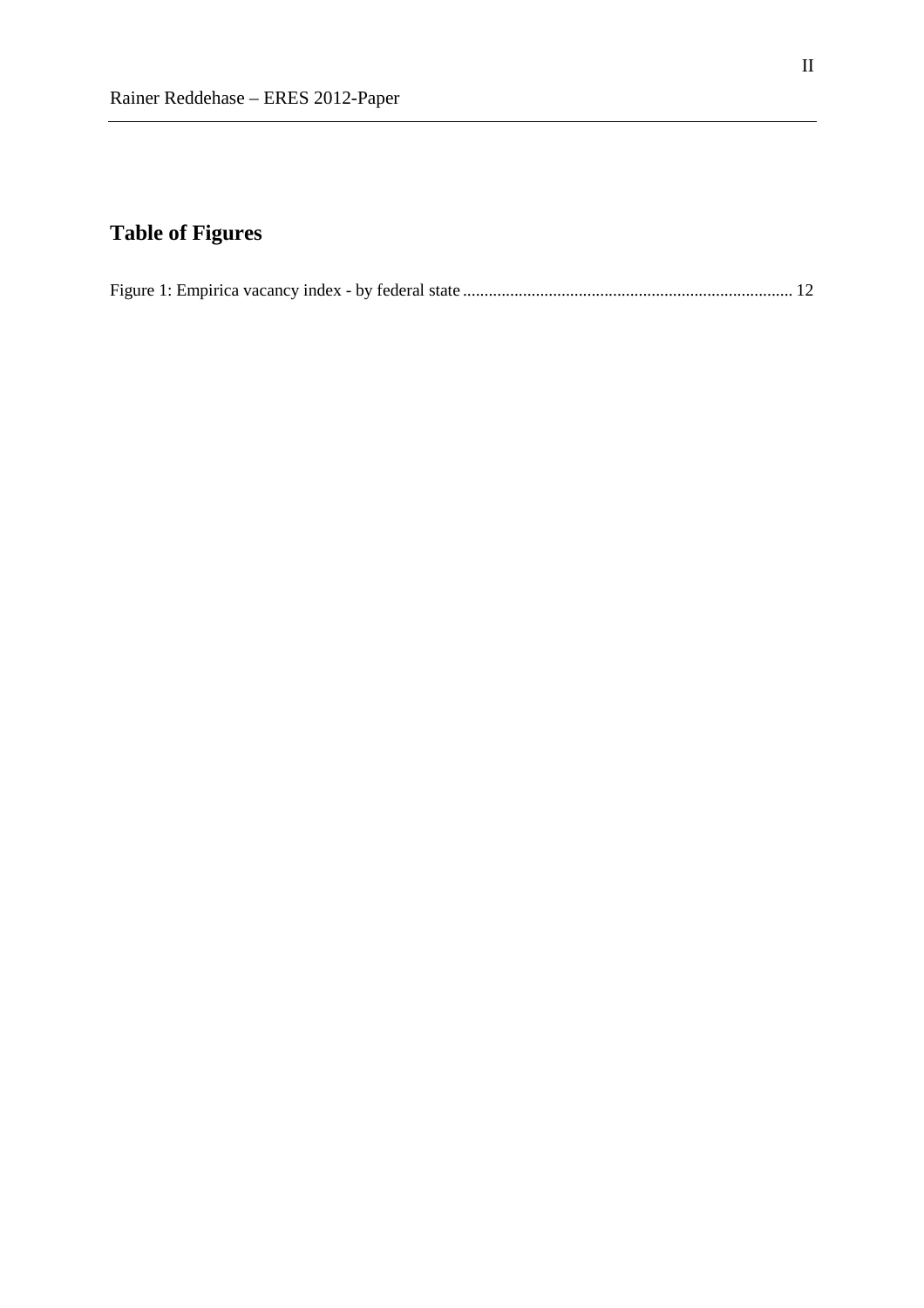## **1. Introduction**

 $\overline{a}$ 

The year 2000 marks the onset of sales of large housing corporations and housing portfolios in Germany at an unprecedented scale. The public authorities (federal state, states, communes) have been selling and privatizing their housing stock. But industrial companies have also been selling off substantial housing stock. On the buyer's side, international financial investors have been the most active. This thesis project shall analyze the largest transactions of housing portfolios (portfolios of more than 50,000 units) that have taken place in Germany. Special attention is to be paid to the valuation methods used in the course of the acquisition of housing portfolios. Specifically, portfolio valuation has to discern between houses that can be sold in their entirety (as so-called en-bloc sales) and units that are suitable for tenant privatization (i.e. suitable for conversion into condominiums). International investors' strategies are to be analyzed regarding the different exit strategies they pursue, including IPOs, resale of portfolios and rental privatization.

A particular focus is to be placed upon the bidding procedures for the so-called *Eisenbahnerwohnungen*, a portfolio of railway worker housing (sold in 2000 / 114,000 units), the sale of GAGFAH, Essen (2004 / 82,000 units), of GSW, Berlin (2004 / 67,000 units), of Viterra, Bochum (2005 / 140,000 units), of WOBA Dresden (2006 / 50,000 units) and of LEG NRW (2008 / 93,000 units).

As further large transactions are forthcoming, the topic of this thesis project stands to become ever more important. Amongst other transactions, the acquirer of the GSW, Berlin, has conducted an IPO in April  $2011$ .<sup>1</sup> LBBW Immobilien Stuttgart with more than  $20,000$  units sold in 2012.

<sup>&</sup>lt;sup>1</sup> Cf. Rebhan, Christine, GSW-Aktie geht zum Mindestpreis über den Tisch, Immobilien-Zeitung 2011-04-14, http://www.immobilien-zeitung.de/1000003260/gsw-aktie-geht-zum-mindestpreis-ueber-tisch (Accessed 2011-04-14)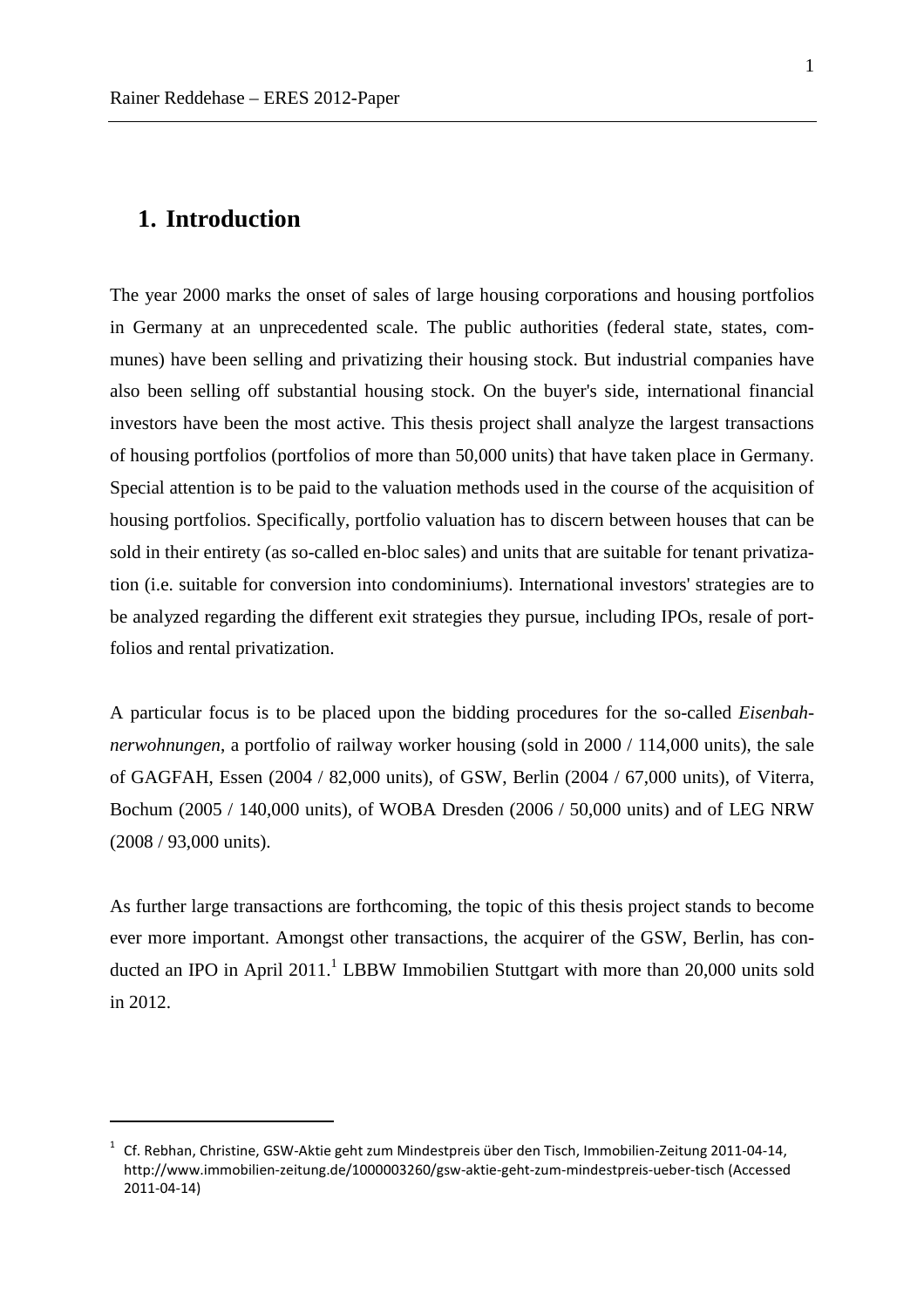## **2. Presenting the Topic**

This chapter presents the overarching topic of the dissertation project and formulates the research issue. Furthermore, the author presents gaps in current scholarly literature. This provides the framework for presenting the aims and relevance of this thesis project.

#### **2.1 Research Interest**

In the following, the challenges typical of large-scale residential portfolio transactions are presented and discussed.

#### **2.1.1 Research Objective**

Through a systematic analysis of the largest residential real estate transactions that have taken place in Germany during the past decade (of size greater than 50,000 units), the relevant criteria are to be derived for evaluating the stock in the course of due-diligence analyses.

The challenge to be overcome lies in the fact that the housing stock (the assets<sup>2</sup> for sale) is oftentimes very heterogeneous (varying widely in year of construction, type of building, apartment size, number of rooms per apartment, etc.) and that the stock is often located in different cities and regions.<sup>3</sup> At the same time, in the case of such large-scale transactions, an analysis of each individual building would not be feasible for cost reasons. Additionally, the slim timeframe<sup>4</sup> allotted to the valuation of the units and the assessment of the potentials for privatization (privatization of the second order, i.e. tenant privatization)<sup>5</sup> in structured bidding processes<sup>6</sup> requires that decisions are based on approximations of the values of apartments.

By generalizing the criteria relevant to the analysis of privatization potentials, valuation methods can be developed to guide future transactions involving large portfolios (First-order

 $\overline{a}$ 

<sup>&</sup>lt;sup>2</sup> Assets: Investments, fixed assets, Ownership

<sup>&</sup>lt;sup>3</sup> Cf. Heuer, Jürgen: Die Wohnungsmärkte im gesamtwirtschaftlichen Gefüge in Kompendium der Wohnungswirtschaft, Jenkis, Helmut (Ed.), München 1991, P. 22f.

<sup>&</sup>lt;sup>4</sup> Cf. Gondring, Hanspeter/Wagner, Thomas: Real Estate Asset Management, München 2010, P. 341

<sup>5</sup> Cf. Buchner, Florian: Begründung und Verwaltung von Wohnungs- und Teileigentum in: Spezielle Betriebswirtschaftslehre der Immobilienwirtschaft, Murfeld, Egon (Ed.) 6. Run, Hamburg 2010, P. 971 ff.

 $^6$  Due Diligence: "requisite care", a method originally developed for corporate transactions (Corporate M & A)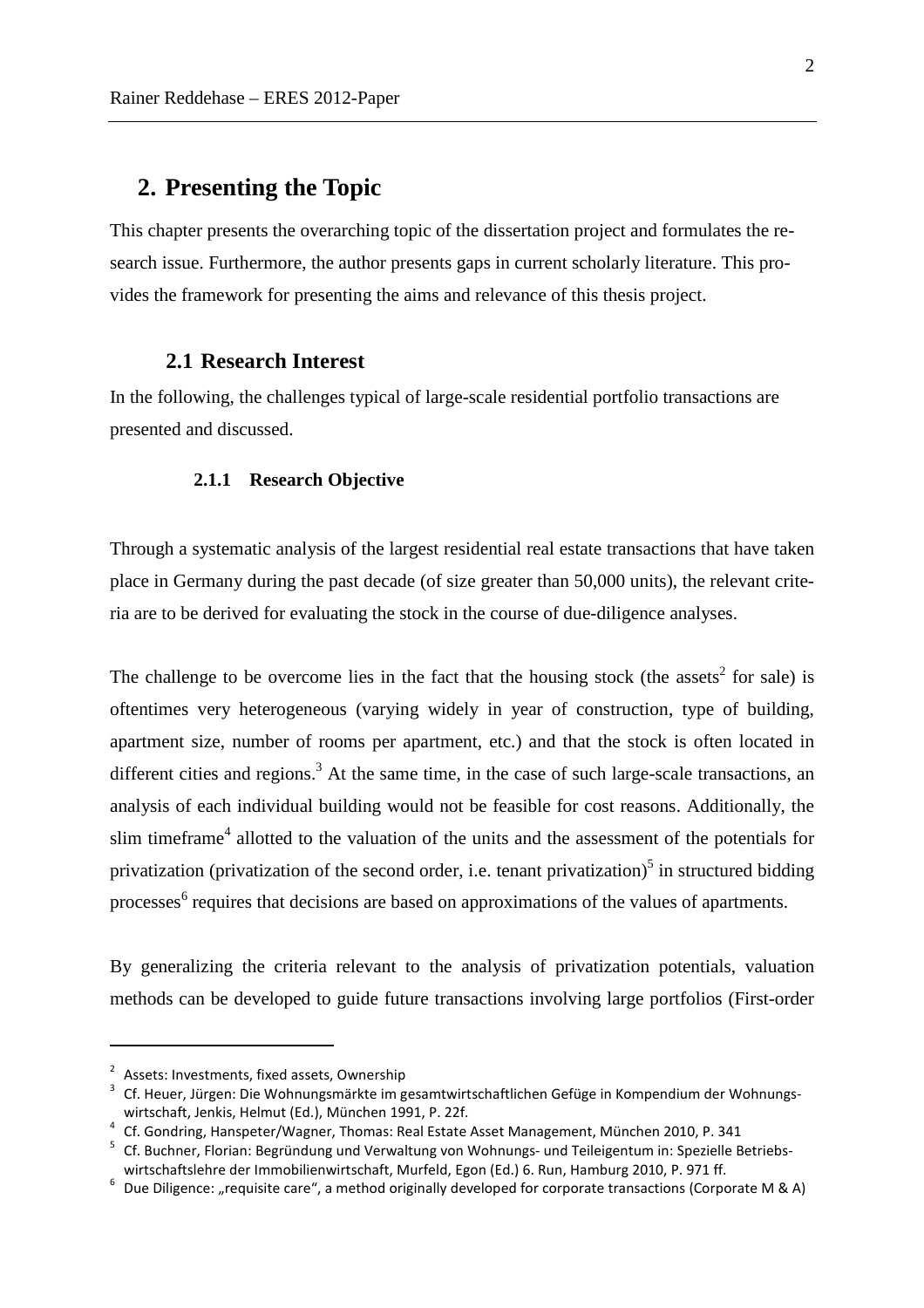$\overline{a}$ 

privatization, privatization of formerly public-utility companies / Privatization of public property). At present, the public authorities still own more than 3 million housing units in Germany. 7

#### **2.1.2 Research interest concerning residential real estate transactions**

The sale of large housing portfolios by the public authorities is often motivated by economic reasons.<sup>8</sup> But also large corporations, primarily industrial and of the energy sector, have in recent years begun to part with their non-core assets.<sup>9</sup> Under the law against restraints on competition [*Gesetz gegen Wettbewerbsbeschränkungen*] and in keeping with international agreements, but also to maximize attainable sales-price, transactions are usually organized as international bidding processes. National and international investors are given an opportunity to place bids for the housing associations.<sup>10</sup>

Because of the complexity of large portfolio transactions, bidding process are usually conducted in a highly structured manner.<sup>11</sup> The seller puts together a sales team (vendor due diligence). As part of this due diligence process, the opportunities and threats of the transaction in question are examined from the point of view of the seller. Commercial, tax, legal, environmental and technical experts are asked to provide their assessments. As the assets under consideration are residential real estate, in addition to the assessments by lawyers, accountants, tax advisers and bankers, the due diligence must also take into account the perspectives of real estate experts and architects in what is referred to as the technical due diligence. At the latest

 $^7$  Cf. Gondring, Hanspeter/Wagner, Thomas: Real Estate Asset Management, München 2010, P. 350

<sup>&</sup>lt;sup>8</sup> Cf. BBR-Report Kompakt 3/2008: Neue Trends beim Handel von Wohnungsportfolios in Deutschland, <s0/>Bonn 2008, P. 3

<sup>&</sup>lt;sup>9</sup> O.V.: Finanzinvestor kauft 150.000 Wohnungen, Der Tagesspiegel (18.05.2005) taken from: http://www.tagesspiegel.de/wirtschaft/finanzinvestor-kauft-150000-wohnungen/609052.html (Accessed: 2011-04-17)

<sup>&</sup>lt;sup>10</sup> Deutscher Städte- und Gemeindebund: Neues GWB-Vergaberecht in Kraft getreten, 23.4.2009 taken from: http://www.dstgb-

vis.de/home/aktuelles\_news/aktuell/neues\_gwb\_vergaberecht\_in\_kraft\_getreten/index.html (Accessed: 2011-04-17)

<sup>11</sup> Cf. May, Andreas/Makowski, Gästa: Rechtliche Aspekte von Immobilieninvestitionen in Praxishandbuch Immobilien-Investitionen, Schäfer, Jürgen/Conzen, Georg (Ed.), 2. Run, München 2011, P. 374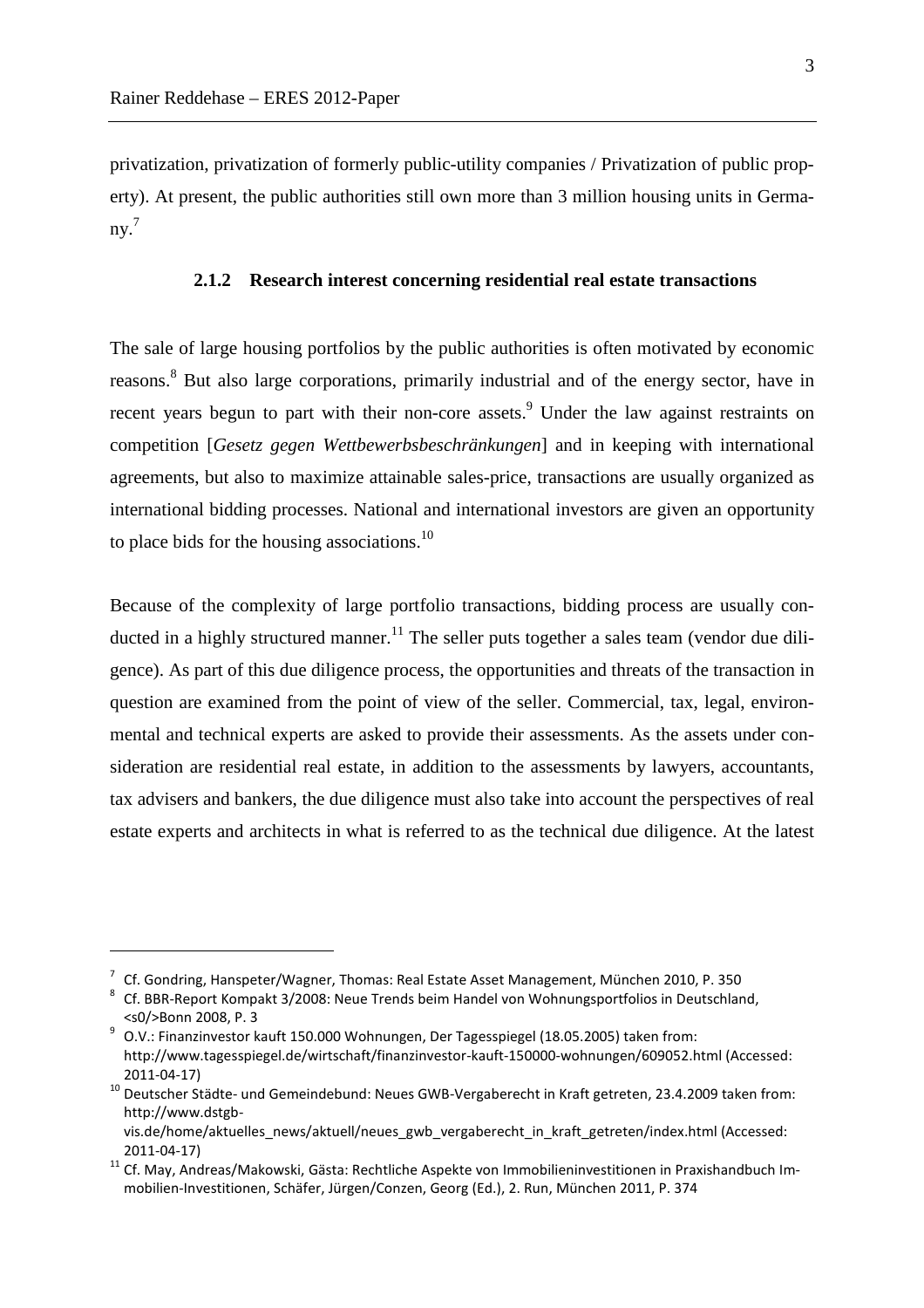in the advanced stage of the bidding process, the buyer's side, also puts together a Due Diligence team to conduct a buyer's side due diligence.<sup>12</sup>

To place a bid, the respective bidders (in practice often private equity funds) develop financing models together with their advisers. These models cover the terms of the structured financing, e.g. durations and leverage ratios and are subsequently presented to the banks as a decision aid in the acquisition process. $13,14$ 

The assets held make up by far the largest part of the value of housing associations. These are the apartments, the related leases and the rental incomes they generate. Accordingly, particular attention must be paid to evaluating these assets adequately during the real estate due diligence. Insofar as the due diligence of housing portfolios also takes the potential for privatization of apartments into account (privatization of second order), the standardized valuation methods can only be of limited use. New approaches and methods must therefore be developed to take privatization-related issues into account.

#### **2.2 Research Problem**

 $\overline{a}$ 

The steps of analysis (selection of objects), technical preparation of the tenant privatization and sales activities have not yet been discussed together.

As yet, there has been no research that focuses on the assessment of the potentials for privatization of housing stock as part of due diligence processes for housing portfolios. In consequence, the effect of privatization measures on the pricing of portfolios remains an underexplored field. At the same time, it is of crucial importance for the buyer to adequately assess the true potential of housing stock prior to acquisition and to identify viable exit strategies.

<sup>&</sup>lt;sup>12</sup> Cf. Siepmann, Axel: Veräußerung von Immobilienportfolios im Rahmen strukturierter Verfahren in Praxishandbuch Immobilien-Investitionen, Schäfer, Jürgen/Conzen, Georg (Ed.), 2. Run, München 2011, P. 527

<sup>13</sup> Cf. Gondring, Hanspeter/Wagner, Thomas: Real Estate Asset Management, München 2010, P. 232f.

<sup>&</sup>lt;sup>14</sup> Cf. Reis, Johannes: Due Diligence-Real-Estate – Ein strukturierter Analyseprozess zur ganzheitlichen Beurteilung von Immobilien, Masterthesis, Norderstedt 2005, P. 100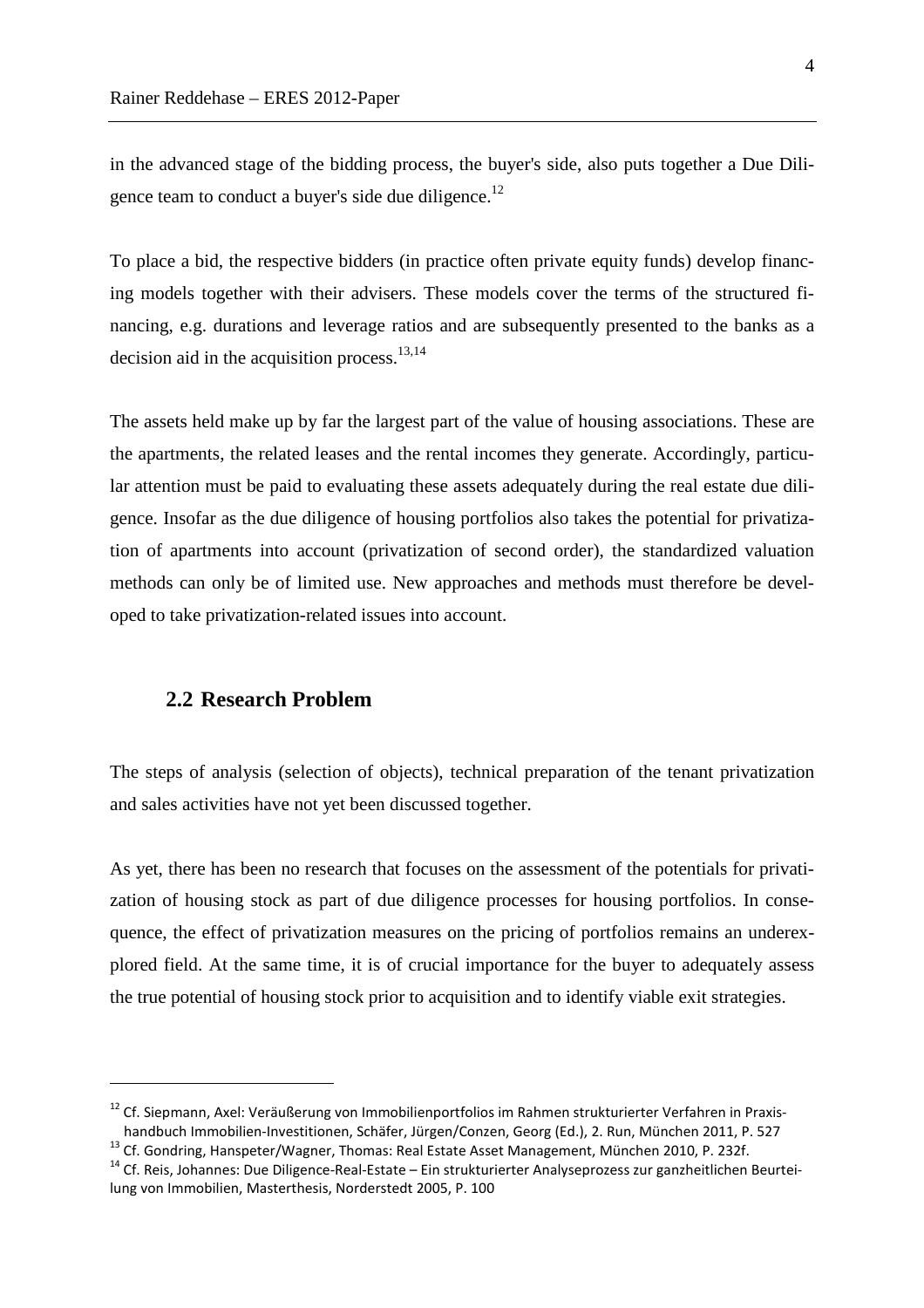#### **2.3 Aims of the proposed research**

The primary aim of this thesis project is to develop a method for systematically including an assessment of the potential for privatization into the due diligence process for transactions involving large housing portfolios. This method is to build upon existing valuation approaches, as well as on actual experience gained in tenant privatization programs.

In order to be of practical relevance, the developed methods should be sensitive to the following aspects:

- reasonable time effort (Transactions organized as structured bidding processes usually provide only a very narrow timeframe within which to conduct the due diligence)
- measures should be conducted at a reasonable cost (Focus must be on portfolio analyses rather than on individual assessments of assets)
- Analysis of the potential for privatization
	- Market-level analysis (Micro and Macro)
	- Object-level analysis (suitability of the house)
	- Tenant-level analysis (credit-worthiness, purchasing power, status)
- Establishing privatization priorities (Develop a list of relevant criteria and a scoringmodel)

#### Sales Prices

- Sale pricing for Tenant privatization, differentiated according to target group
	- **Tenants**
	- Buyers of vacant apartments
	- Capital investors (i.e. buyers of rented apartments)
- Set target sales periods for tenant privatization efforts
- Target sales quotas set for tenant privatization efforts
- Sales-scenarios for tenant privatization
- Multiples for block sales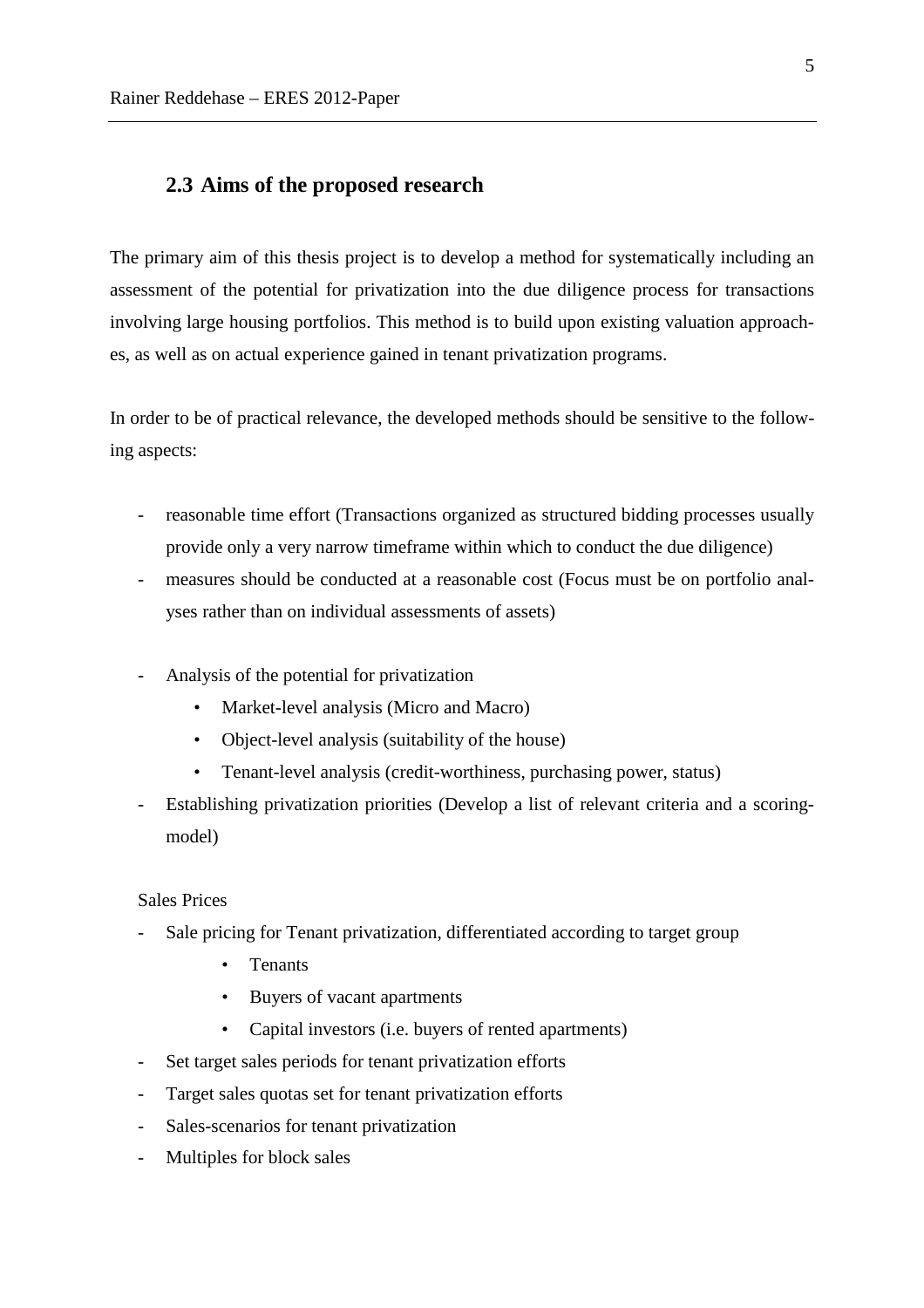In addition, the following aspects could also be analyzed

- Desktop-analysis versus drive-by analysis
- Comparable objects taken from other tenant privatizations
- Unit Prices as-is versus Prices after renovation
- Assumptions about the technical condition of the buildings
- Recommendations concerning tenant privatization
- Assumptions about the fluctuation rate
- Assumptions about the development of rents for existing rental contracts
- Assumptions about rents for new leases

The model must be adjusted to reflect the specifics (databases, data space) of each actual case and must be adjusted to (external) requirements. Such a model is to be developed as the "Privatization-Analysis-Model" (Short: PAM).

Drawing upon the longstanding experience of the author as a project manager for due diligence processes (the author has been active in the field since the late 1990's), the thesis project is to examine answers to the following research issues:

- 1. Can an exit-oriented valuation analysis be developed around the application of the Privatization-Analysis-Model (PAM)?
- 2. How can the structure and organization of a due diligence team "tenant privatization" be optimized?
- 3. What are the components of an appropriate structure for a documentation database (Work and results database)? $15$
- 4. What are appropriate procedural steps in due diligence analyses of residential real estate (both desktop-level and drive-by inspection)?
- 5. What are criteria for successful tenant privatization?

 $\overline{a}$ 

- 6. How does price differentiation apply to tenant privatization measures?
- 7. What assumptions must be taken into account in a (privatization) sales scenario?
- 8. How does one ensure quality assurance for the results database and the Due Diligence Report?

<sup>&</sup>lt;sup>15</sup> Work and results database: In order to process the information collected, a database is to be compiled. This makes it possible to unify computational algorithms. The results are transferred into a results database for each client.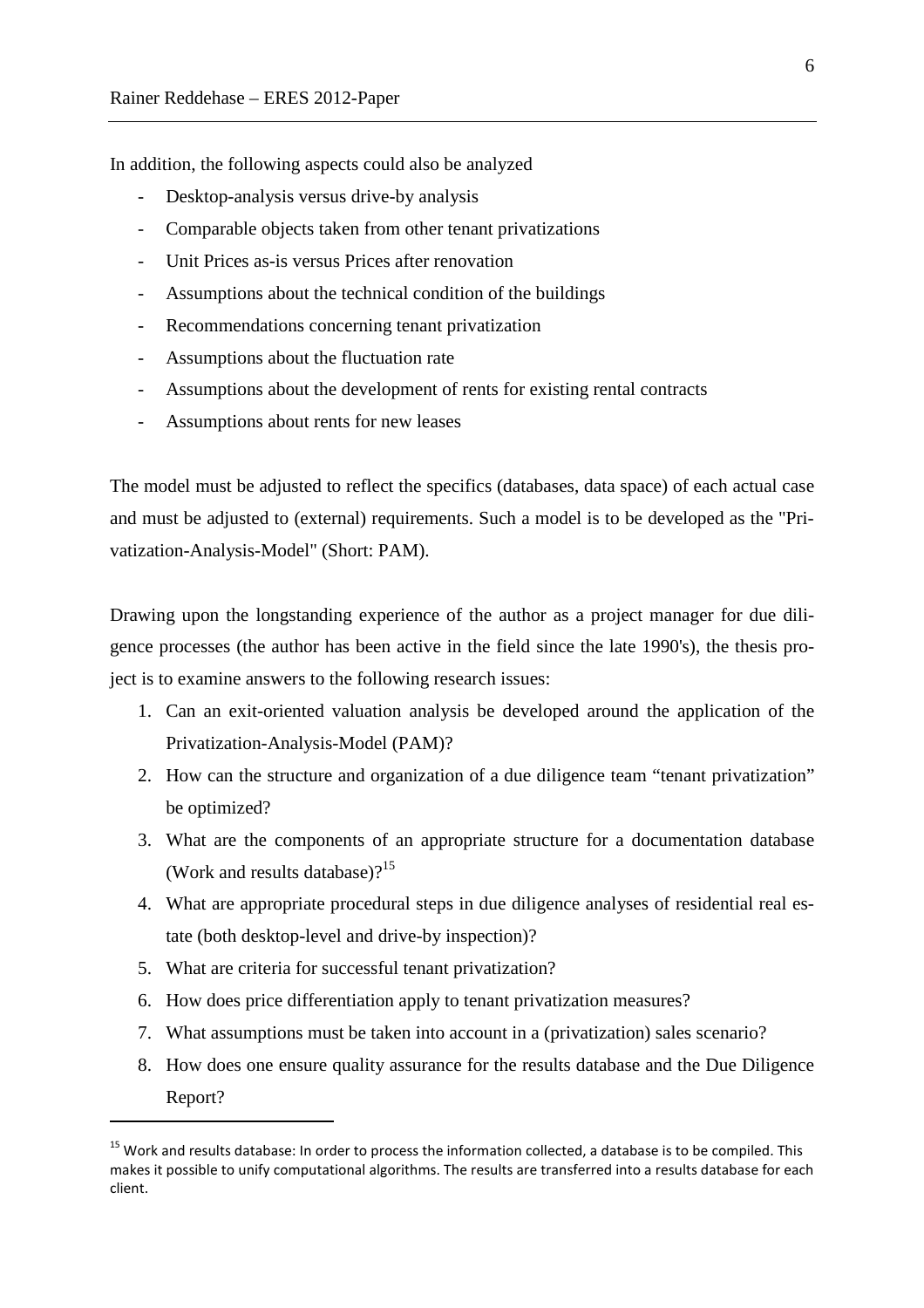Benefits for the practical community

The Privatization-Analysis-Model (PAM) shall be developed based on the evaluation of several actual large-scale residential portfolio transactions. The model's contribution is that its focus lies not only on evaluating the portfolio's value at acquisition, but that it also incorporates aspects of the investor's exit strategy into the assessment of the portfolio's worth and can be applied to managing certain aspects of that exit strategy.

- Calculated prices and data from the results database can be entered into investors' investment models. They help structure pricing decisions and support the decisions regarding the purchase of the portfolio in question.
- By providing unit prices, sales quotas and information on the timeframes involved, future cash flows can be planned.
- In addition, the sales scenarios and the values determined can provide funding banks with important additional information to base their financing-decisions upon.
- In the case of a successful bid, the privatization strategy developed from the Privatization-Analysis-Model (PAM) can be commenced without delay. This generates liquidity that can become part of the refinancing.
- The PAM can be customized to apply to and reflect the actual conditions of each new portfolio transaction.
- Outside of bidding processes, PAM provides the asset manager with a valuable tool for analyzing the potentials for privatization in the housing stock. The housing stock suitable for tenant privatization can be identified precisely and with relatively little effort.

The Privatization-Analysis-Model (PAM) promises to provide a novel contribution to the due diligence of real estate in general, the evaluation of housing stock and the tenant privatization process.

- Portfolio analyses concerning the potentials of Tenant privatization in large numbers: The PAM links the issues of residential real estate transactions, due diligence, unit and portfolio valuation and tenant privatization with one another.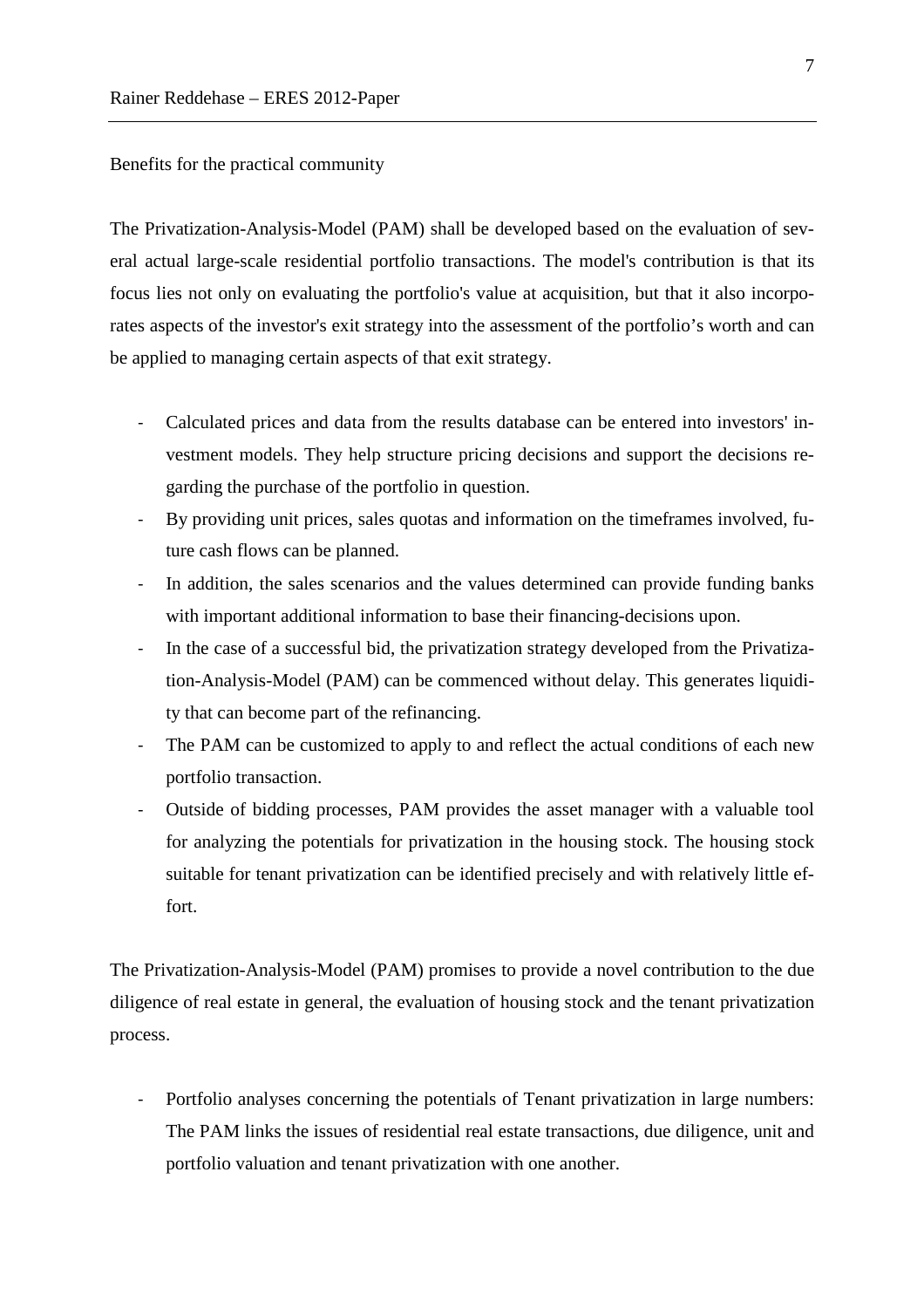$\overline{a}$ 

- An approach is chosen that develops a scientific contribution of great practical relevance from several case studies.

The practical relevance of the proposed thesis is identified most clearly in the development of the Privatization-Analysis-Model (PAM), which can be applied to future housing portfolio transactions, and which can also be modified to become a useful tool for asset managers to identify objects suitable for tenant privatization measures.<sup>16</sup>

<sup>&</sup>lt;sup>16</sup> Cf. Gutbrod, Corina: Wohnungsprivatisierung zwischen Kapitalmarkt und Versorgungsauftrag, Diplomarbeit, Stuttgart 2007, P. 41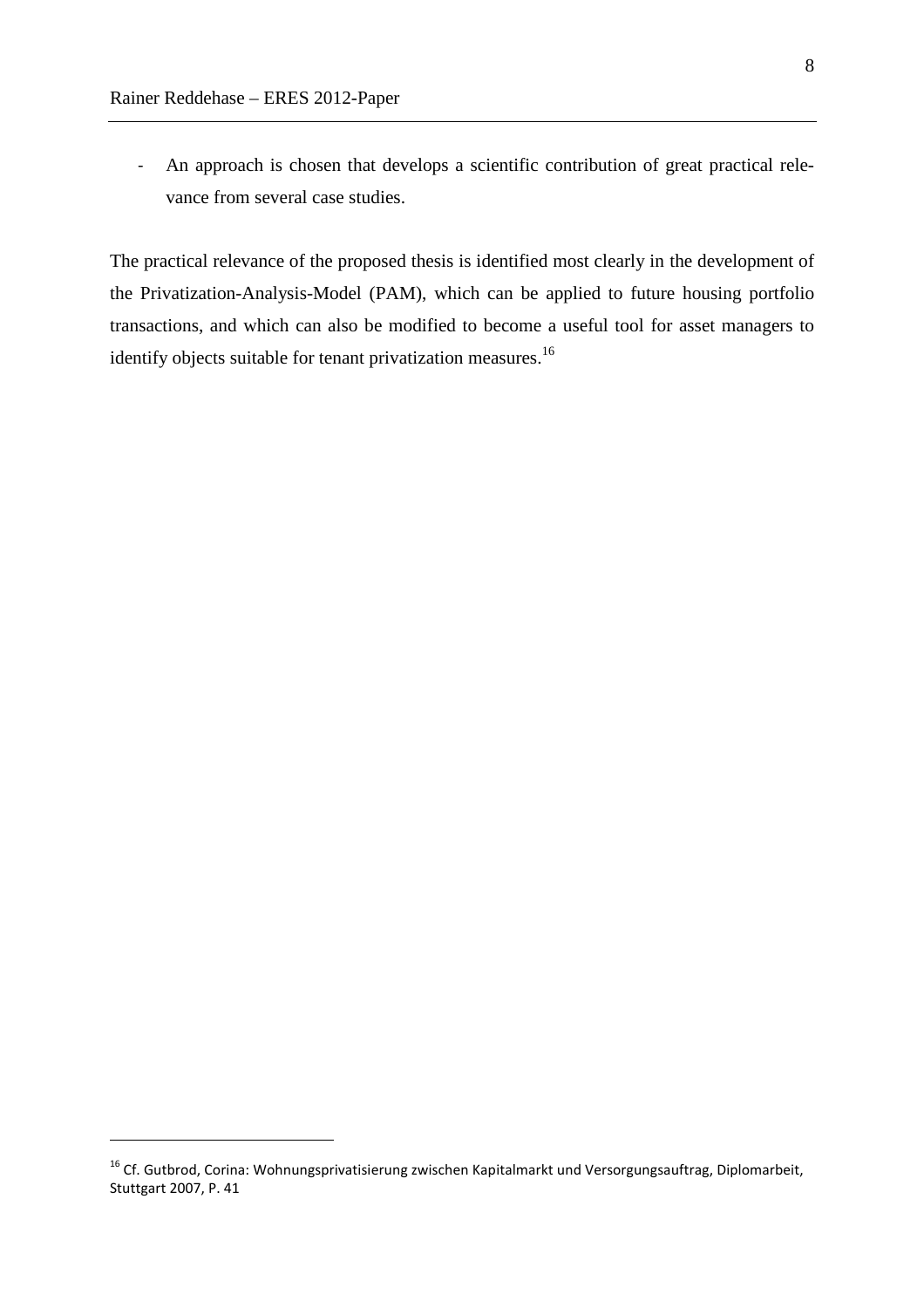## **3. Overview of current research**

In this section, an overview is to be given of the German residential real estate market and of the large portfolio transactions that have been taking place since the late 1990s. Furthermore, the concepts of 'due diligence real estate' and 'due diligence tenant privatization' are to be presented. As part of the dissertation thesis, the specifics of both fields of 'due diligence' activity are to be further developed.

The dissertation will include one chapter on the theory of residential real estate markets. This chapter will cover both an assessment of the historical importance of housing markets and an account of the orthodox theory of housing real estate. A distinction is to be made between the elements of housing economics and issues pertaining to the economic good 'housing'. Relevant aspects of both the micro-structure of housing markets and the financing of portfolio transactions are to be covered.<sup>17,18,19</sup> This exposé provides a first overview of these issues.

#### **3.1 Overview of the housing portfolio market**

This chapter elaborates on the overarching topic of the dissertation project and the research question. Furthermore, the author presents gaps in current scholarly literature. This provides the framework for presenting the aims and relevance of this thesis project.

#### **3.1.1 Changes in the Market**

 $\overline{a}$ 

The reunification of Germany and the abolishment of the public-utility status of housing companies (*Wohnungsgemeinnützigkeit*) in 1990<sup>20</sup> have had far-reaching consequences for the German housing market. To appreciate these developments, one must differentiate regional characteristics: Following reunification, East German cities were marked by major rehabilitation programs, during the courses of which they adjusted their portfolios if and where there

<sup>&</sup>lt;sup>17</sup> Vgl. Smith, Susan/Munro, Moira: The Microstructures of Housing Markets, New York 2009

<sup>&</sup>lt;sup>18</sup> Vgl. Monk, Sarah/Whitehead, Christine: Making housing more affordable, Oxford 2010

<sup>&</sup>lt;sup>19</sup> Vgl. King, Peter: Understanding housing Finance – Meeting needs and making choices, 2. Aufl., New York 2009

<sup>&</sup>lt;sup>20</sup> Cf. Heuer, Jürgen: Die Wohnungsmärkte im gesamtwirtschaftlichen Gefüge in Kompendium der Wohnungswirtschaft, Jenkis, Helmut (Ed.), München 1991, P. 29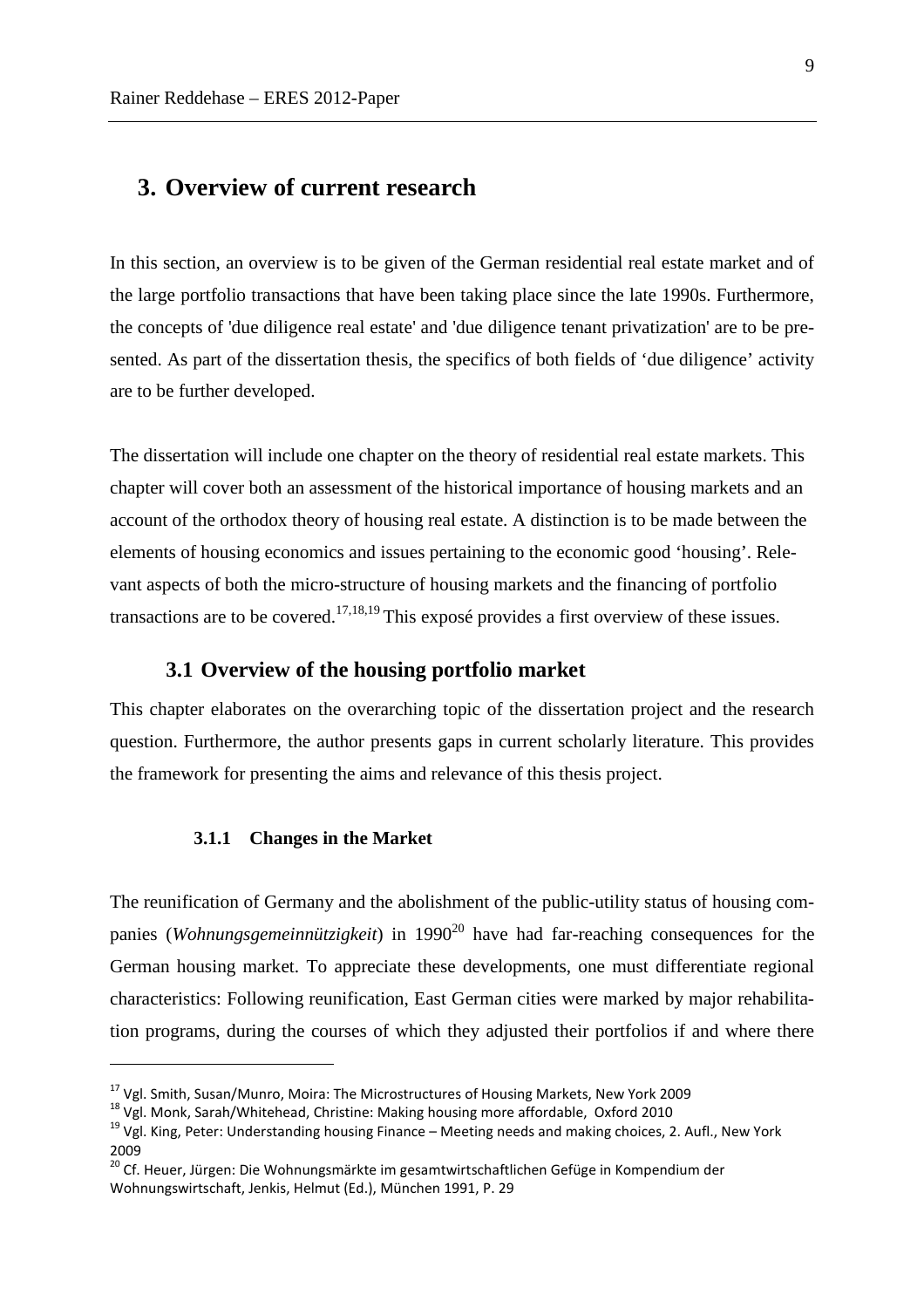$\overline{a}$ 

was excess capacity. The conditions tied to the subsidization of the East German housing industry, which was organized through a partial acquittal of housing companies' debts under the Old Debt Assistance Law (*Altschuldenhilfegesetz*), led - as a side-effect - to a large wave of privatization measures in the former Eastern Republic and in Berlin. To pay back old debts, the companies converted apartments into condominiums and sold these to their tenants. Since demand remained below expectations, the East German housing associations also resorted converting apartment houses into housing collectives in order to meet their obligations under the Old Debt Assistance Law. Until 1998, substantial tax advantages drew considerable private capital, mostly from former Western Germany, into real estate projects in Eastern Germany and Berlin. However, this led to a misallocation of funds. With the end of tax subsidization, the housing sector completely collapsed in many parts of Eastern Germany. Demographic and migratory trends have had an additional direct impact on the East German housing industry: In rural and structurally weak regions (e.g. former German Democratic Republic, Ruhr-area), the population has declined, while structurally strong regions (e.g. Munich, Stuttgart) have benefited. This has had a direct impact on the vacancy rates of housing stock and has actually resulted in marked rent increases in structurally strong markets.

Towards the end of the 1990's, the Federal Republic of Germany decided to part with some of their housing stock. For example, the housing stock owned by the German postal system, the stock owned by the railroad and the stock of the social security administration were each set to be sold. These offers attracted international investors to Germany.

At the time, the formerly non-profit housing sector generally had the public service mission in mind: "Supply of the broad strata of the population with living space."<sup>21</sup> The arrival of (international) investors who were aiming to buy apartments under a profit-maximizing rationale was a veritable paradigm shift for the existing market players. This paradigm shift first began with the abolition of the public-utility status of housing companies in  $1990.<sup>22</sup>$ 

<sup>&</sup>lt;sup>21</sup> Cf. Kühne-Büning, Lidwina: Instrumente zur Prognose der Wohnungsentwicklung in Grundlagen der Wohnungs- und Immobilienwirtschaft, Kühne-Büning, Lidwina/Heuer, Jürgen (Ed.), 3. Run, Frankfurt am Main 1994, P. 160

<sup>&</sup>lt;sup>22</sup> Cf. Heuer, Jürgen: Die Wohnungsmärkte im gesamtwirtschaftlichen Gefüge in Kompendium der Wohnungswirtschaft, Jenkis, Helmut (Ed.), München 1991, P. 22f.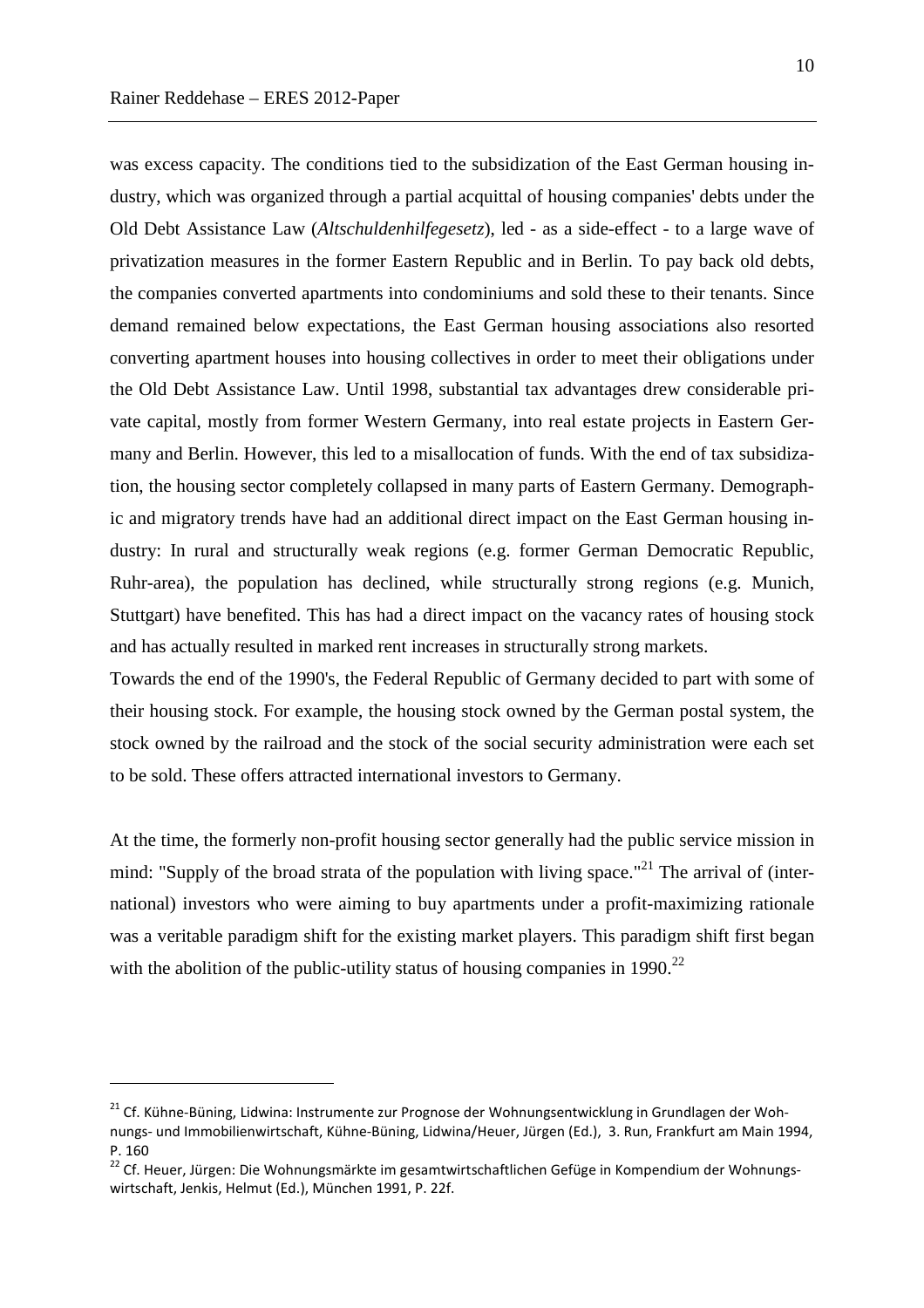Paradigm shift in the housing industry: $^{23}$ 

 $\overline{a}$ 

- "Generation shift in the leadership echelons of the real estate industry.
- From conventional 'inventory management' via active 'inventory management' to professional portfolio management and real estate trading companies.
- Necessity to focus on the capital market.
- The historically driven social mandate of the housing industry to provide affordable housing - has been met.
- Affordable real estate property has become the "modern social mandate".
- New liquidity facilitates investment in housing stock and generates customer satisfaction - tenants develop into customers.
- Maintaining the social component by setting strict Standards."

#### 3.1.2 Demographic Development / Regional Differences

While the global population continues to grow strongly, the situation in Germany is rather different. The federal statistical office has calculated various scenarios under consideration of immigration. Depending on the scenario, the population in Germany is expected to decline from currently over 80 million people to 65-70 million within the next 50 years.

This population trend will have far-reaching consequences for the demand (and future supply) of housing in the mid- and long-term. For the housing sector, the evolution of the number of households is of great importance. In contrast to the overall population, the number of households is expected to increase over the next years. In particular, the number of households with 1 or 2 persons will increase. In contrast, the number of households with three, four or more people is expected to decline. Overall, however, the demand for single- and two-person housing predominates and a net increase in demand for one million apartments is expected for the next ten years. Then, however, the demographical developments are expected to overcompensate demand. The Empirica Vacancy Index shows the anticipated vacancy rates for each region. The lower the vacancy rate, the higher the demand will be, and vice versa. According to

<sup>&</sup>lt;sup>23</sup> Reddehase, Rainer: Investitionen in Wohnimmobilien Due Diligence – Wohnungsprivatisierung und Marketing, Vorlesungsskript DHBW, Stuttgart 2010, P. 97 (Translation)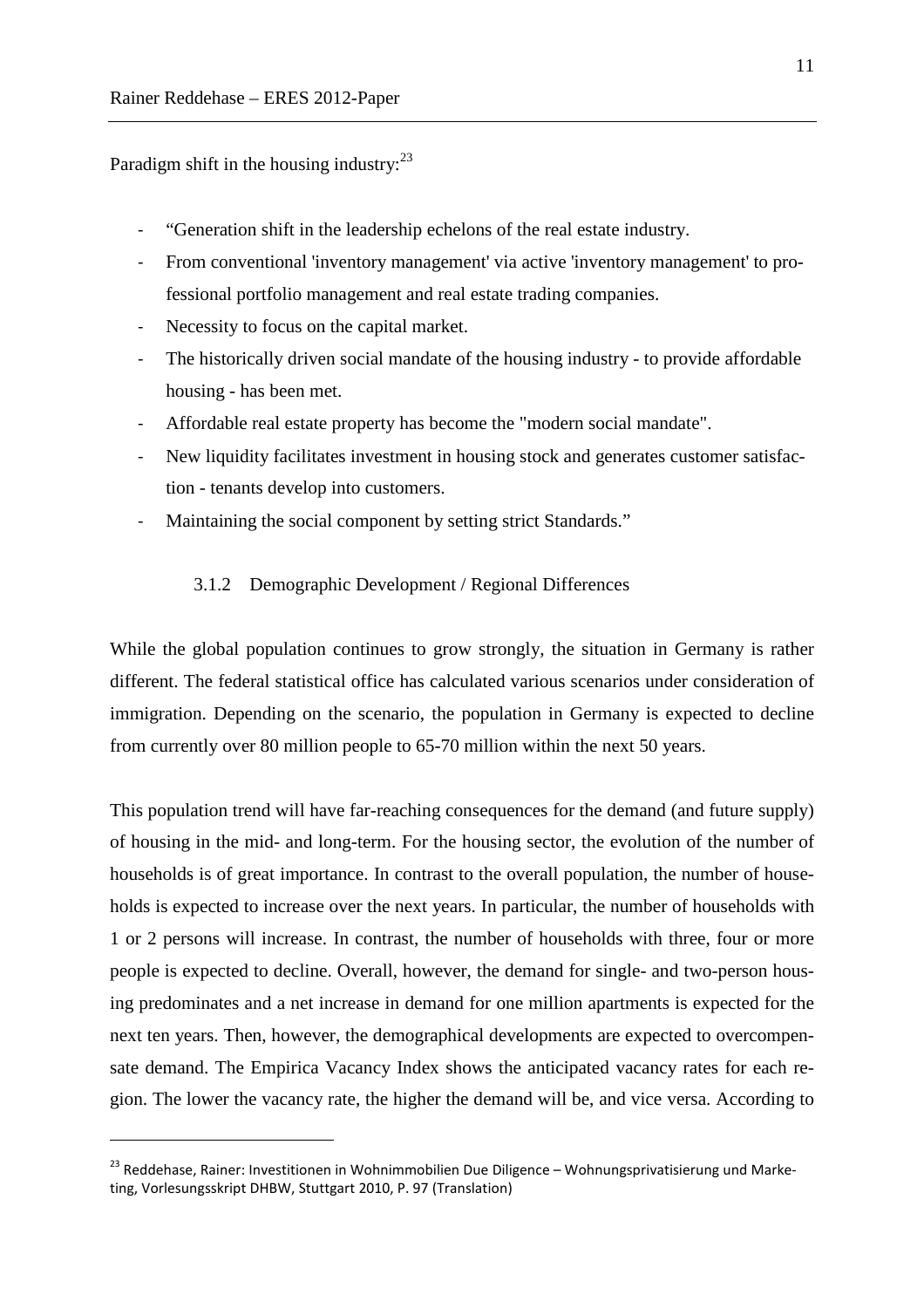empirica, there were about 20 million flats (apartments in residential buildings with three or more apartments) in Germany in late 2009.

**Figure 1: Empirica Vacancy Index - by federal state**

| <b>Empirica Vacancy Index 2009</b> |                            |                       |                       |           |  |
|------------------------------------|----------------------------|-----------------------|-----------------------|-----------|--|
| No.                                | <b>Federal State</b>       | <b>Housing stock</b>  | <b>Vacancy in MFH</b> |           |  |
|                                    |                            | Flats in              |                       |           |  |
|                                    |                            | Residential buildings | Oty. Units*           |           |  |
|                                    |                            | (3 or more flats)     | (Rounded to           | Vacancy   |  |
|                                    |                            | 31.12.2009            | 100)                  | rate in % |  |
| 1                                  | Baden-Württemberg          | 2,389,902             | 52,900                | 2.2%      |  |
| $\mathfrak{D}$                     | Bavaria                    | 2,720,588             | 57,800                | 2.1%      |  |
| 3                                  | Berlin                     | 1,683,054             | 55,500                | 3.3%      |  |
| 4                                  | <b>Brandenburg</b>         | 644,921               | 36,600                | 5.7%      |  |
| 5                                  | <b>Bremen</b>              | 229,055               | 7,700                 | 3.4%      |  |
| 6                                  | Hamburg                    | 691,863               | 9,900                 | 1.4%      |  |
| 7                                  | Hessen                     | 1,382,952             | 39,100                | 2.8%      |  |
| 8                                  | Mecklenburg-West Pomerania | 526,270               | 27,400                | 5.2%      |  |
| 9                                  | Lower Saxony               | 1,495,335             | 57,200                | 3.8%      |  |
| 10                                 | North Rhine-Westphalia     | 4,786,967             | 171,700               | 3.6%      |  |
| 11                                 | Rhineland-Palatinate       | 669,536               | 23,300                | 3.5%      |  |
| 12                                 | Saarland                   | 152,861               | 6,500                 | 4.3%      |  |
| 13                                 | Saxony                     | 1,542,797             | 119,300               | 7.7%      |  |
| 14                                 | Saxony-Anhalt              | 720,775               | 57,800                | 8.0%      |  |
| 15                                 | Schleswig-Holstein         | 614,034               | 18,000                | 2.9%      |  |
| 16                                 | Thuringia                  | 593,615               | 33,300                | 5.6%      |  |
|                                    | Germany                    | 20,844,525            | 773,300               | 3.7%      |  |
|                                    | East (incl. Berlin)        | 5,711,432             | 329,900               | 5.8%      |  |
|                                    | West (excl. Berlin)        | 15,133,093            | 444,100               | 2.9%      |  |

**Source: Empirica-Housing Vacancy Index / heating cost billing of Techem, analyses by empirica and by the** federal statistical office (housing stock), slightly modified

There are large regional discrepancies in the development of the population. For example, during the past 10 years, regions such as Munich have grown considerably, while regions in Saxony, Saxony-Anhalt, Mecklenburg-Western Pomerania and parts of the Ruhr-region have witnessed dramatic declines in population.

But not only existing apartments have an impact on supply, also new buildings. In recent years, however, the number of building permits, as well as of completed units, have decreased continuously. It is only since 2009 that the number of new building permits is on the rise again. This is partly due to the renaissance of residential property following the financial and economic crisis of 2007/2008, and also due to the comparatively attractive interest rates for mortgages.<sup>24</sup>

 $\overline{a}$ 

 $24$  Cf. Reddehase. Rainer: Renaissance der Wohnimmobilien – Chance 2009, Stuttgart 2009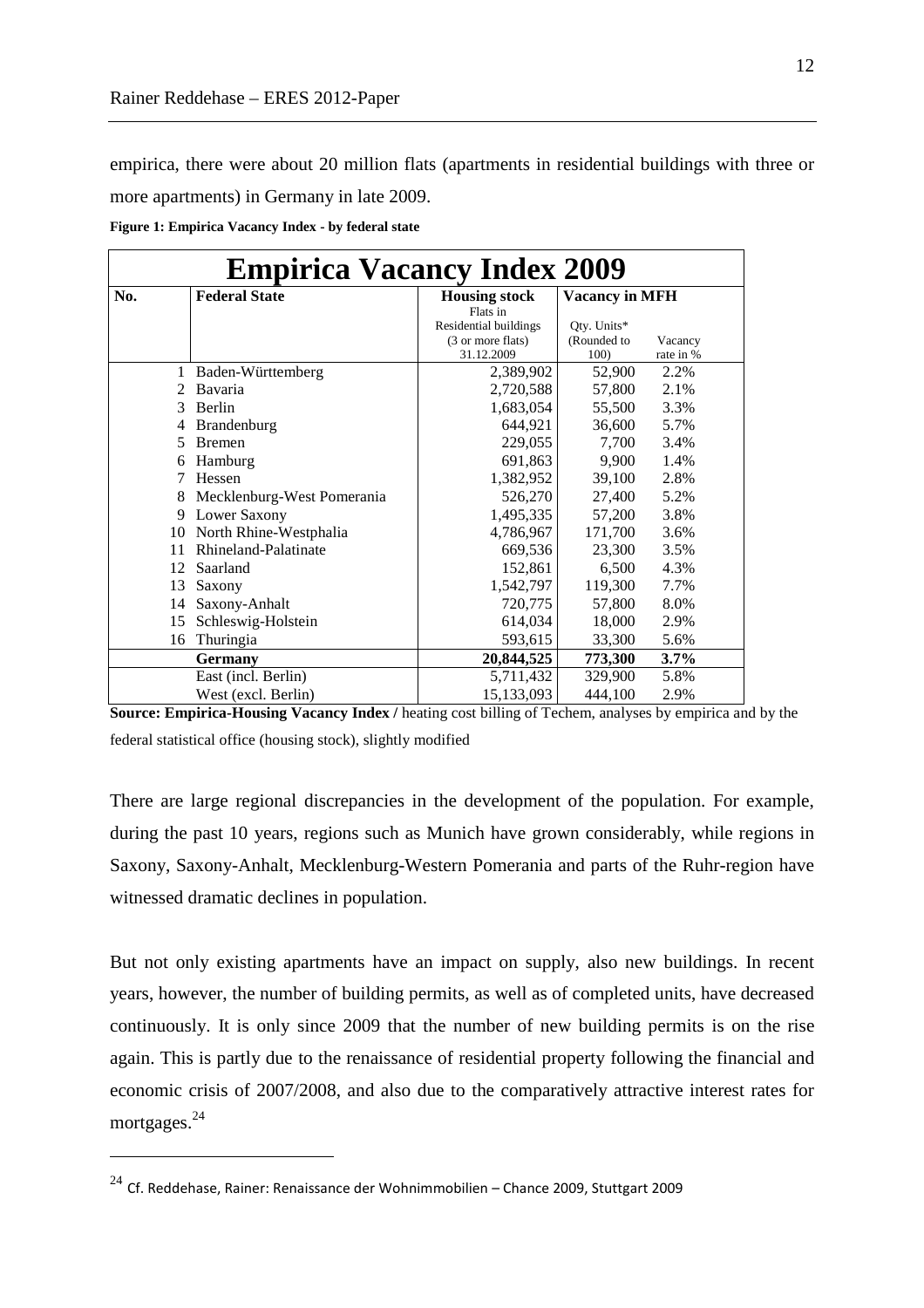$\overline{a}$ 

#### 3.1.3 Development of rents and of sale prices

On average, the net rents in Germany have been rising by about 2% per annum. In 2010, inflation was at 3.4%. Furthermore, rent levels vary widely by region. On average, rents were at 5.12 €/sqm per month in 2008/2009, according to IVD, the German Real Estate Association (*Immobilienverband Deutschland*). In large cities, average rents of between 7.10 and 9.70  $\epsilon$ /sqm per month are typical.

Housing prices have been relatively stable in Germany over the past 40 years. In contrast to the USA and Spain, there was not a strong increase in prices during the past 10 years. That is why there has been no real estate bubble in Germany. However, since 2009, demand for residential real estate is rising sharply in Germany. Prices are beginning to rise.

The housing market in Germany has bottomed out and is entering a phase of revival. The socalled Spring report of Real Estate (*Frühjahrsgutachten der Immobilienwirtschaft*) predicts an average price increase of 3-4% for purchasing prices for condominiums. But here, too, there are strong regional variations.<sup>25</sup>

#### 3.1.4 Home ownership rates in European comparison

For years, the home-ownership rate in Germany, i.e. the rate of owner-occupied housing, has remained at 43%. Compared to other European countries, this is quite low. Accordingly, many investors see a strong backlog of demand. In general, the home ownership rate is higher rural than it is in urban areas, and it is higher in the west than in the east of Germany. Furthermore, there is a positive correlation between home ownership and salary.<sup>26</sup>

 $^{25}$  Cf. Simons, Harald: Frühjahrsgutachten Wohnimmobilien 2011 in Frühjahrsgutachten Immobilienwirtschaft 2011 des Rates der Immobilienweisen, Wiesbaden 2011, P. 142ff.

<sup>&</sup>lt;sup>26</sup> Cf. Reddehase, Rainer: Investitionen in Wohnimmobilien Due Diligence – Wohnungsprivatisierung und Marketing, Vorlesungsskript DHBW, Stuttgart 2010, P. 13f.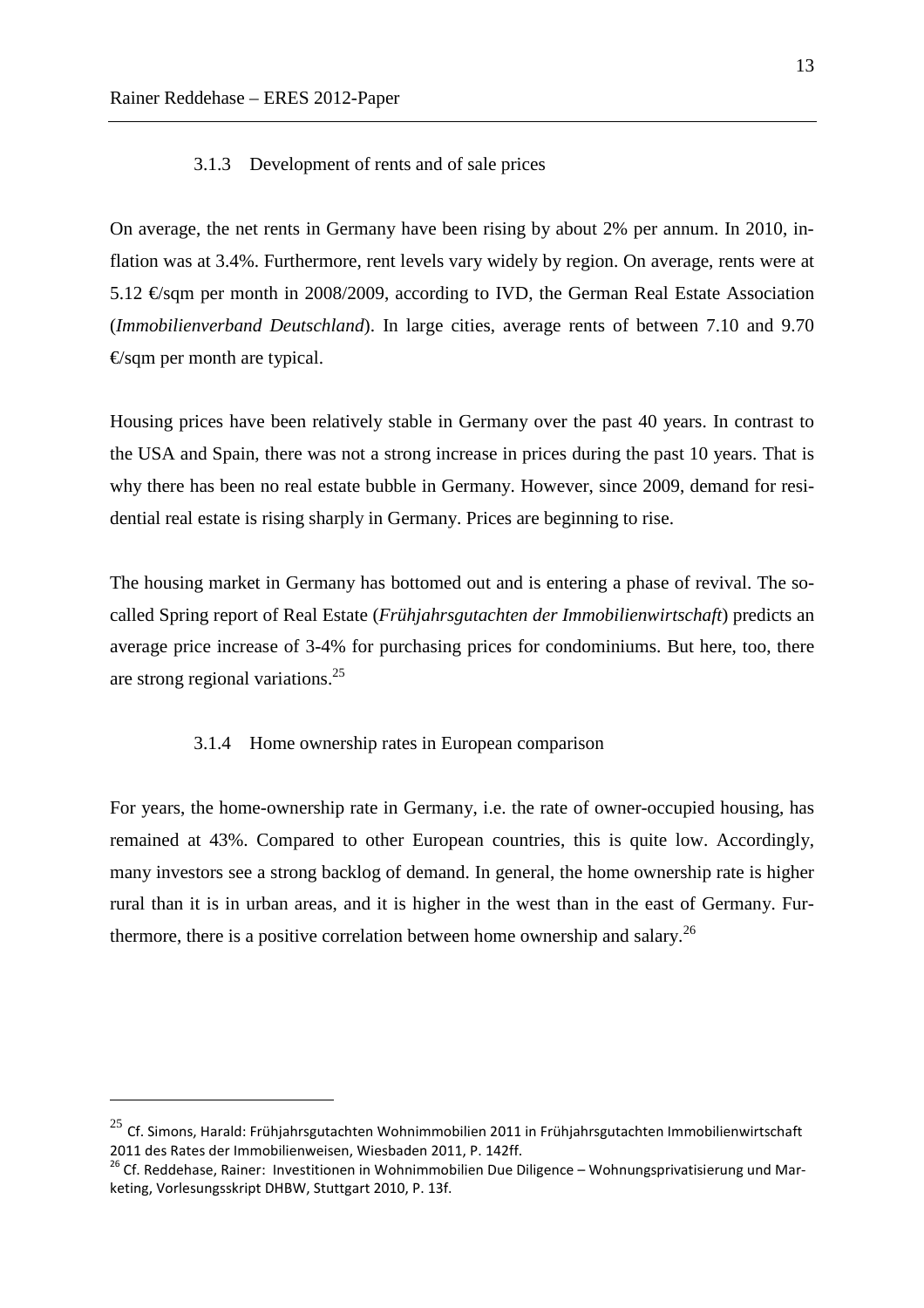#### 3.1.5 Demand behavior of users

In Germany there are more tenants than homeowners. However, the majority of the population des desire home ownership. Due to the historically low interest rates (currently ca. 4% as compared with historical rates of ca. 7%), homeownership will become affordable for an increasingly large share of the population. This is reflected in the affordability index of Deutsche Bank. The currently observable "run on material assets" generates additional demand. This thesis is also to examine the demand behavior of buyers of existing properties.

#### 3.1.6 Seller-side of housing associations

Besides private and formerly public utility housing companies, housing associations and private corporations, the public authorities (federal, state and communes) themselves also used to own more than 3 million housing units. While many of the apartments belonging to the federal republic and the federal states have been sold off in the meantime, the communes still own more than 2 million housing units.

Besides the professional housing sector, private investors also own a large part of the housing stock.

In keeping with the definition provided by Andreas Strunk, a distinction shall be made between first order and second order privatization.<sup>27</sup> First order privatization refers to the privatization of property held by the state. For example, when state-run organizations are taken public (e.g. via IPO) or when they are sold to an investor. Generally, the revenues generated are used to consolidate the household.<sup>28</sup> This case constitutes first order privatization. When housing companies sell single condominiums, terraced houses or single buildings (small block sales), this also constitutes an act of privatization. Insofar as the conversion of rental housing into condominiums is concerned, this is to be termed 'tenant privatization'. In accordance with Strunk's definition, this latter case is to be called second-order privatization.

 $\overline{a}$ 

<sup>&</sup>lt;sup>27</sup> Cf. Strunk, Andreas: Planung und Management kommunaler Wohnungspolitik, Wernau/Neckar 2003, P. 7 http://www.gisambh.de/textpool/planmanagkommwohnpol.pdf (Accessed 2011-04-18)

 $28$  Cf. Roßberg, Ingolf: Die marktorientierte Umstrukturierung kommunaler Kultureinrichtungen – Besonderheiten und Lösungsansätze, Marburg 2007, P. 8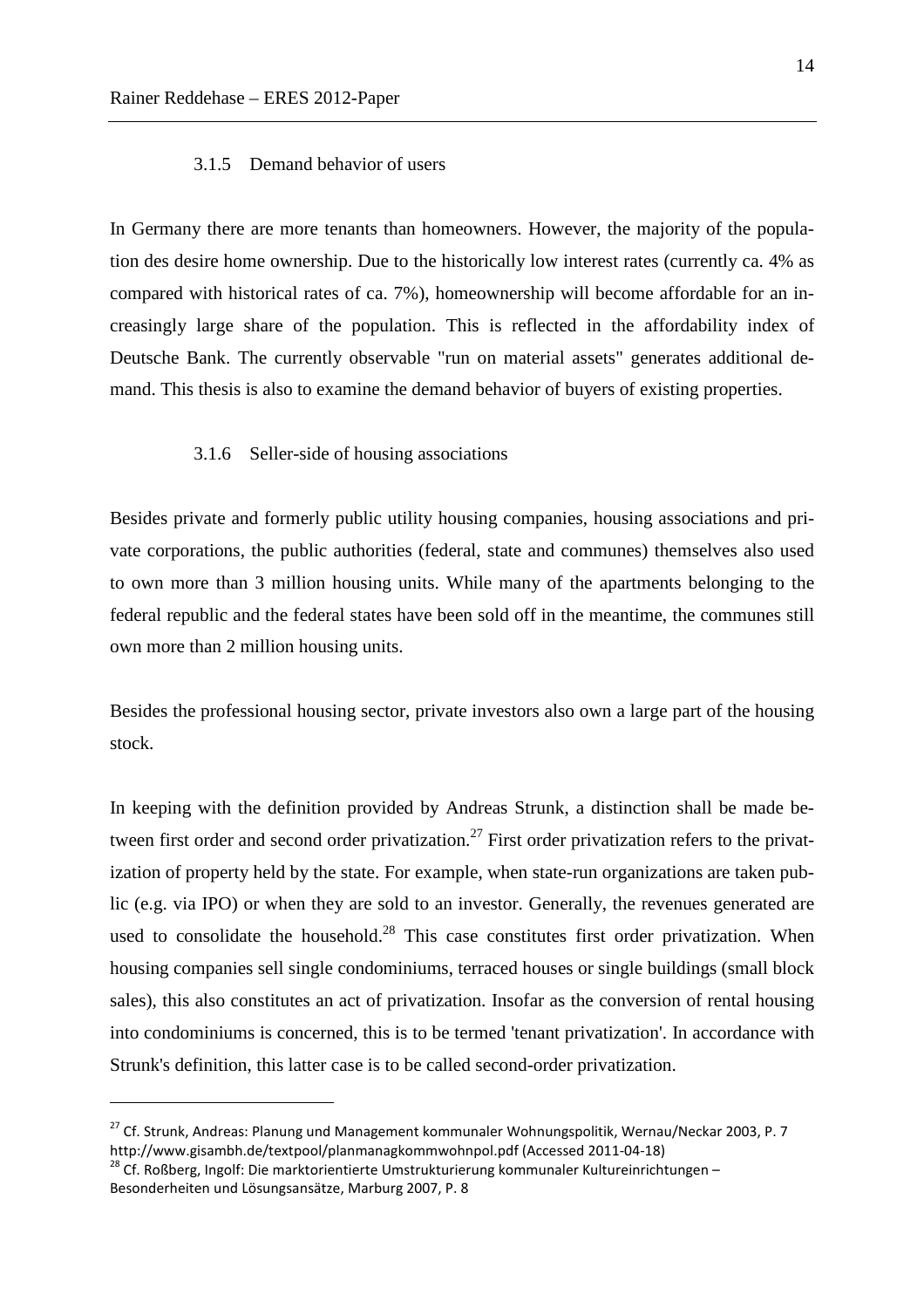The following reasons have been given for the public sector, but also for industrial companies, to sell their housing stock and sub-portfolios and/or to pursue active strategies of tenant privatization:<sup>29</sup>

- "Popular type of sales strategy with a promising revenue perspective.
- Shareholder value.
- Focus on those core properties and assets required for production only (industry).
- Reduction of the amount of capital tied up in the housing assets and in ongoing modernization and maintenance measures.
- Supporting employees in capital formation by enabling the acquisition of property (industry).
- Homeownership as a corporate contribution to the retirement provisions of the tenants.
- Making homeownership available to broad segments of the population.
- Mitigation and prevention of social hotspots through home ownership
- Improvement of the social structure.
- Reduction of the costs involved for personnel, administration and maintenance expenditure incurred by the stock.
- Raise capital for other municipal tasks.
- Optimization of the real estate portfolio.

 $\overline{a}$ 

- No mid-term improvement of the economic situation is to be expected given the restrictions imposed by the (tenant-friendly) tenant laws"

#### 3.1.7 Buyer-side of housing companies

The buyers of large housing companies in Germany were almost always international financial investors. Only in the case of the railroad flats (*Eisenbahnerwohnungen*), part of the apartments went to so-called Regional Development Companies (*Landesentwicklungsgesellschaften, LEG's*). The aim of the financial investors was to optimize the organizational struc-

<sup>&</sup>lt;sup>29</sup> Reddehase, Rainer: Investitionen in Wohnimmobilien Due Diligence – Wohnungsprivatisierung und Marketing, Vorlesungsskript DHBW, Stuttgart 2010, P. 97 (Translation)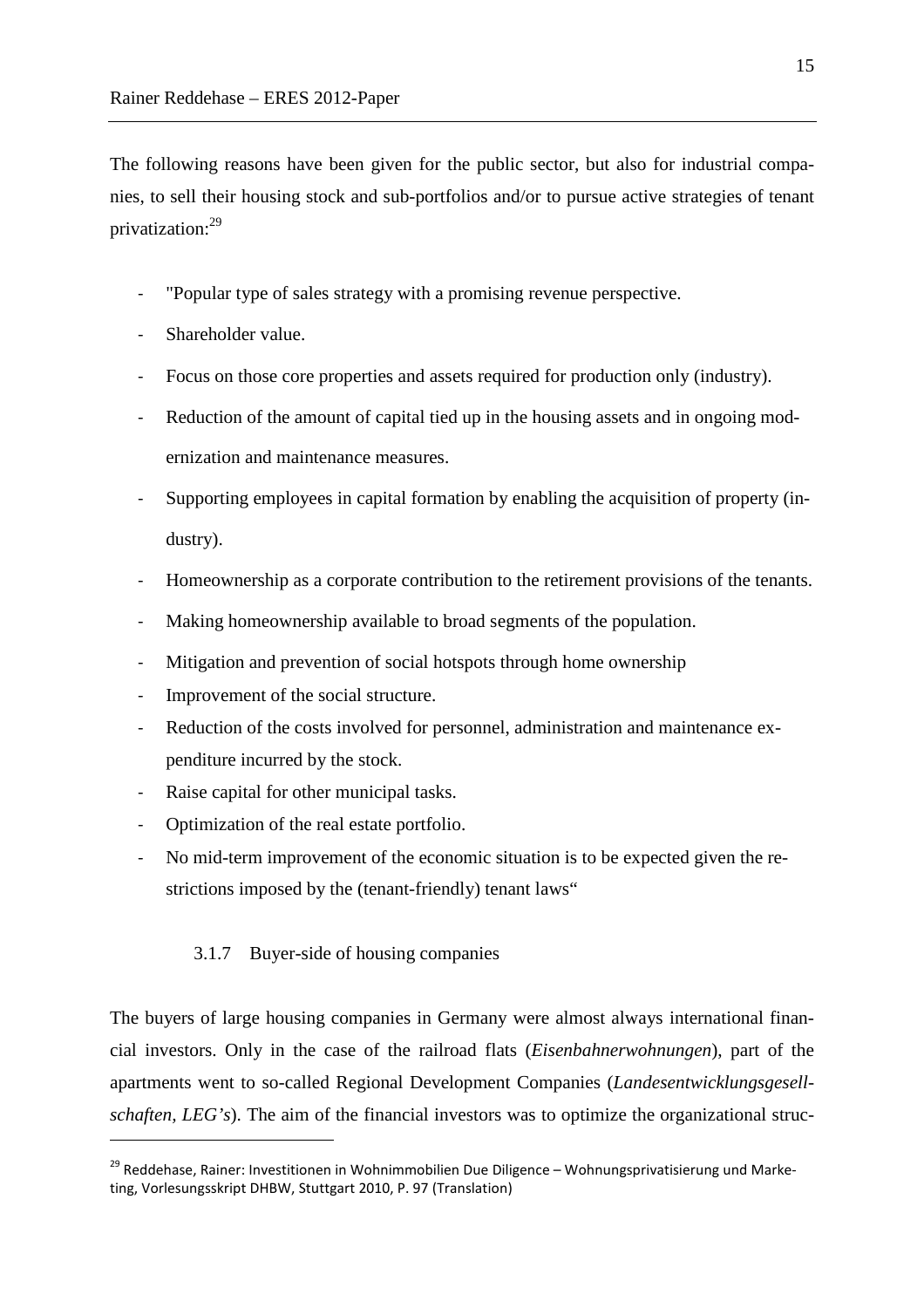tures of the acquired housing companies. To achieve their goals, they installed new staff both at the executive and at operational level. Ongoing expenditures were reduced (e.g. reduction of maintenance costs) and revenues were increased (rents, tenant privatization measures).<sup>30</sup> This thesis is concerned with revenue increases generated through tenant privatization measures.

#### 3.2 Realized large-scale portfolio transactions (>50,000 homes)

Since 2000, over 1,000,000 homes in Germany have been sold. The following are the six largest residential real estate transactions, each trading over 50,000 apartments (more than 500,000 units in total):

- Railway Flats (*Eisenbahnerwohnungen*) (2000) 114,000 Apartments
- GAGFAH, Essen (2004) 82,000 Apartments
- GSW, Berlin (2004) 67,000 Apartments
- Viterra, Bochum (2005) 140,000 Apartments
- WOBA Dresden (2006) 50,000 Apartments
- LEG NRW (2008) 93,000 Apartments

The sale of the railway workers' homes (owned at the time by the *BEV, Bundeseisenbahnvermögen*) had first been planned to take place in 1997. As part of a bidding process, the Japanese bank Nomura offered DM 1 billion more than a consortium around the German Regional Development Companies (*Landesentwicklungsgesellschaften*, *LEG*s). And yet, the LEGs were at first awarded the bid. However, this was contrary to European law. The entire bidding process therefore had to be repeated. In the second run conducted in 2000, Nomura was awarded the bid for 64,000 residential units and the rest of the stock went to the LEG-consortium. As a platform for managing the newly acquired stock, Nomura founded the "Deutsche Annington Real Estate GmbH", which manages the 64,000 flats today. In the following years, a series of major tenant privatization programs were initiated.

 $\overline{a}$ 

 $30$  Cf. Gondring, Hanspeter/Wagner, Thomas: Real Estate Asset Management, München 2010, P. 350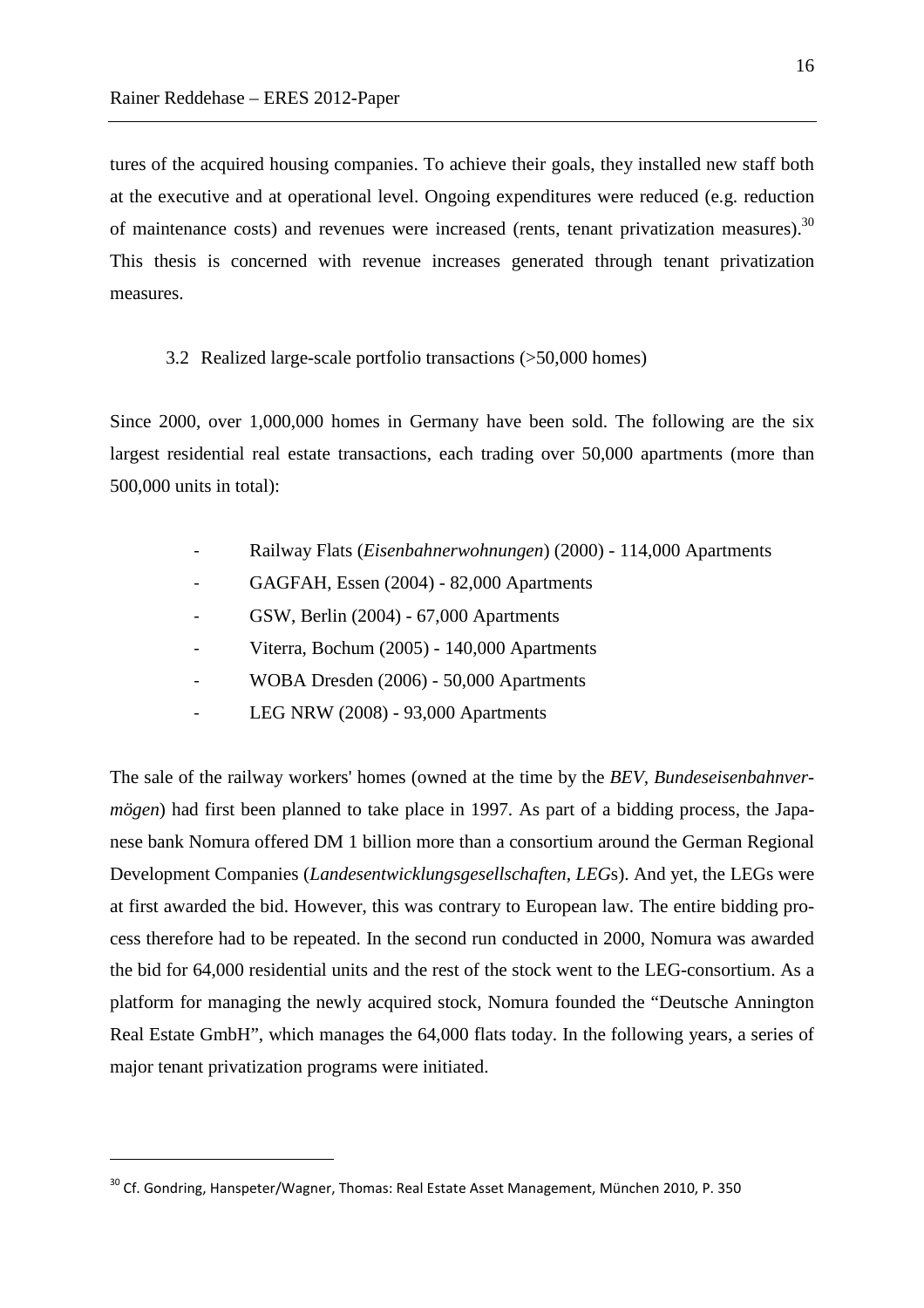$\overline{a}$ 

The sale of GAGFAH, Essen (sold by the Federal Institute for Salaried Employees, *Bundesanstalt für Angestellte* / 82,000 Apartments) in 2004 set off a veritable wave of portfolio transactions. Fortress, a financial investor, paid the highest bid for the housing stock distributed across the entire republic. In 2006, GAGFAH was taken public. Together with the other companies that have been bought and incorporated into GAGFAH since (*NILEG*, Hanover, *GBH*, Heidenheim and *WOBA*, Dresden), GAGFAH is the largest publicly listed housing company in Germany today.

Also in 2004, the Berlin senate sold the housing company GSW (67,000 housing units) to Whitehall, a fund set up by Goldman Sachs and Cerberus. In 2008, the same fund acquired the Regional Development Company of North Rhine-Westphalia (*LEG NRW*) with 93,000 housing units. In 2011, the GSW was taken public in an IPO.

In 2005 Viterra was acquired by Deutsche Annington. Barring the insolvency of the *Neue Heimat*<sup>31</sup>, the sale of Viterra with 140,000 housing units has been the single largest residential real estate transaction in Germany to date. With the acquisition of Viterra, Deutsche Annington has become the largest non-listed housing company.

All the companies have actively pursued exit strategies. For each portfolio, sales programs had been defined and tenant privatization measures were launched. In most cases, a Social Charta had had to be agreed upon with the former owner of the stock. These chartas contained protective rights for tenants and employees of the sold housing companies. Furthermore, there were also sales conditions and restrictions imposed. Initially, it had been envisaged to apply REIT-status for the companies, i.e. to convert these into the legal form of Real Estate Investment Trusts (REIT). According to the law in Germany, however, existing apartments cannot be included in a REIT. Therefore, in addition to the block sale of assets, in several cases, a partial exit was sought via a going public (IPO) (GSW, GAGFAH).

<sup>31</sup> Following the bankruptcy of *Neue Heimat*, a housing conglomerate of the German trade unions, the rescue company (*Auffanggesellschaft*) installed in its place started selling off the 200,000 housing units in block sales to the Regional Development Companies (LEG) as well as to private investors.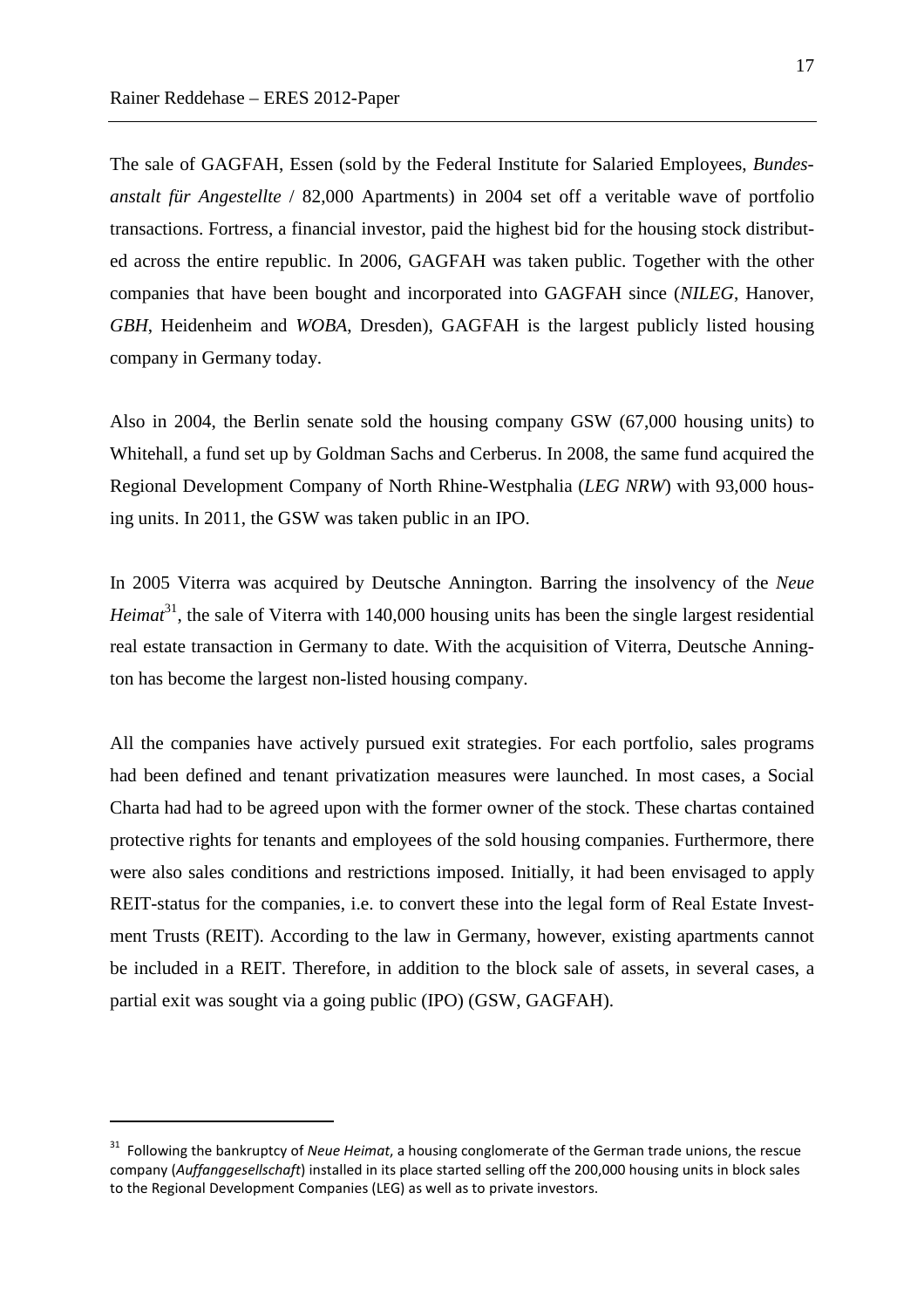In the "conventional" housing industry, the alleged infringements of the social chartas agreed upon as part of the sale of the WOBA Dresden, and the sale of LBBW Immobilien planned for 2011 are currently being intensely discussed.

#### 3.3 Real Estate Due Diligence

 $\overline{a}$ 

"Due diligence analyses have originated in corporate transaction practice (corporate M&A) and were first developed and applied in the Anglo-Saxon countries. Increasingly, however, they have been adopted and applied in Germany and to other economic sectors, especially to the field of property transactions. The proliferation of cross-border transactions and investments has played an important role in the internationalization of investment methods and valuation strategies. Due diligence analyses are modular, they incorporate information about public-, legal-, fiscal-, taxation-, building-, environmental- and economic aspects of the assets in question. It is the responsibility of the decision-maker to collect the decision-relevant information while taking into account the available time frame, certain information preferences and personnel- and opportunity costs. The aim of the due diligence analysis is to enable a weighing of portfolio-immanent opportunities and threats and strengths and weaknesses, in order to arrive at a justified price. Methods of investment analysis offer the possibility of an objectified basis for decision. The 'real estate due diligence' not only simplifies the purchase price negotiation by systematically documenting existing problems, generating crucial information and reducing information asymmetries, it is also a good basis for stipulating issues that must be made subject to contractual specification. Furthermore, the due diligence process is a step towards integrating the portfolio into the own organizational structure upon acquisition. Finally, it minimizes the probability of legal disputes following the acquisition."<sup>32</sup>

With regards to real estate valuation one must discern between standardized and international valuation procedures. In the valuation of housing portfolios, discounted cash-flow methods  $(DCF)^{33}$  have become the standard. In the assessment of the potential for privatization of

<sup>&</sup>lt;sup>32</sup> Definition of Due Diligence taken from: Sailer, Erwin/Grabener, Henning/Matzen, Ulf: Immobilien-Fachwissen von A-Z, 9. Run, Kiel 2011, P. 263 (Translation)

<sup>&</sup>lt;sup>33</sup> Regarding Discounted Cash Flow methods see Schultheiß, Tobias: 100 Immobilienkennzahlen, 2. Run, Wiesbaden 2010, P. 120f.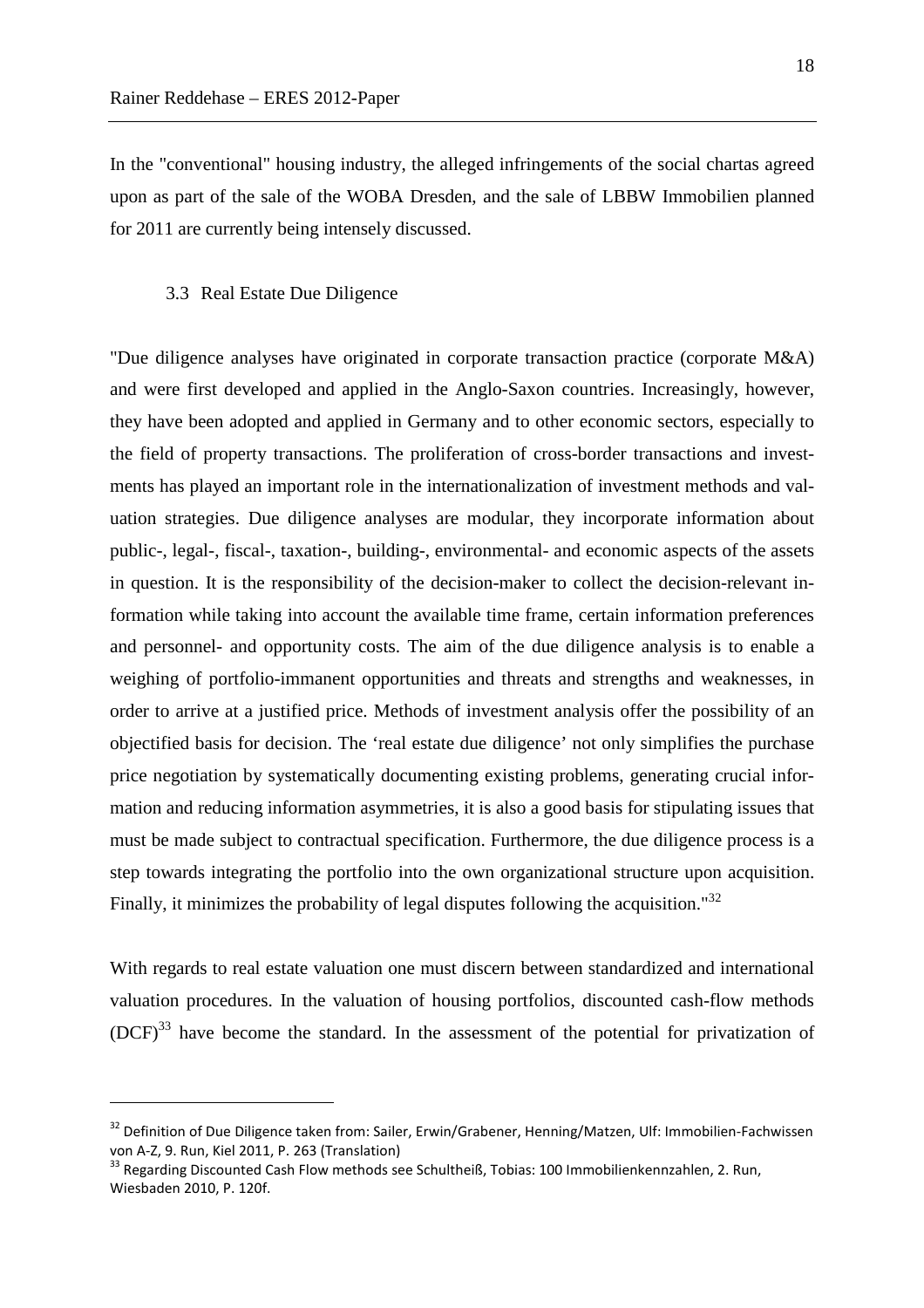stock, different sections of the three standardized processes codified in German law (the income valuation, comparative valuation and asset valuation method) are used.<sup>34</sup>

For large transactions, due diligence teams are put together to reflect the respective disciplines. The team responsible for the 'due diligence tenant privatization' alone often consists of between 10-30 evaluators and tenant privatization experts. Accordingly, a structured project organization is essential.

Data supplied by the seller (through sales memoranda, a data room, etc.) must be verified and supplemented. In a next step, the verified and completed data must be aggregated with the aim of arriving at a decision-base.<sup>35</sup>

In the case of large transactions, the housing stock is often scattered nationwide. It is therefore of great importance to gain a good understanding of the local situations on the regional housing markets. This is accomplished by analyzing market reports, conducting expert interviews with local brokers and banks and by analyzing the data provided by the local expert committees (*Gutachterausschuss*) and by analyzing the leading brokerage websites. On-site and desktop-analyses are conducted in parallel. $36$ 

Data Processing

- Research
	- **Market Reports**
	- Rents
	- Comparable prices
	- Local Expert Committees (*Gutachterausschuss*)
	- Second Opinion
- Desktop-Analysis
- Drive-by inspections
- Black box Database

 $\overline{a}$ 

<sup>34</sup> Arndt, Julia-Katharina: Due Diligence Real Estate – Due Diligence als Analyseinstrument bei Immobilientransaktionen, Saarbrücken 2006, P. 69ff.

<sup>&</sup>lt;sup>35</sup> Cf. Windorfer, Christian: Bewertung in Immobilientransaktionen – Praxisbuch zur Strukturierung, Vertragsgestaltung und Bewertung, van Kann, Jürgen (Ed.), Berlin 2007, P. 309ff.

<sup>36</sup> Cf. Plötz: Plötz Immobilienführer Deutschland 2011, Köln 2011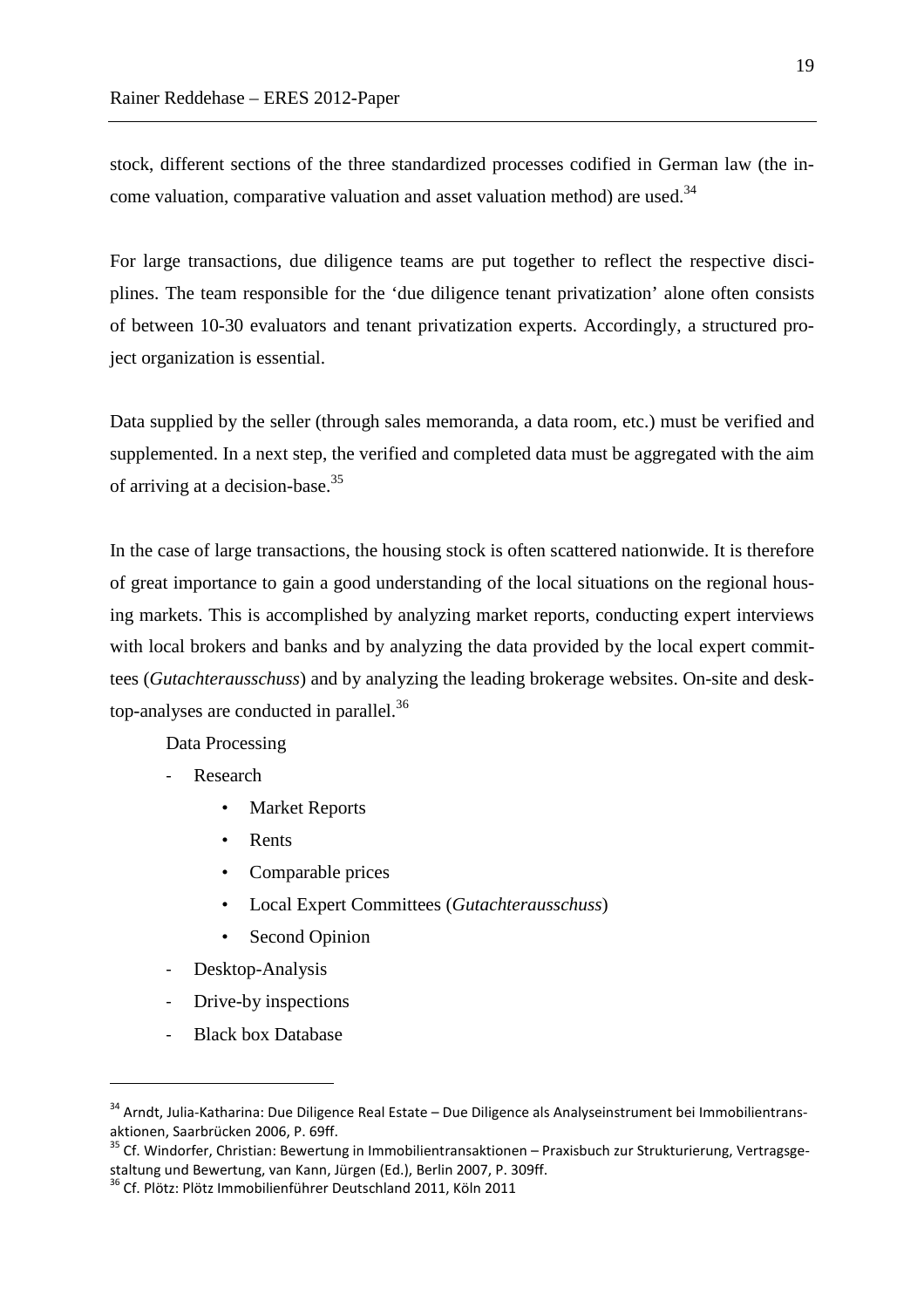#### 3.4 Tenant privatization

The conversion of rental apartments into condominiums is referred to as privatization, housing privatization, or tenant privatization, and also as home-ownership formation.<sup>37</sup> In accordance with the definition proposed above, these are all examples of second order privatization. In order to have a clear definition, in the following, the unit sale of condominiums is referred to as tenant privatization.

#### **Privatization of residential properties**

 $\overline{a}$ 

"Tenant privatization is the term for a systematic conversion of rental apartments into condominiums for the purpose of sale. The goal is to sell these condominiums to the tenants, who have a legally enforced right of first refusal and an extended protection against the termination of their rental contracts. The right of first refusal provides the tenant with an opportunity to become homeowners by acquiring their apartment, in which they have often lived for many years. Prior to the exercise of this right of first refusal, the tenant is well-advised to conduct a calculation of the actual cost burden that includes all additional costs incurred at acquisition (property transfer tax, land registration, notary), as well as possible maintenance and refurbishment backlogs. If the condominium is not sold to the tenant, it is usually sold to third parties, either as owner-occupied housing (in the case of vacant apartments) or as a capital investment (if the apartment is rented out)."<sup>38</sup>

Whether or not stock is suited for tenant privatization measures must be analyzed on three levels: on the macro- and micro-level, at the level of the object and at the level of the tenants. The quality of this analysis is decisive for the success of tenant privatization measures. The legal basis for apartment conversions is laid out in the Condominium Act (*Wohnungseigentumsgesetz*). One must therefore further differentiate between technical and sales planning. In parts, these processes are conducted in parallel. <sup>39</sup>

<sup>&</sup>lt;sup>37</sup> Deutscher Mieterbund DMB: Wohnen in der Eigentumswohnung – Umwandlung, Kündigungsschutz, Kaufvertrag, Wohnungseigentum, Berlin 2008, P. 3

<sup>&</sup>lt;sup>38</sup> Definition of tenant privatization taken from: Sailer, Erwin/Grabener, Henning/Matzen, Ulf: Immobilien-Fachwissen von A-Z, 9. Run, Kiel 2011, P. 594. (Translation)

<sup>&</sup>lt;sup>39</sup> Cf. Stürzer, Rudolf/Koch, Michael u.a.: Praxisbuch Wohnungseigentum, 3. Run, Freiburg 2010, P. 42ff.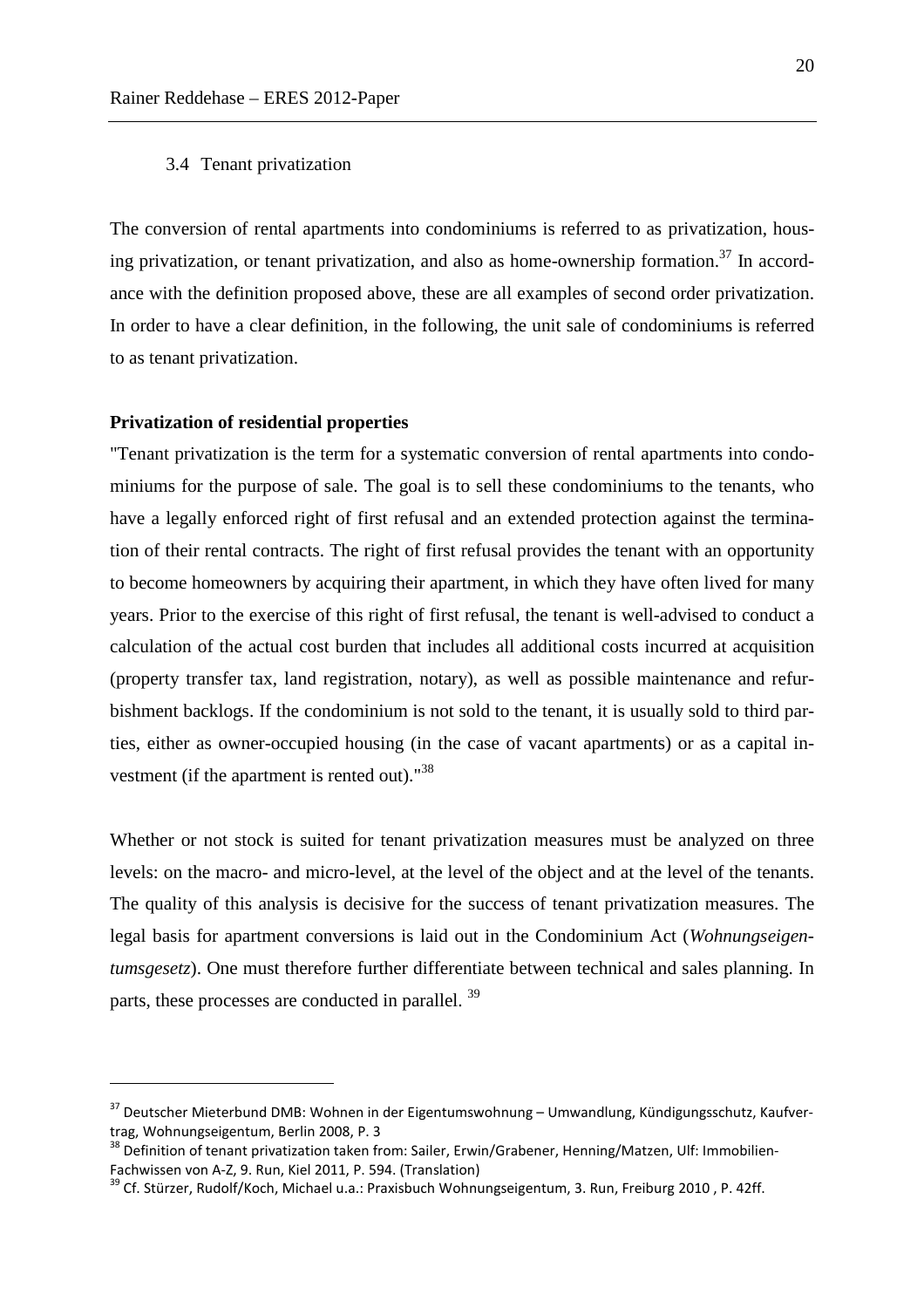The following is to serve as illustration: $40$ 

#### Consulting Research

#### Technical

assessment Inventory of stock

|              | On-site inspection                                                                       |
|--------------|------------------------------------------------------------------------------------------|
|              | Analysis of the topography                                                               |
|              | Project management - technical implementation                                            |
|              | Seclusion Certification (§ 7 (4) WEG - German Condominium Act (Woh-                      |
|              | nungseigentumsgesetz / $WEG$ ) <sup>41</sup>                                             |
|              | Division approval Code (Teilungsgenehmigung) $\S$ 19 BauGB <sup>42</sup> /State Building |
|              | Codes (Landesbauordnungen)                                                               |
|              | Certification of the division of the building into condominiums                          |
|              | Technical follow-up                                                                      |
| <b>Sales</b> | Formulation of a draft purchase agreement                                                |
|              | Specification of the sales concept                                                       |
|              | Financial engineering approach                                                           |
|              | Determining sales prices                                                                 |
|              | Sales release                                                                            |
|              | Preparation of sales process                                                             |
|              | Tenant offers (i.e. purchase offer presented to tenants)                                 |
|              | Tenant advisory services                                                                 |
|              | Documentation of tenant advisory process (counseling protocol)                           |
|              | Tenant follow-up advisory                                                                |
|              | Notarial preparations                                                                    |
|              | Information meetings                                                                     |
|              | Contract of sales deeds                                                                  |
|              | Vacant apartment sales                                                                   |
|              | Sale of apartments to capital investors                                                  |
|              | 1. Homeowners' meeting                                                                   |
|              |                                                                                          |

 $\overline{a}$ 

 $40$  Cf. Reddehase, Rainer: Investitionen in Wohnimmobilien Due Diligence – Wohnungsprivatisierung und Marketing, Vorlesungsskript DHBW, Stuttgart 2010, P. 62

<sup>41</sup> WEG: Wohnungseigentumsgesetz - Gesetz über das Wohnungseigentum und das Dauerwohnrecht (Condominium Act)

<sup>&</sup>lt;sup>42</sup> BauGB: Baugesetzbuch (Building Code)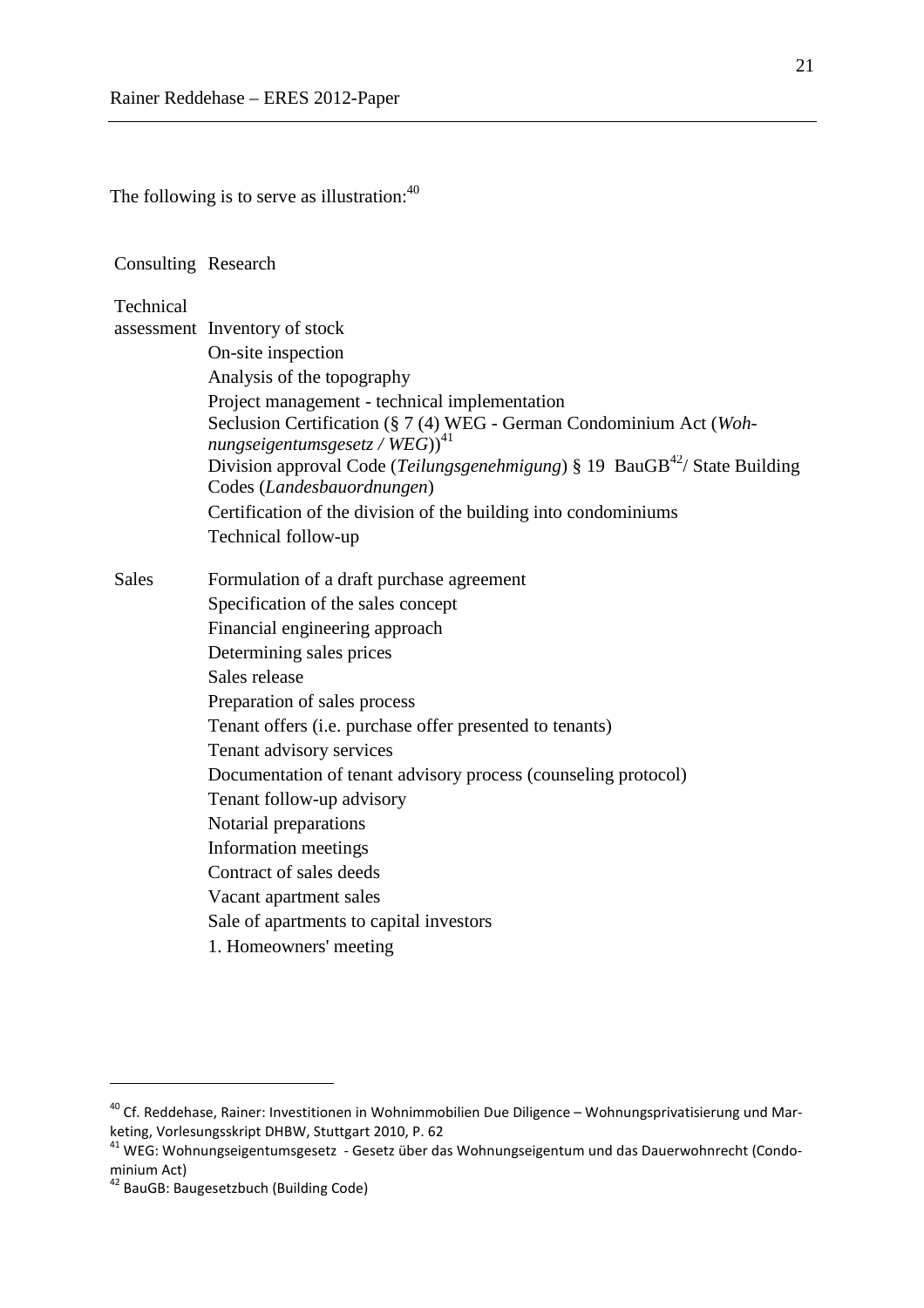$\overline{a}$ 

## **4. Specifying the topic of the dissertation**

The dissertation project is related to existing literature and thereby further specified with regard to its intended scope.

#### 4.1 Relating the dissertation topic to existing literature

So far there has been no definitive research on tenant- and housing privatization, i.e. the conversion of rental housing to condominiums, in Germany. Not even the "*Handbuch Wohnungsprivatisierung*" (Handbook on housing privatization) can provide adequate assistance, as this turns out to be primarily a handbook for an IT-based sales management program.<sup>43</sup> While several scholarly contributions have analyzed the privatization of housing stock under the Old Debt Assistance Law (*Altschuldenhilfegesetz*), which applies to East Germany and Berlin,<sup>44,45</sup> these, too, have been limited to partial analyses of the conversion process (e.g. with a focus on legal aspects<sup>46</sup>). In her diploma thesis, Dagmar Striedinger has analyzed influence factors affecting the purchasing decisions following unit conversions.<sup>47</sup>

There is a lot of literature in the field of property assessment (standardized and international procedures).<sup>48,49,50,51,52,53</sup>, as well as on M&A Transactions (Mergers & Acquisitions).<sup>54</sup> due

<sup>43</sup> Cf. Reifenrath, Frank/Grah, Marcus: polyEstate 7.1 – Ein Handbuch Wohnungsprivatisierung, Norderstedt 2004

<sup>44</sup> Cf. Plesse, Holger: Wohnungsprivatisierung in den neuen Bundesländern, Wirtschaftliche Ziele und Umsetzungsmöglichkeiten von Wohnungsverkäufen an Mieter, Dissertation, Berlin 1999

<sup>&</sup>lt;sup>45</sup>Cf. Freia Steinmetz: Wohnungsprivatisierung in den neuen Bundesländern unter besonderer Berücksichtigung ländlicher und verstädterter Räume: Eine Analyse im Kontext europäischer Privatisierungsprogramme, Dissertation, Hannover 2003

<sup>46</sup> Cf. Ruge, Niki: Begründung von Wohnungseigentum an Bestandsimmobilien, Hamburg 2009

<sup>47</sup> Cf. Striedinger, Dagmar: Die Umwandlung von Miet- in Eigentumswohnungen – Einflußfaktoren der Kaufentscheidung, Diplomarbeit, Universität Leipzig, 2002

<sup>48</sup> Cf. Simon, Jürgen/Kleiber, Wolfgang: Schätzung und Ermittlung von Grundstückswerten, Berlin 1996

<sup>49</sup> Cf. TEGOVA: Europäische Bewertungs Standards 2003, 2. Run, Bonn 2003 (Originaltitel: European Valuation Standards 2003)

<sup>&</sup>lt;sup>50</sup> Cf. Bayerlein, Walter: Praxishandbuch Sachverständigenrecht, München 2002

<sup>51</sup> Cf. Kleiber, Wolfgang: WertR06 – Wertermittlungsrichtlinien und ImmoWertV 2010, 10. Run, Köln 2010

<sup>52</sup> Cf. Metzger, Bernhard: Wertermittlung von Immobilien und Grundstücken, 4. Run, Freiburg 2010

<sup>53</sup> Cf. Varthe, Thomas: Die Wertermittlungsreform – Neue Grundsätze bei der Immobilienbewertung, 2. Run, Freiburg 2010

<sup>54</sup> Cf. Schramm, Marianne/Hansmeyer, Ekkehart (Ed.): Transaktionen erfolgreich managen. Ein M&A-Handbuch für die Praxis, München 2010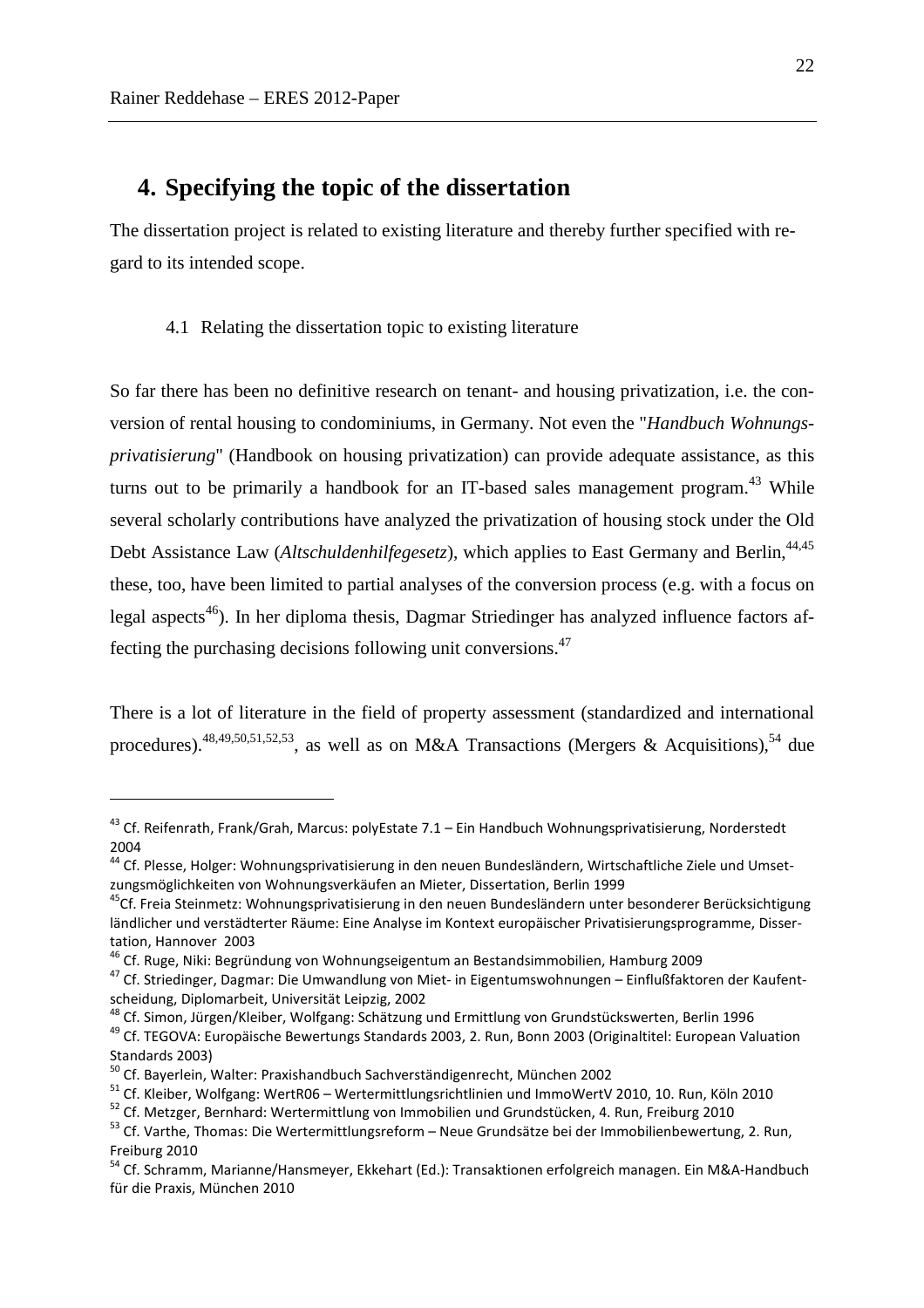diligence and portfolio evaluation.<sup>55</sup> The thesis of Stefan Haas deserves further mention. Haas has developed a model for taking risk into account while assessing residential real estate portfolios.<sup>56</sup> But in his analysis, Haas does not take into account the potentials for privatization of housing stock as an important value driver either.

Concerning the sellers side, there have been studies on the motives for second-order privatization (i.e. privatization of assets by the public authorities).<sup>57</sup> Amongst others, Livia Leipold has discussed the city of Dresden's motives for selling WOBA Dresden.<sup>58</sup> While much research has been done on examining portfolio sellers' motives, in my work, I shall also discuss the motives of buyers.

4.2 Specifying the topic of the dissertation

 $\overline{a}$ 

The evaluation of the housing stock and the financial model will be of primary importance for the buyer side in deciding the purchasing decision. The author was involved in several large housing portfolio transactions as the Project Manager responsible for the due diligence teams charged with assessing the potentials for tenant privatization (due diligence tenant privatization).

The financing models of investors are not the focus of the dissertation, nor does the dissertation deal with commercial real estate, but exclusively with residential properties. The important evaluation criteria have been distilled from the large number of the examined large and small housing portfolios. Existing evaluation procedures have been developed further for the portfolio analysis. The aim is to generalize the experience gained in these procedures and to discuss the identified best practices. The findings are to culminate in the Privatization-Analysis-Model (PAM) that is to be developed as part of this thesis project.

<sup>55</sup> Cf. Brühl, Martin/Jandura, Isablle: Due Diligence und Transaktionsstrukturierung aus Käufersicht – Kaufmännische Prüfung: Immobilieneinzel- und – massenbewertung in: Handbuch Real Estate Private Equity, Rebitzer, Dieter/Rottke, Nico (Ed.), Köln 2006, P. 193ff.

<sup>56</sup> Cf. Haas, Stefan: Modell zur Bewertung wohnwirtschaftlicher Immobilien-Portfolios unter Beachtung des Risikos, Dissertation Bergische Universität Wuppertal, Wiesbaden 2010

<sup>57</sup> Cf. Heyda, Rene: Analyse der Möglichkeiten und Risikofaktoren von Privatisierungsmaßnahmen am Beispiel eines kommunalen Wohnungsunternehmens, Diplomarbeit, Norderstedt 2008

<sup>&</sup>lt;sup>58</sup> Cf. Leipold, Livia: Die Privatisierung von kommunalen Wohnungsbaugesellschaften und deren Auswirkung auf stadtpolitische Handlungs- und Gestaltungsspielräume – Das Beispiel der Privatisierung der WOBA DRESDEN GMBH, Wissenschaftliche Hausarbeit, Neuhaus am Rennweg 2006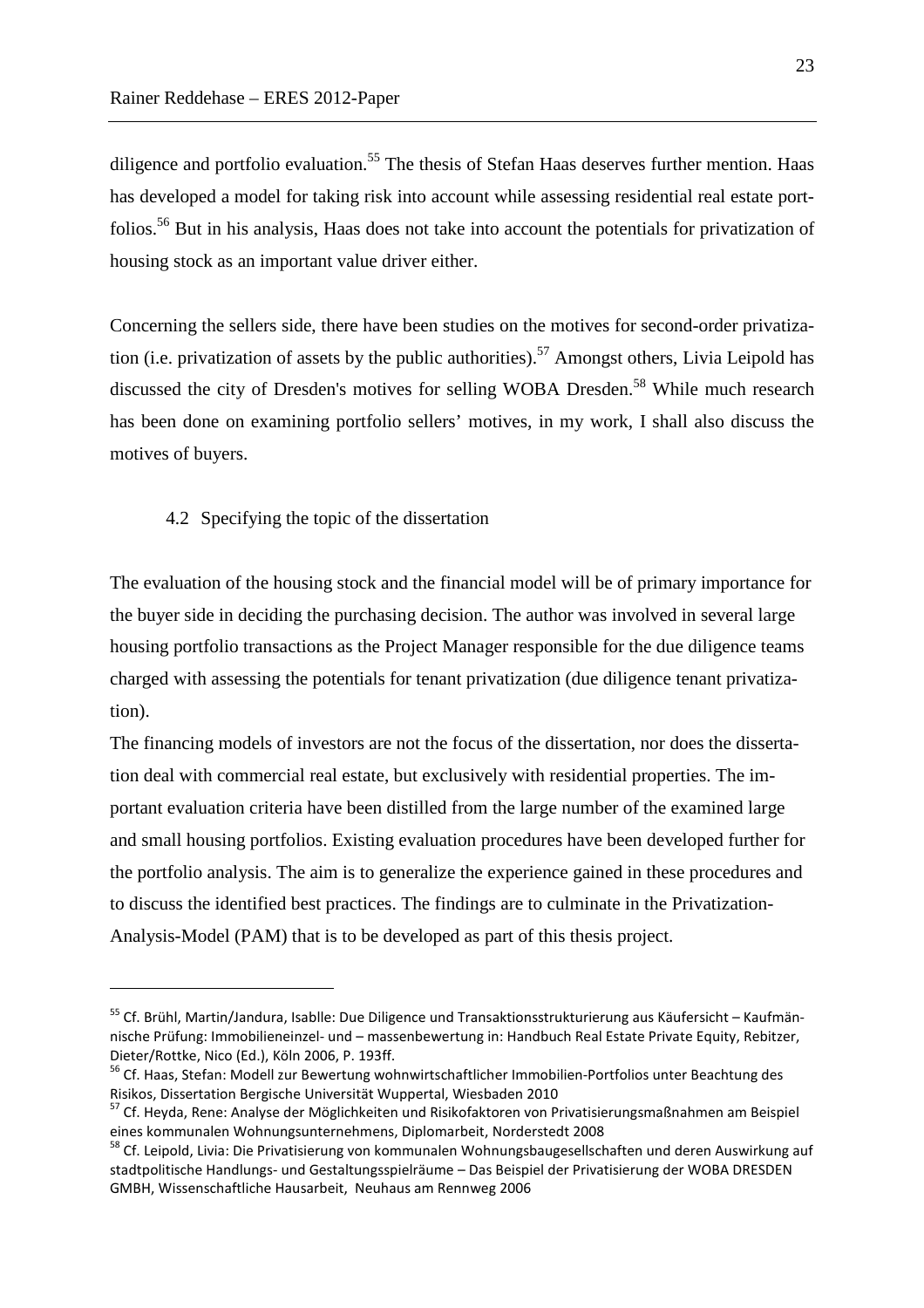## **5. Theses**

 $\overline{a}$ 

Thesis 1: "It is possible to develop a model that allows for a systematic due diligence of the potential for privatization of the housing stock."

The current practice of portfolio analysis has generally centered exclusively on the real estate value of the houses, drawing upon discounted cash-flow methods (DCF-methods). This approach to portfolio valuation is to be extended to take into account the potentials for tenant privatization of the individual houses. The complexity of interrelating these different disciplines poses several challenges. Therefore, as yet, there has not been developed a standard model. Such a model is to be developed as part of this thesis project.

Thesis 2: "Implementation of the Privatization-Analysis-Model (PAM) will enable an assessment of residential property under the criterion of revenue maximization."

The result of the portfolio analysis will help investors establish their pricing in transaction processes. The PAM will enable an estimation of the revenues that can be achieved by tenant privatization measures. A viable portfolio strategy<sup>59</sup> can be developed from the analysis using PAM.

Thesis 3: "Applied as part of a bidding process, the Privatization-Analysis-Model (PAM) enables a timely and cost effective solution to analyzing large housing stock, particularly compared to the single assessment of units."

It is to be shown that the PAM can be applied to portfolios of different sizes, irrespectively of whether 1,000, 10,000 or 100,000 housing units are to be examined for their potential for privatization. Compared to the results of single assessments, the application of PAM promises significant time and cost savings.

 $59$  Cf. Lehner, Claus: Erfolgreiches Portfolio- und Asset Management für Immobilienunternehmen – Die 8 Werthebel, Wiesbaden 2010, P. 111ff.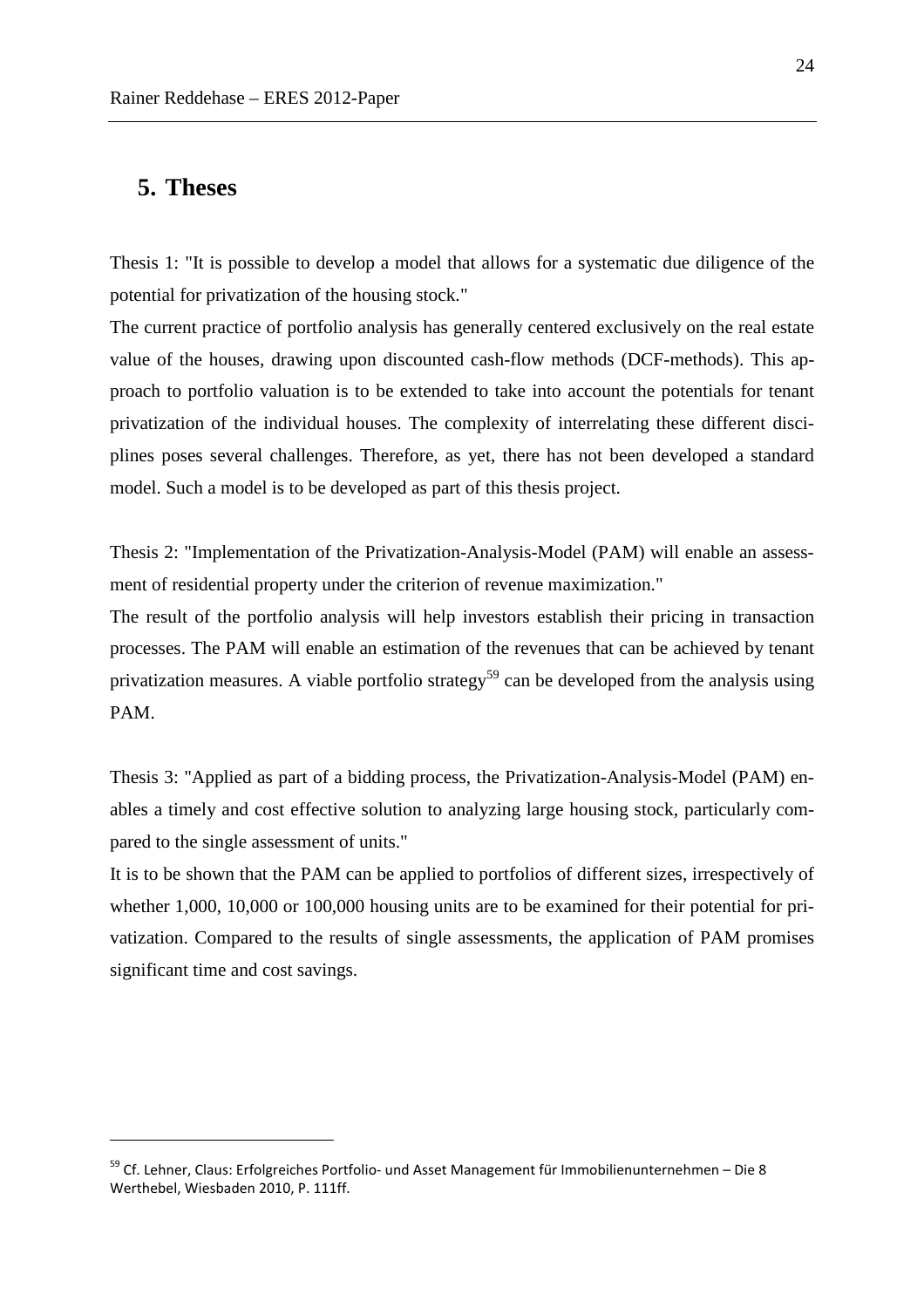Thesis 4: "Establishing a link between portfolio valuation and tenant privatization measures allows a differential valuation of apartments depending upon the respective buyer groups." The target buyer groups can consist of tenants who want to purchase their apartment (tenant privatization), of buyers interested in purchasing a vacant apartment, and of buyers interested in purchasing a rented apartment. Discerning between these three buyer types has not been possible in the conventional evaluation approaches. In practice, the differentiation of prices only took place after the acquisition, in the context of actual tenant privatization.

Thesis 5: "The application of the newly developed Privatization-Analysis-Model (PAM) significantly facilitates an exit-oriented valuation."

With the PAM, a tried and tested model is provided with which the assessment of very large housing portfolios is made much easier. However, the application of the PAM requires a deeper understanding of property valuation methods and tenant privatization measures. Each project will have a different underlying set of data and the model must be adjusted accordingly. An exit-oriented valuation of housing portfolios is thereby made possible.

Thesis 6: "The Privatization-Analysis-Model (PAM) can also be used to manage existing portfolios. Owners of existing portfolios can apply the PAM to examine their own stock for potentials for privatization. "

If this thesis is confirmed, then the PAM can be applied not only in the context of due diligence procedures, but also as a consulting tool for housing companies in general. Implementing PAM places a focus of portfolio analysis on aspect of tenant privatization.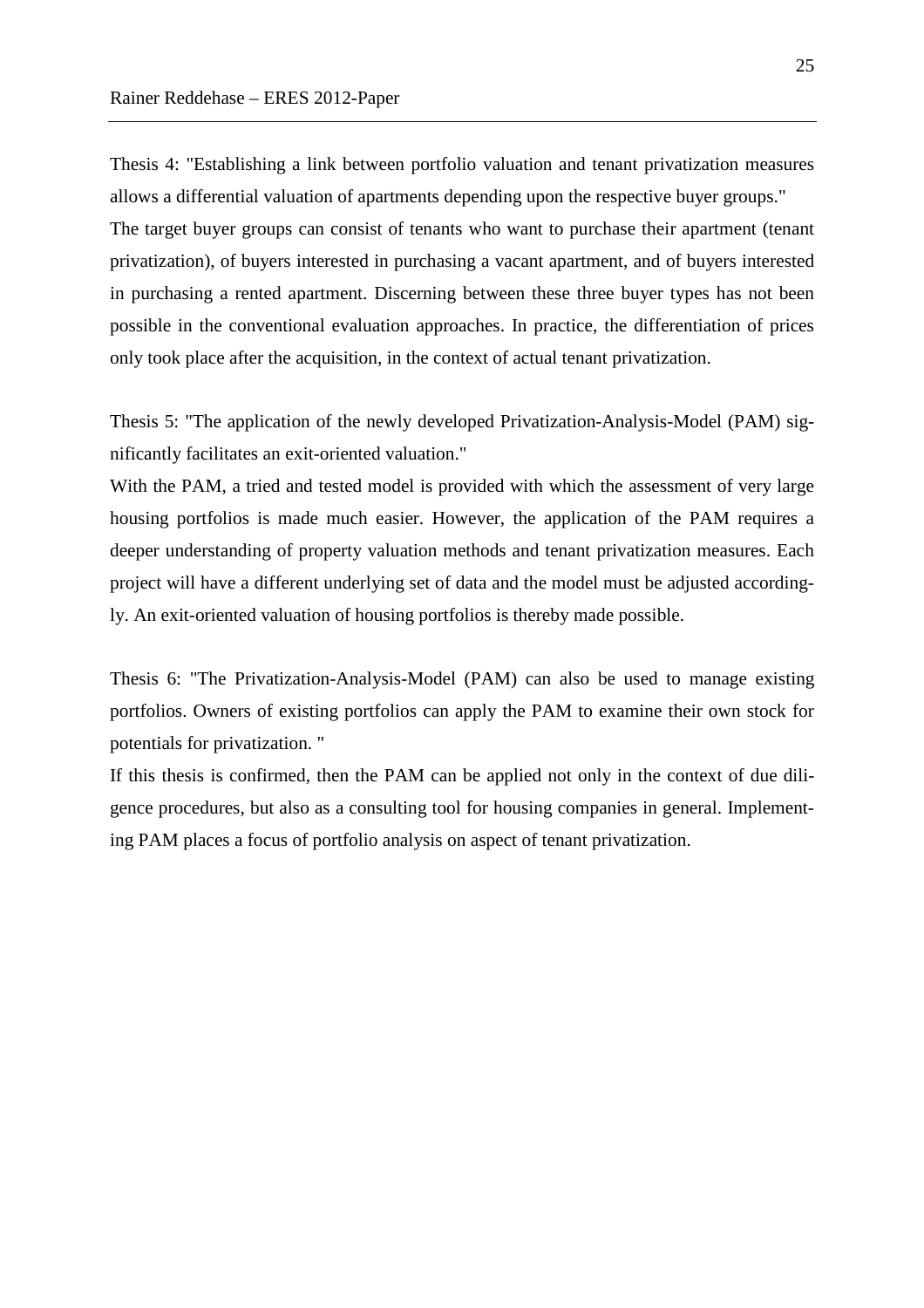## **6. Methodology**

The development of the Privatization-Analysis-Model (PAM) may be an outcome of this thesis. Given this basic structure, the following outline seems appropriate:

The Privatization-Analysis-Model (PAM)

- 1. Structure and organization of a due diligence team 'tenant privatization'
- 2. Data Processing
	- **Research** 
		- **Market Reports**
		- Rents
		- Comparable prices
		- Expert Committees (*Gutachterausschuss*)
		- Second Opinion
	- Desktop-Analysis
	- Drive-by inspections
	- Black box Database
		- Tenant Sales Price
		- Vacant Apartment Price
		- Capital Investor Price
		- Block Sales Price
- 3. Establishing privatization priorities
- 4. Establishing sales scenarios
- 5. Quality Control
- 6. Results database
- 7. Plausibility check
- 8. Due Diligence Report tenant privatization, including market reports
- 9. Review Session

The following steps are planned to develop the model: The thesis is to provide an in-depth discussion of methods of due diligence real estate, including issues of object- and portfolio evaluation methods. Furthermore, tenant privatization strategies are to be analyzed. Separate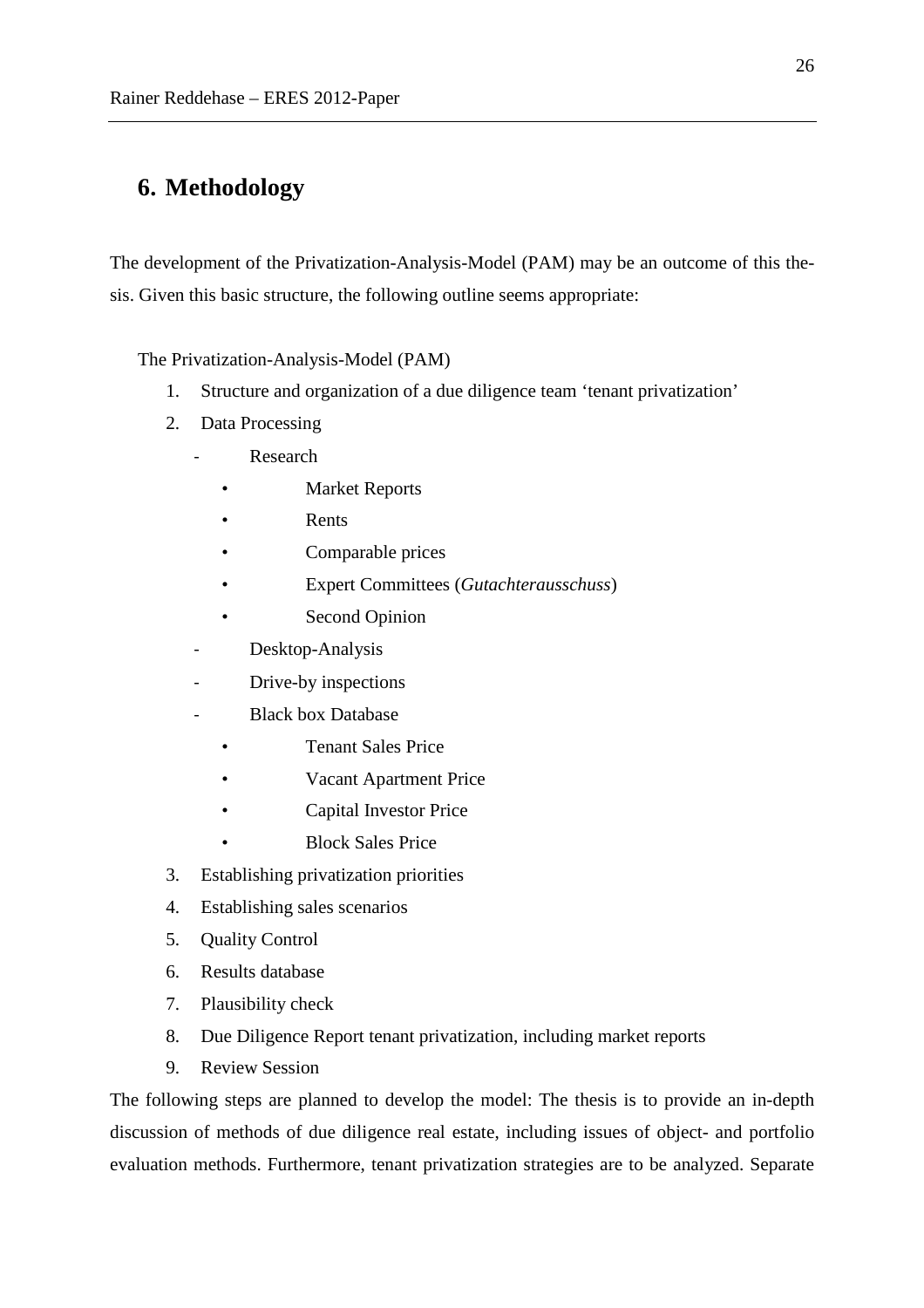chapters are to be devoted to discussing both of these issues in the thesis. Subsequently, the two issues are to be related to one another in order to develop the Privatization-Analysis-Model (PAM). This process is to be informed by the author's experience gained by accompanying several of the largest residential portfolio transactions in Germany. Generalized rules are to be derived from an analysis of the largest residential real estate portfolio transactions conducted during the past 15 years.

Insofar as the actual bidding processes are concerned, the participants generally had to sign confidentiality agreements. Therefore, only limited reference can be made to original documents generated in the bidding processes. If necessary, permissions can be obtained, but blocking notes must be adhered to.

The public closely followed the bidding processes for the housing portfolios. Accordingly, the processes received a lot of medial coverage. Therefore, this thesis project shall analyze archives of relevant trade magazines, such as the *'Immobilienzeitung'*, which provides extensive information about the transactions.

Only few valuation specialists in Germany are able to analyze thousands of apartments as part of a single due diligence process. The number of firms that are additionally able to conduct an analysis of the potential for privatization of housing stock in the case of large-scale portfolio transactions is also very limited. It therefore seems appropriate to contact these specialist firms and to develop (and confirm) the specific nature of their business models through interviews. Furthermore, interviews are planned with the representatives of buyers and sellers. Data that is collected is to be analyzed and interpreted using appropriate methods, including statistical regression analyses of quantitative data.

On the basis of modeled data, a working database and a results database are to be simulated. These can be used as templates for future transactions and shall become part of the Privatization Analysis Model (PAM). Furthermore, a schema is to be developed for the classification of projects according to their privatization priorities. A criteria catalogue for successful privatization strategies is to be developed. Also, a sales scenario is to be modeled as a possible exit strategy. As verification, the simulation models shall be compared with the success of actual tenant privatization measures.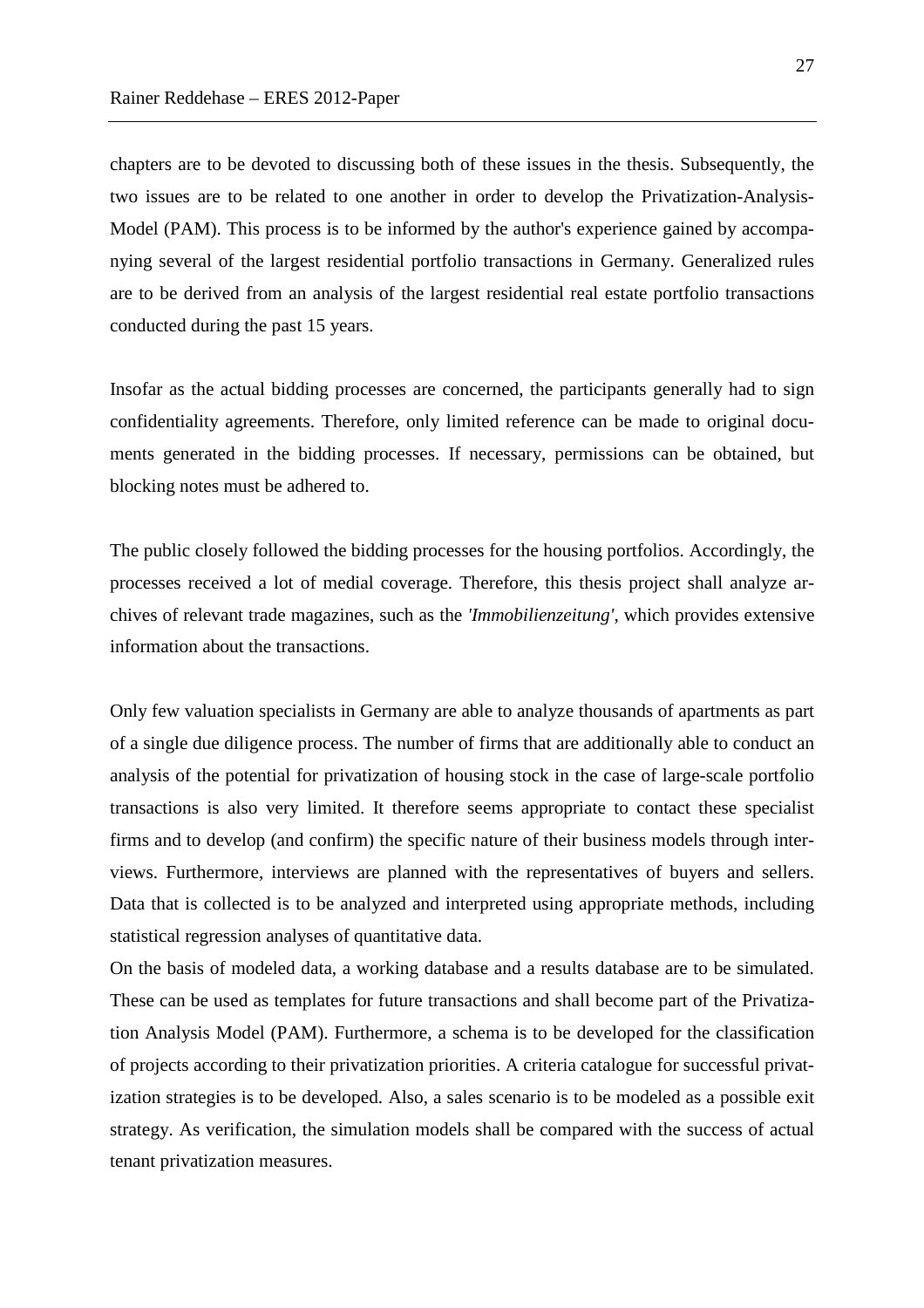## **7. Proposed thesis outline**

In the study, residential real estate portfolio transactions, real estate due diligences and tenant privatization measures are each investigated. In the introduction, the research interest and the overall complexity of the topic are to be presented. Then follows a discussion of the existing literature and a formulation of the specific objectives of this thesis.

Chapter two is to provide an assessment of the role of housing markets, both from a historically informed, as well as from a theoretically informed, position.

Chapter three is to provide an overview of the current situation on the German housing market and is to introduce the different actors and their motives for action.

The thesis is to be developed around the large residential real estate transactions (>50,000 units) and the associated bidding processes. In chapter 4, the six largest transactions that have taken place since the late 1990's are to be analyzed and compared with one another.

In Chapters 5 and 6, the methods of real estate due diligence and of tenant privatization measures are to be presented separately. Both the standardized procedures of single property valuation and aggregate methods of portfolio valuation play an important role. An account of the processes involved in the conversion of rental apartments into condominiums provides an opportunity to showcase the entire breadth of tenant privatization measures, from the selection of suitable objects to their technical preparation and pricing deliberations.

In Chapter 7, the methods of the real estate due diligence (chapter 5) and of tenant privatization measures (chapter 6) are brought together as part of a larger due diligence process. Drawing upon experience gained during some of the largest residential real estate transactions (Chapter 4), the Privatization-Analysis-Model (PAM) is to be developed.

Finally, in Chapter 8, the empirical findings are to be interpreted and developed into a summary and an outlook.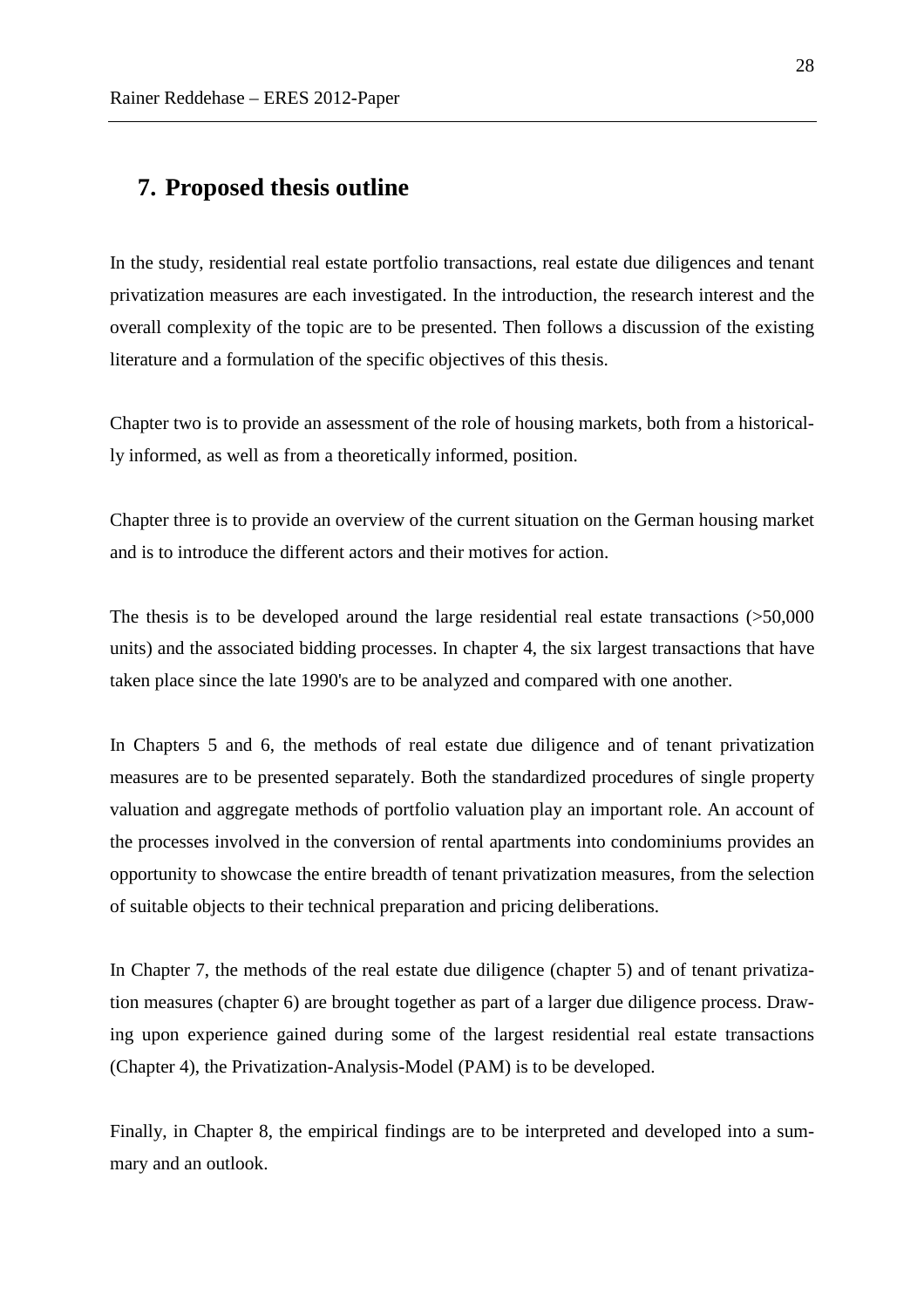Outline of the proposed thesis

- 1. Introduction
- 2. Theoretical base of Housing Market
- 3. Housing market Germany
- 4. Previous large transactions
- 5. Real estate due diligence
- 6. Tenant privatization
- 7. Development of the Privatization-Analysis-Model (PAM)
- 8. Significance of the Privatization-Analysis-Model (PAM)
- 9. Summary and outlook

Possible detailed outline of the proposed thesis:

- 1. Introduction
	- 1.1 Introductory problem
	- 1.2 Limitations of the existing literature
	- 1.3 Layout of the thesis
		- 1.3.1 Structure
		- 1.3.2 Research objective
		- 1.3.3 Benefits
- 2. Theoretical base of Housing Market
	- 2.1 Historical background information
	- 2.2 The housing economy and the economic good of housing
	- 2.3 Theory of real estate market the supply  $\&$  demand of housing
	- 2.4 Current Trends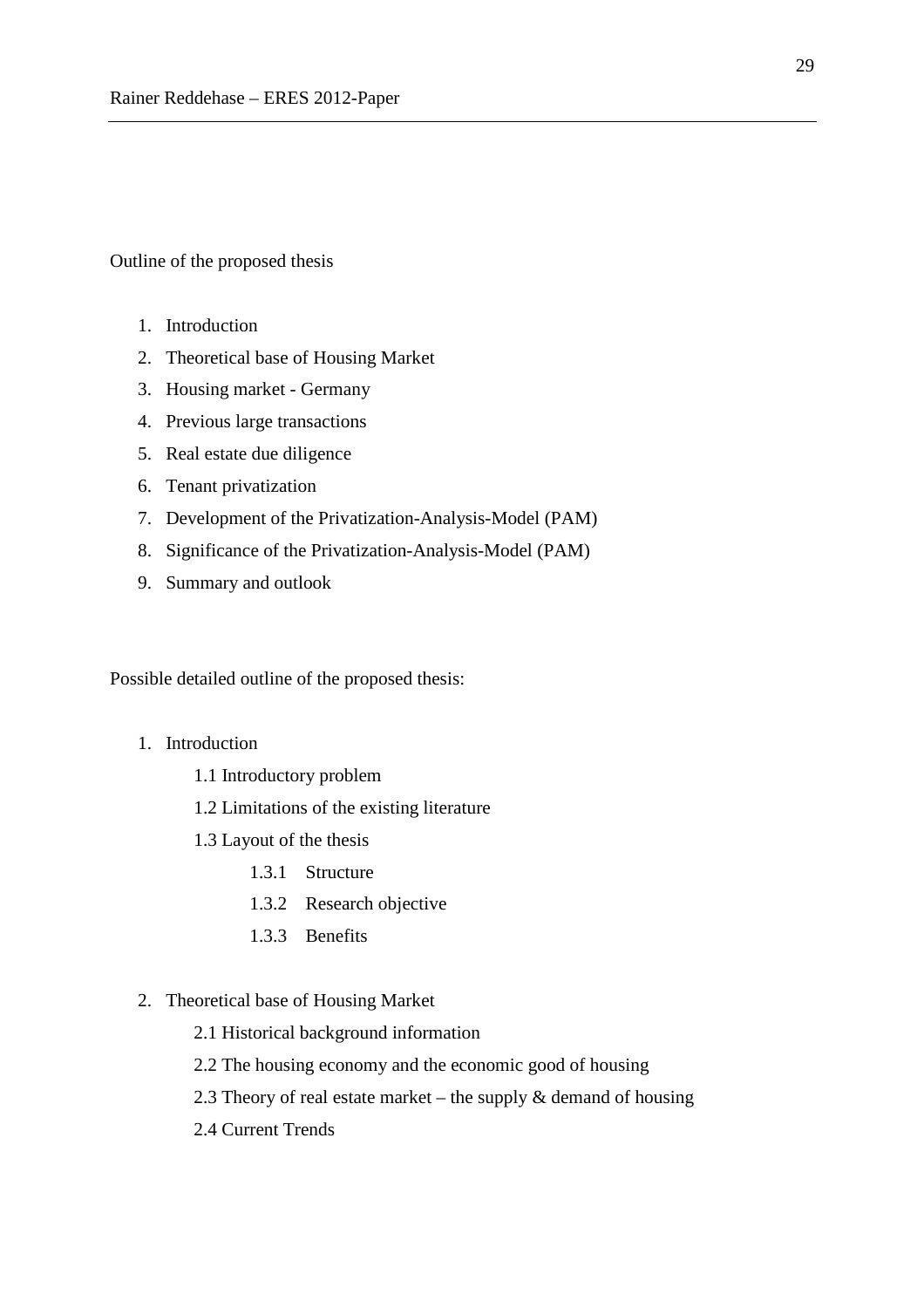- 3. Housing market Germany
	- 3.1 Changes in the market
	- 3.2 Demographic developments (and regional differences)
	- 3.3 Development of rents and sale prices
	- 3.4 Home ownership rates in a European comparison
	- 3.5 Demand behavior of users
	- 3.6 Seller-side of housing associations
		- 3.6.1 Motives
		- 3.6.2 Sales options
	- 3.7 Buyer-side of housing companies
		- 3.7.1 Motives
		- 3.7.2 Purchasing opportunities
- 4 Previous large-scale transactions (50,000 homes)
	- 4.1 Railway Workers Flats (*Eisenbahnerwohnungen*) (2000) 114,000 Apartments
	- 4.2 GAGFAH, Essen (2004) 82,000 Apartments
	- 4.3 GSW, Berlin (2004) 67,000 Apartments
	- 4.4 Viterra, Bochum (2005) 140,000 Apartments
	- 4.5 WOBA Dresden (2006) 50,000 Apartments
	- 4.6 LEG NRW (2008) 93,000 Apartments
	- 4.7 Outlook
- 5 Real Estate Due Diligence
	- 5.1 Due diligence in general
		- 5.1.1 Definition of terms
		- 5.1.2 Disciplines
		- 5.1.3 Sales memorandum
		- 5.1.4 Inventory database
		- 5.1.5 Data room
		- 5.1.6 Drive-by analysis
		- 5.1.7 Management presentation
		- 5.1.8 Q & A session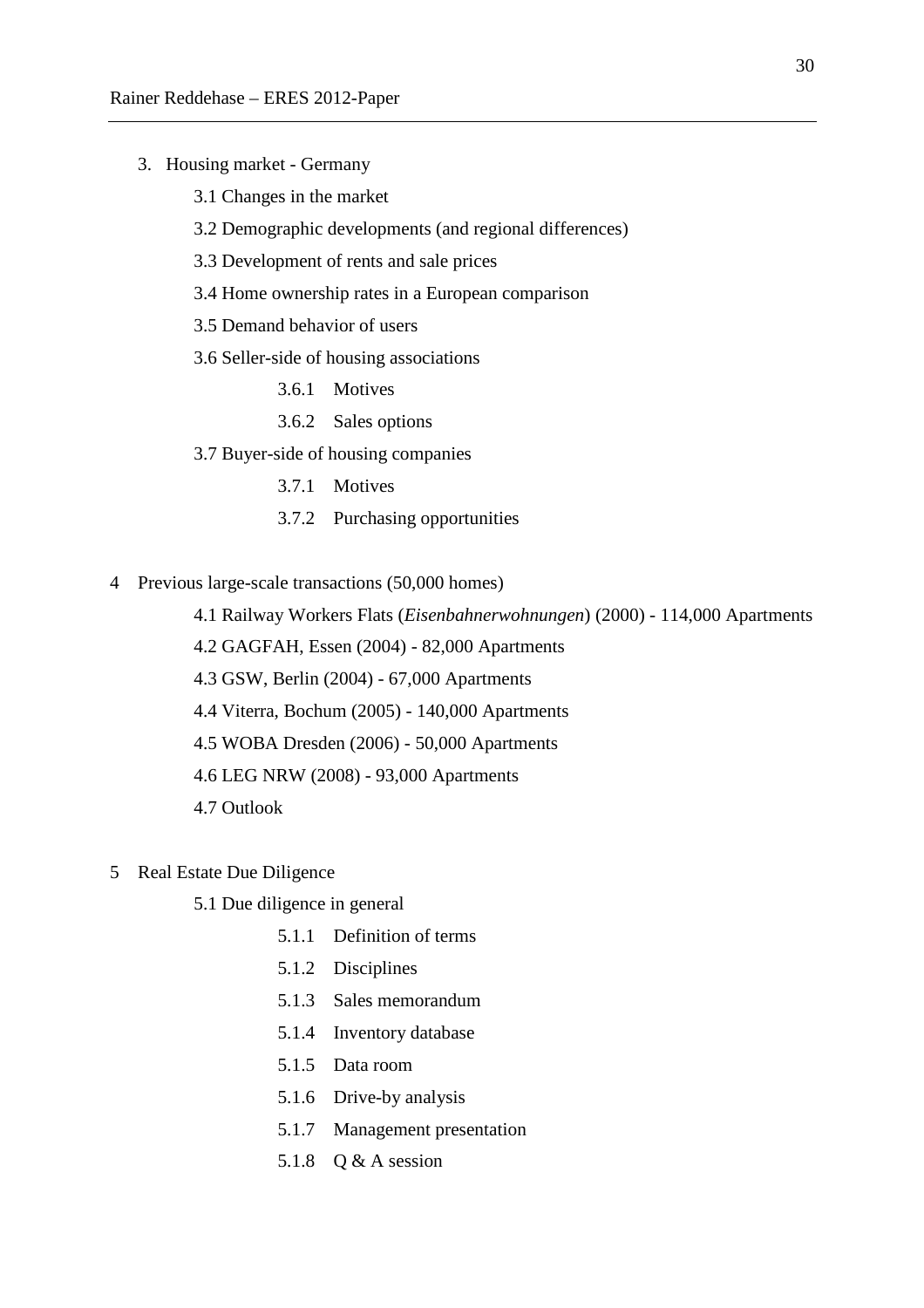- 5.1.9 Due diligence report
- 5.1.10 Review session price meeting
- 5.2 Special features of residential real estate
	- 5.2.1 Checklist for real estate in general
	- 5.2.2 Checklist for residential real estate
- 5.3 Property valuation
	- 5.3.1 Standardized valuation methods
	- 5.3.2 Portfolio analysis

#### 6 Tenant privatization

- 6.1 Importance of second-order privatization
- 6.2 Legal codification of housing the German condominium act (WEG)
- 6.3 Consulting
	- 6.3.1 Market Analysis
	- 6.3.2 Object/Unit analysis
	- 6.3.3 Tenant analysis
- 6.4 Technical planning and implementation
	- 6.4.1 Condominium Act (*Wohnungseigentumsgesetz*)
	- 6.4.2 Legal requirements
	- 6.4.3 Technical features

#### 6.5 Sales strategy and implementation

- 6.5.1 Price differentiation according to target groups
- 6.5.2 Privatization priorities
- 6.5.3 Sales scenario
- 7 Development of the Privatization-Analysis-Model (PAM)
	- 7.1 Structure and organization of a due diligence team 'tenant privatization'
	- 7.2 Data processing
		- 7.2.1 Research
		- 7.2.2 Desktop-analysis
		- 7.2.3 Drive-by inspections
		- 7.2.4 Black box database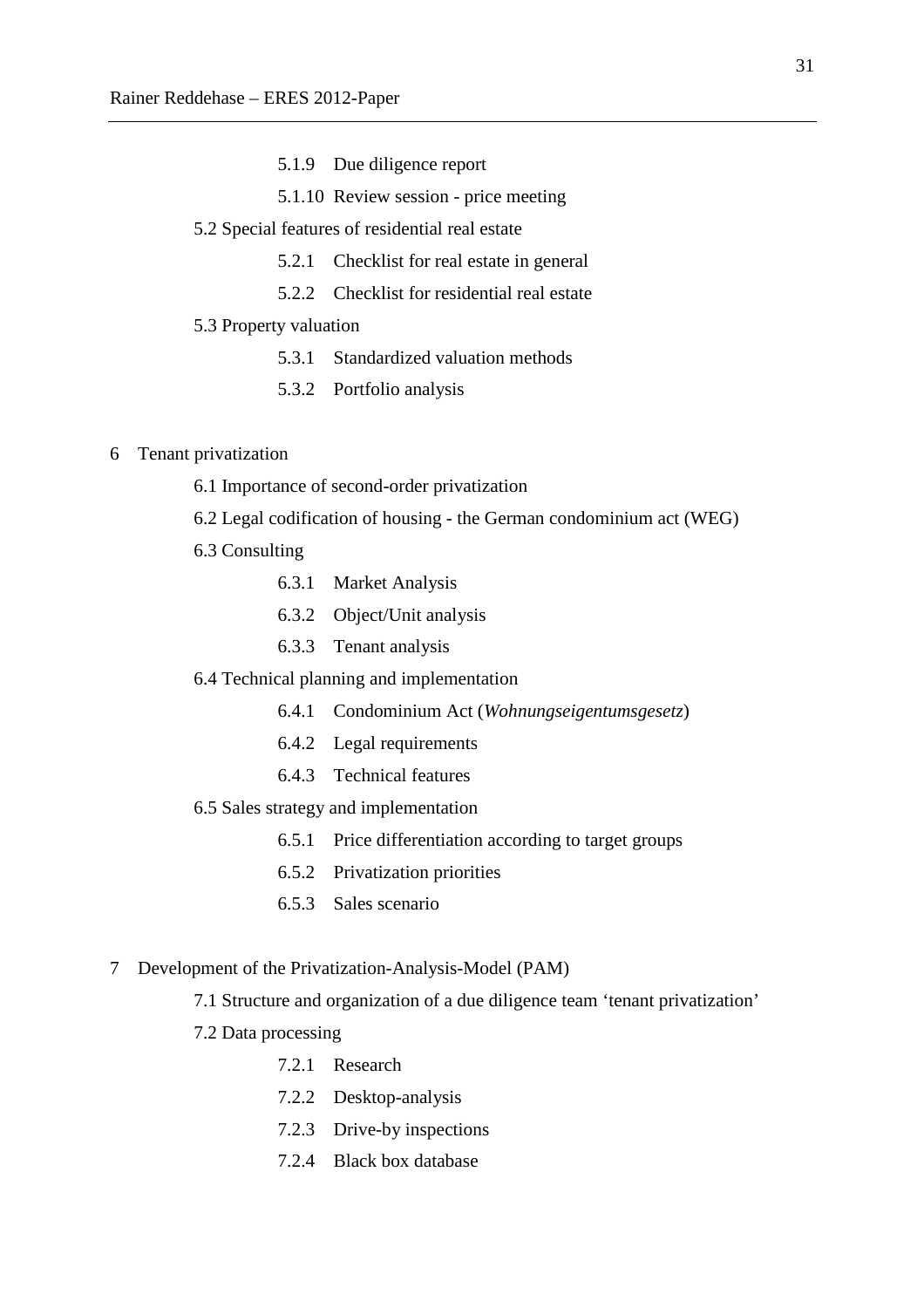- 7.3 Establishing privatization priorities
- 7.4 Establishing a sales scenarios
- 7.5 Quality Control
- 7.6 Results database
- 7.7 Plausibility check
- 7.8 Due diligence report tenant privatization, including market reports
- 7.9 Review session
- 7.10 Best practice
- 8 Significance of the Privatization-Analysis-Model (PAM)
	- 8.1 Methods of Data analysis
	- 8.2 Statistical Regression Analysis
- 9 Summary and Outlook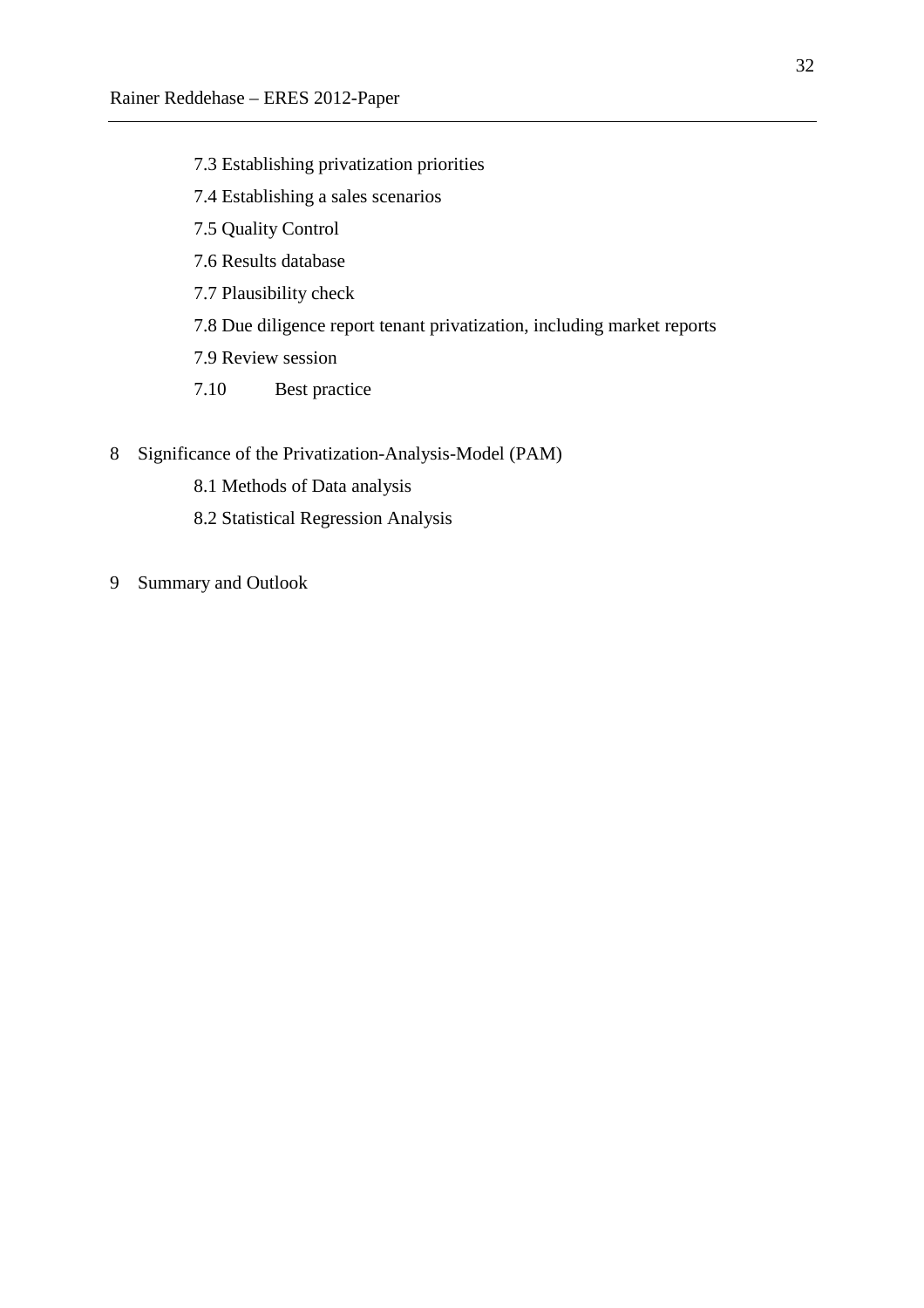## **8. Summary and Outlook**

This thesis project is the first to attempt combining due diligence methods in residential real estate transactions with the field of tenant privatization strategies. This leads to entirely new approaches to property valuation in the course of transactions. The Privatization-Analysis-Model (PAM) promises to provide substantial impetus to the valuation of housing portfolios. For the first time, the PAM is to combine property valuation, portfolio valuation, a differentiated analysis of regional submarkets (micro- and macro-locations), object- and tenant analysis, price differentiation by target buyer group and exit strategy (sales strategy) in a scientific manner. Experience gained during large residential portfolio transactions shall reveal the critical factors for future projects. The PAM is of use to real estate investors in that it provides tangible benefits both in terms of time-savings and economic savings and it can be modified to assist asset managers in analyzing the privatization-related value drivers of their housing stock. In this manner, the PAM may be developed into a consulting tool that facilitates portfolio-analyses that take privatization potentials systematically into account.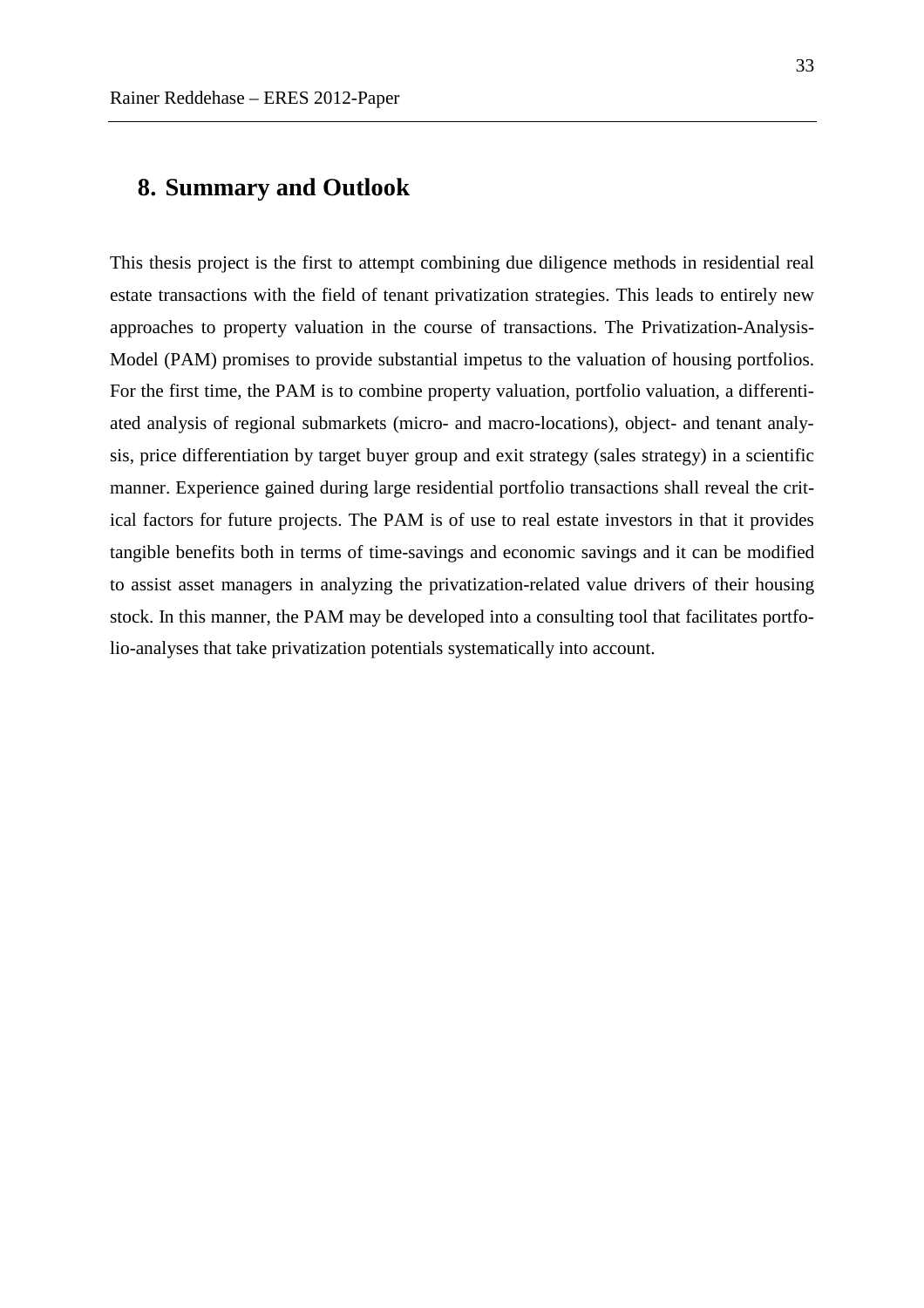## **Glossary**

#### **Discounted cash flow method**

"The discounted cash flow method (DCF method) was originally developed for evaluating the value of companies. This remains the primary application of the method. However, the DCF-method has been developed and applied to property valuation as well. While opinions differ about the effectiveness of applying this procedure to property valuations, the DCF-method provides an alternative valuation approach to the income valuation approach (*Ertragswertverfahren*). As in the case in the income valuation approach, the net returns are discounted to the valuation date. However, in contrast to the income valuation approach, the DCF-method takes an anticipated development of the net returns for a specific timeframe into account. The discount rate is not derived from the property rate, but from the bond market. While the income approach aims at deriving an 'objective value', the discounted cash-flow method provides a decision-base for specific investors, conditional upon that investor's temporal horizon and assessment of the risk associated with the investment. The difficulty of forecasting is an impediment to the Discounted Cash-Flow method, particularly when the temporal horizon is extended far into the future."<sup>60</sup>

#### **Due Diligence**

 $\overline{a}$ 

"Due diligence analyses have originated in corporate transaction practice (corporate M&A) and were first developed and applied in the Anglo-Saxon countries. Increasingly, however, they have been adopted and applied in Germany and to other economic sectors, especially to the field of property transactions. The proliferation of cross-border transactions and investments has played an important role in the internationalization of investment methods and valuation strategies. Due diligence analyses are modular, they incorporate information about public-, legal-, fiscal-, taxation-, building-, environmental- and economic aspects of the assets in question. It is the responsibility of the decision-maker to collect the decisionrelevant information while taking into account the available time frame, certain information preferences and personnel- and opportunity costs. The aim of the due diligence analysis is to enable a weighing of portfolio-immanent opportunities and threats and strengths and weaknesses, in order to arrive at a justified price. Methods of investment

 $^{60}$  Definition of Discounted Cash Flow Methods taken from: Sailer, Erwin/Grabener, Henning/Matzen, Ulf: Immobilien-Fachwissen von A-Z, 9. Run, Kiel 2011, P. 256. (Translation)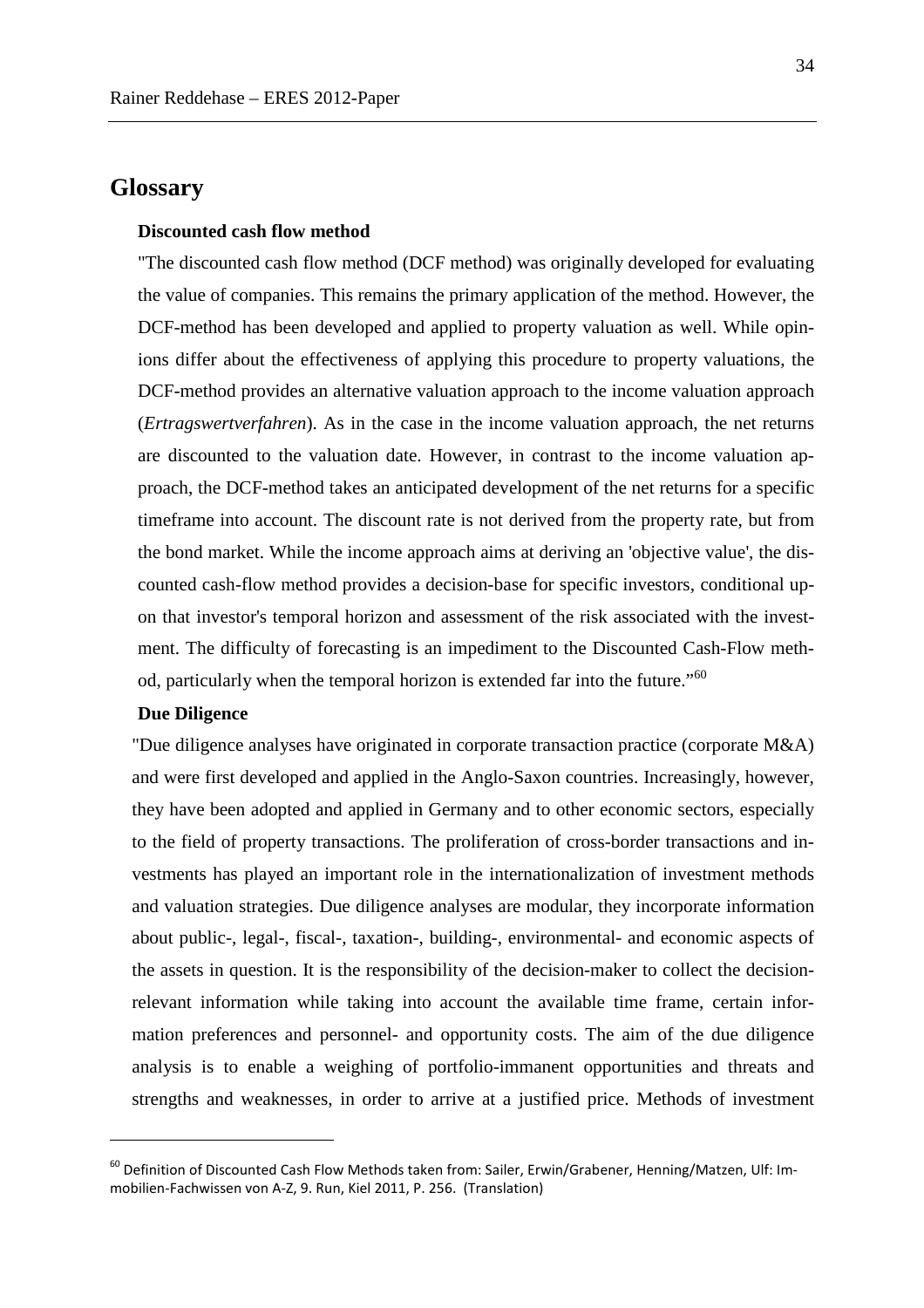analysis offer the possibility of an objectified basis for decision. The 'real estate due diligence' not only simplifies the purchase price negotiation by systematically documenting existing problems, generating crucial information and reducing information asymmetries, it is also a good basis for stipulating issues that must be made subject to contractual specification. Furthermore, the due diligence process is a step towards integrating the portfolio into the own organizational structure upon acquisition. Finally, it minimizes the probability of legal disputes following the acquisition."<sup>61</sup>

#### **Income valuation approach**

"The income valuation approach involves deriving the building's net incomes by subtracting the interest on land value and the management- and maintenance costs from the net rent inflows. A building's income value is calculated by multiplying the building's net income by a multiple that is derived from the property rate and the remaining duration of the expected period of use. The ownership value of the housing unit is the sum of the value of the property and the building's income value."<sup>62</sup>

#### **Privatization of residential properties**

 $\overline{a}$ 

"Tenant privatization is the term for a systematic conversion of rental apartments into condominiums for the purpose of sale. The goal is to sell these condominiums to the tenants, who have a legally enforced right of first refusal and an extended protection against the termination of their rental contracts. The right of first refusal provides the tenant with an opportunity to become homeowners by acquiring their apartment, in which they have often lived for many years. Prior to the exercise of this right of first refusal, the tenant is welladvised to conduct a calculation of the actual cost burden that includes all additional costs incurred at acquisition (property transfer tax, land registration, notary), as well as possible maintenance and refurbishment backlogs. If the condominium is not sold to the tenant, it is usually sold to third parties, either as owner-occupied housing (in the case of vacant apartments) or as a capital investment (if the apartment is rented out). "<sup>63</sup>

<sup>&</sup>lt;sup>61</sup> Definition of Due Diligence taken from: Sailer, Erwin/Grabener, Henning/Matzen, Ulf: Immobilien-Fachwissen von A-Z, 9. Run, Kiel 2011, P. 263 (Translation)

<sup>&</sup>lt;sup>62</sup> Definition of Asset Valuation Method taken from: Sailer, Erwin/Grabener, Henning/Matzen, Ulf: Immobilien-Fachwissen von A-Z, 9. Run, Kiel 2011, P. 735 (Translation)

<sup>&</sup>lt;sup>63</sup> Definition of tenant privatization taken from: Sailer, Erwin/Grabener, Henning/Matzen, Ulf: Immobilien-Fachwissen von A-Z, 9. Run, Kiel 2011, P. 594. (Translation)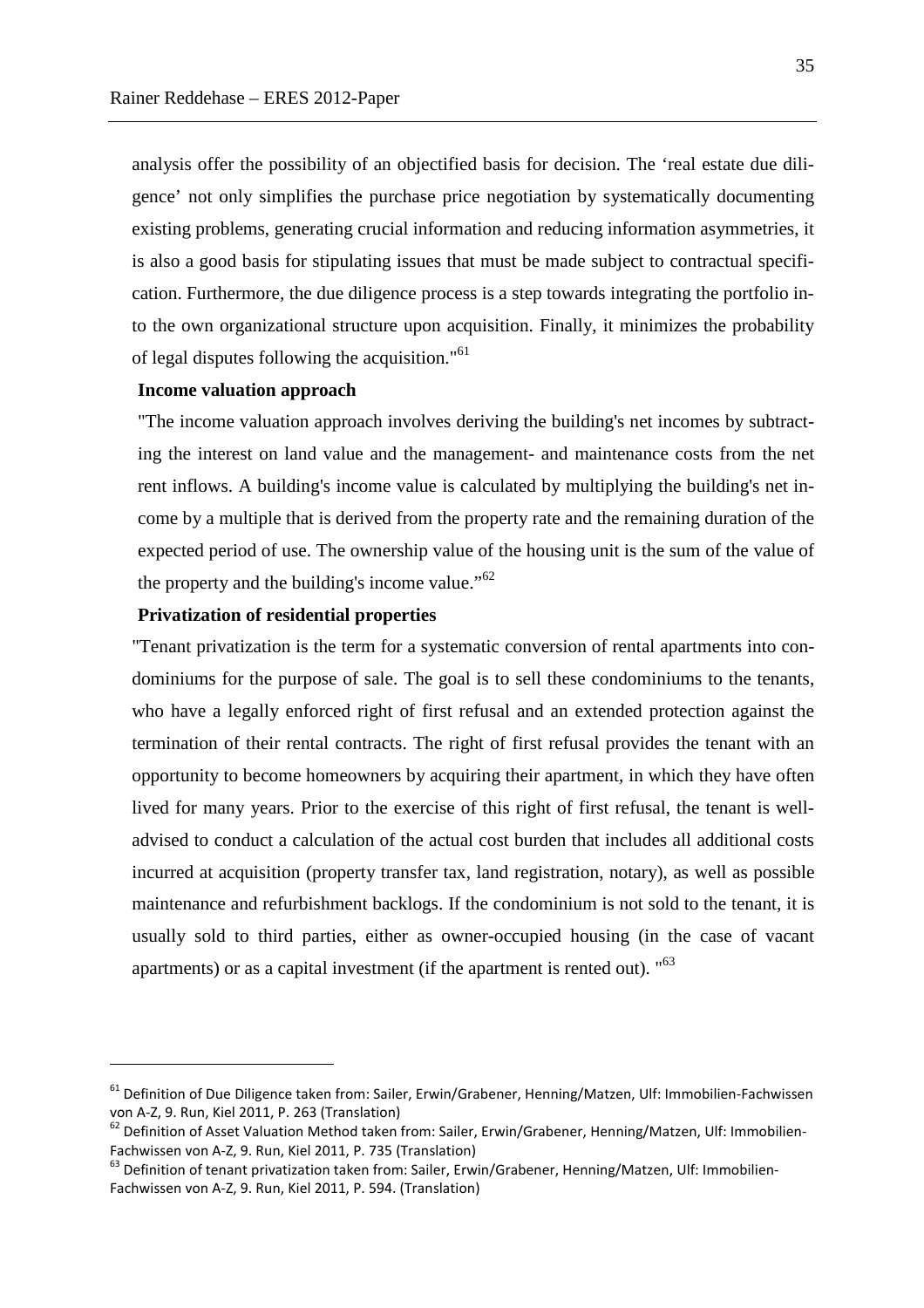#### **Portfolio Analysis**

"With the aid of portfolio analysis, a company can classify certain business areas in a matrix and can develop appropriate strategies accordingly. First, this requires a schema for defining the strategic businesses. "<sup>64</sup>

#### **Asset valuation approach**

"In the asset valuation approach, the land value and the value of the building are determined separately, based on the material value of the assets. A market adjustment factor is applied to the material value of the assets in order to arrive at the market value of the assets $"$ <sup>65</sup>

#### **Conversion**

 $\overline{a}$ 

"Conversion refers to the process by which apartment houses are legally transformed into condominiums, usually with the aim of selling the newly-created units at a higher price than was paid for the entire building. [...] As part of the conversion process, a certificate of closure (*Abgeschlossenheitsbescheinigung*) confirms that the newly created condominiums are physically closed. In the case of a conversion, the tenants living in the object at the time are automatically granted a special protection against termination of lease contracts by law. The Civil Code (*BGB*) grants tenants a three-year blocking period for terminations of contracts. Following this period, the regular regulations concerning the periods of notice apply. However, federal states have the power to extend this blocking period for certain municipalities or their parts to up to ten years via regulations. [...] Conversion into condominiums grants the current tenant a so-called legal right of first refusal (*Vorkaufsrecht*), which the tenant must exercise within a two-month period upon receipt of the notice of sale. In the case of publicly subsidized housing, this right of first refusal following conversion measures is extended to a six-month period within which a tenant may decide to exercise his right. This is not affected by the aforementioned regulations of the Civil Code (*BGB*)."<sup>66</sup>

 $64$  Definition of portfolio analysis taken from: Sailer, Erwin/Grabener, Henning/Matzen, Ulf: Immobilien-Fachwissen von A-Z, 9. Run, Kiel 2011, P. 672. (Translation)

<sup>&</sup>lt;sup>65</sup> Definition of Discounted Cash Flow Methods taken from: Sailer, Erwin/Grabener, Henning/Matzen, Ulf: Immobilien-Fachwissen von A-Z, 9. Run, Kiel 2011, P. 256. (Translation)

<sup>&</sup>lt;sup>66</sup> Definition of apartment conversion taken from: Sailer, Erwin/Grabener, Henning/Matzen, Ulf: Immobilien-Fachwissen von A-Z, 9. Run, Kiel 2011, P. 834 (Translation)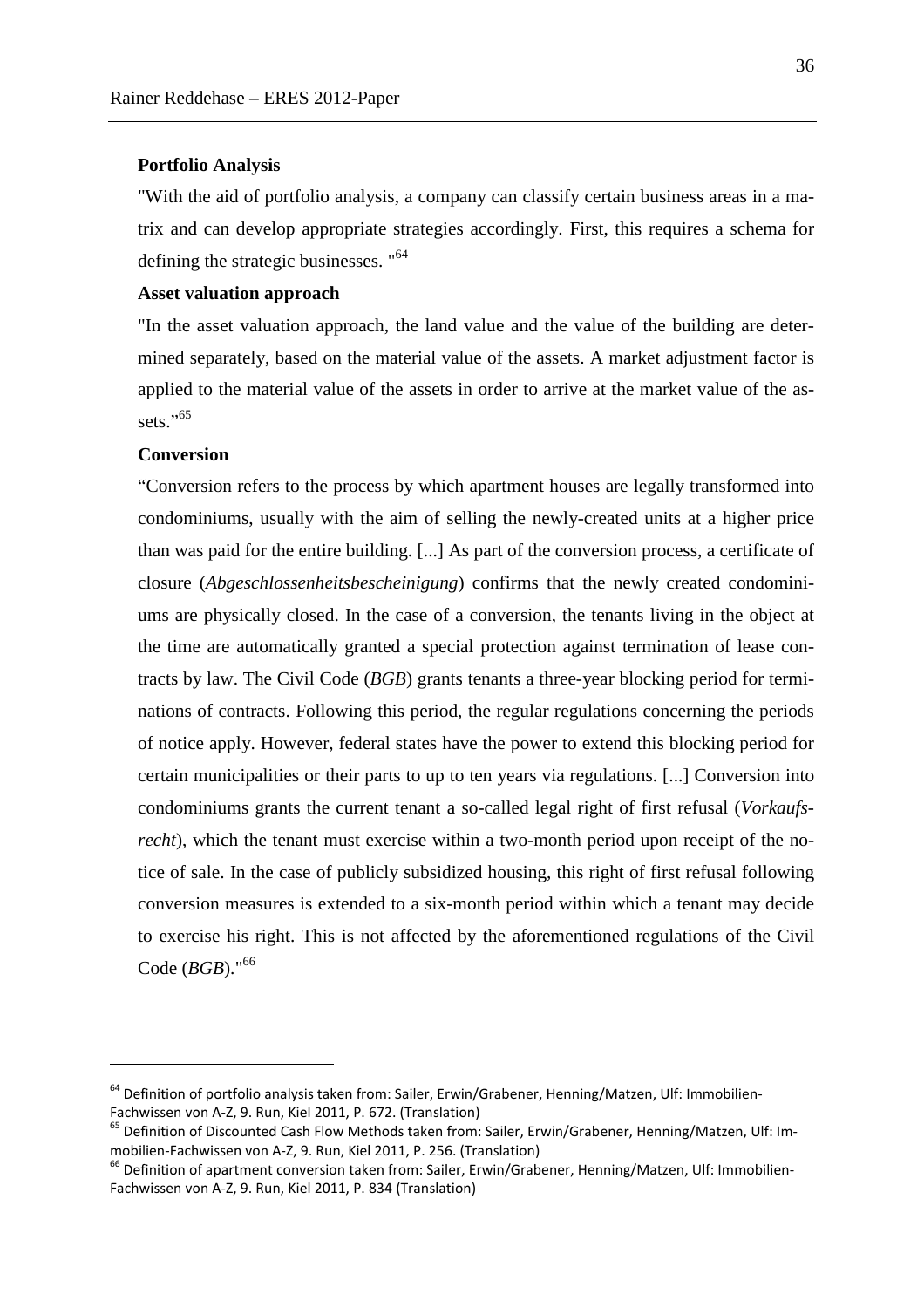#### **Comparables Method of Valuation**

"There are two variants of property valuation using the comparables method of valuation: a price comparison method and a factor comparison method. The price comparison method draws upon actual sales prices attained for comparable properties. The local expert committees (*Gutachterausschuss*) develop a community reference price. In addition, documents made available to the tax offices following sales of similar properties are also drawn upon. Burdens of the property are not taken into account. Instead of actual comparison sites, comparison factors are used. These comparison factors are established by the local expert committees (*Gutachterausschuss*) for comparable units of reference, such as the number of rooms or surface area of a comparable building. When using only buildingrelated comparison factors, the land value must additionally be taken into account in accordance with § 179 of the valuation act (*Bewertungsgesetz*). In the case of the factor comparison method, the comparable reference value is calculated by multiplication of annual income (or other reference factors) of the property in question with the factor established by the expert committee (*Gutachterausschuss*)."<sup>67</sup>

#### **(Current) Market value**

 $\overline{a}$ 

"The market value is determined by the price that would be achieved in the ordinary course of business on the date of the valuation in the event of a sale. Legal issues, [...], actual attributes of the properties [...] and the condition of the building (Example: large backlog of maintenance and repairs) are to be taken into account. Personal and extraordinary issues that may influence market outcomes are not to be taken into account. The latter may include price discounts granted to acquaintances, monopoly prices or price extortions due to the buyer's dependence upon acquiring a specific property. The definition of the market value is codified in § 194 of the German Building Code (*Baugesetzbuch*)."<sup>68</sup>

<sup>67</sup> Definition of comparables valuation method taken from: Sailer, Erwin/Grabener, Henning/Matzen, Ulf: Immobilien-Fachwissen von A-Z, 9. Run, Kiel 2011, P. 866 (Translation)

<sup>68</sup> Definition of market value taken from: Sailer, Erwin/Grabener, Henning/Matzen, Ulf: Immobilien-Fachwissen von A-Z, 9. Run, Kiel 2011, P. 870 (Translation)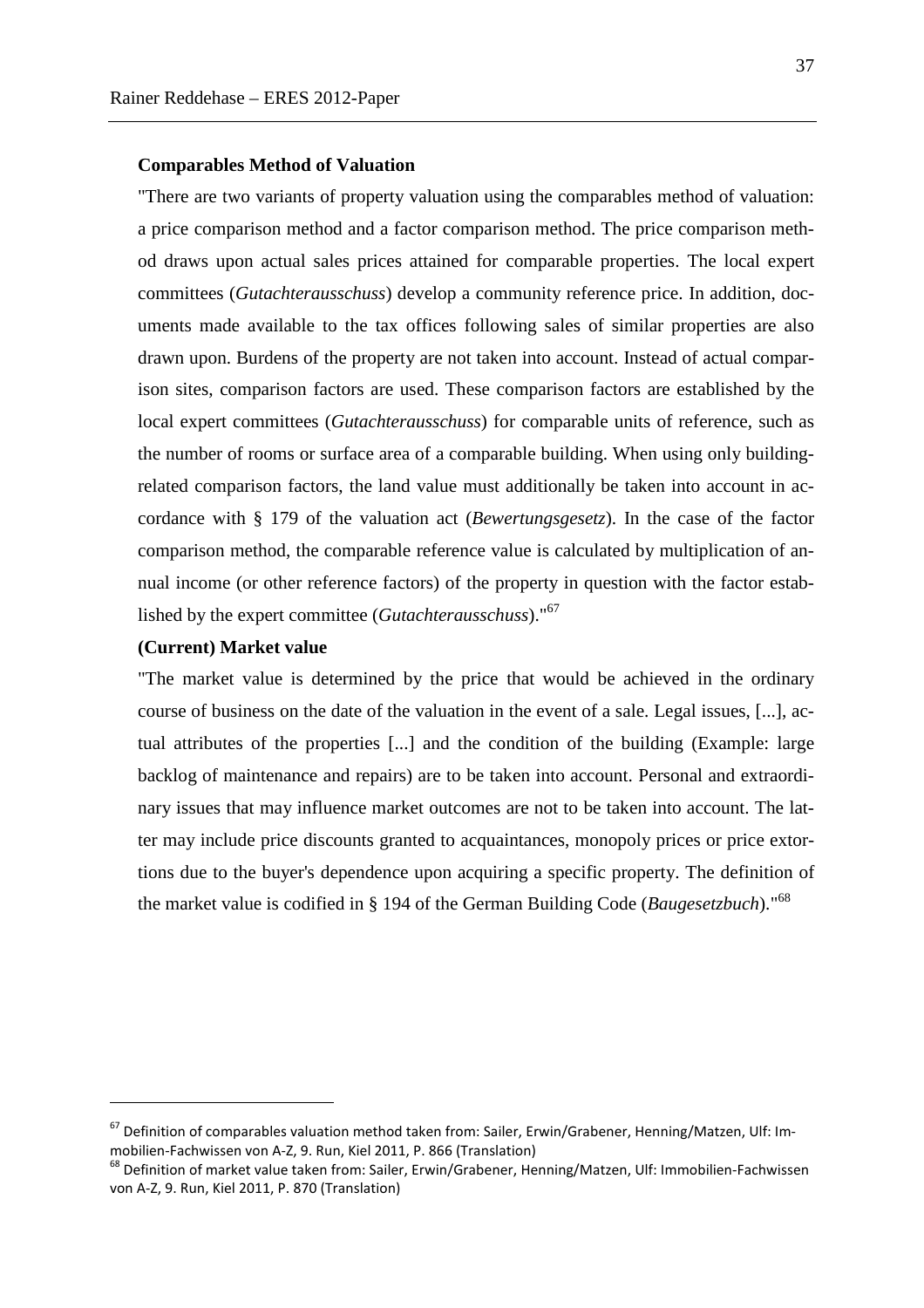## **References**

#### **Bibliographies**

Arndt, Julia-Katharina: Due Diligence Real Estate – Due Diligence als Analyseinstrument bei Immobilientransaktionen, Saarbrücken 2006 {Real Estate Due Diligence - Due diligence as an analytical tool in Real Estate Transactions}

Bayerlein, Walter: Praxishandbuch Sachverständigenrecht, München 2002 {Handbook for real estate assessors}

BBR-Berichte Kompakt 3/2008: Neue Trends beim Handel von Wohnungsportfolios in Deutschland, Bonn 2008 {New trends in the trade of residential portfolios in Germany}

Brühl, Martin/Jandura, Isablle: Due Diligence und Transaktionsstrukturierung aus Käufersicht – Kaufmännische Prüfung: Immobilieneinzel- und – massenbewertung in: Handbuch Real Estate Private Equity, Rebitzer, Dieter/Rottke, Nico (Ed.), Köln 2006 {Due diligence and transaction structuring from the buyers point of view - economic analysis: object- and portfolio valuation}

Buchner, Florian: Begründung und Verwaltung von Wohnungs- und Teileigentum in: Spezielle Betriebswirtschaftslehre der Immobilienwirtschaft, Murfeld, Egon (Ed.) 6. Run, Hamburg 2010 {Creating and managing residential and part ownership}

Deutscher Mieterbund DMB: Wohnen in der Eigentumswohnung – Umwandlung, Kündigungsschutz, Kaufvertrag, Wohnungseigentum, Berlin 2008 {Living in a Condominium - Conversion, dismissal protection, purchase agreements, condominium}

Freia Steinmetz: Wohnungsprivatisierung in den neuen Bundesländern unter besonderer Berücksichtigung ländlicher und verstädterter Räume: Eine Analyse im Kontext europäischer Privatisierungsprogramme, Dissertation, Hannover 2003 {Housing privatization in former East Germany with a special focus on rural and urbanizing areas: An analysis in the context of European Privatization programs}

Gondring, Hanspeter/Wagner, Thomas, Real Estate Asset Management, München 2010 {Real Estate Asset Management}

Gutbrod, Corina: Wohnungsprivatisierung zwischen Kapitalmarkt und Versorgungsauftrag, Diplomarbeit, Stuttgart 2007 {Housing privatization between capital market and public service mission}

Haas, Stefan: Modell zur Bewertung wohnwirtschaftlicher Immobilien-Portfolios unter Beachtung des Risikos, Dissertation Bergische Universität Wuppertal, Wiesbaden 2010 {A Model for assessing residential property portfolio under consideration of risk}

Heuer, Jürgen: Die Wohnungsmärkte im gesamtwirtschaftlichen Gefüge in Kompendium der Wohnungswirtschaft, Jenis, Helmut (Ed.), München 1991 {The housing markets in the overall context of the housing industry}

Heyda, Rene: Analyse der Möglichkeiten und Risikofaktoren von Privatisierungsmaßnahmen am Beispiel eines kommunalen Wohnungsunternehmens, Diplomarbeit, Norderstedt 2008 {Analysis of opportunities and risk factors associated with privatization - the example of a municipal housing company}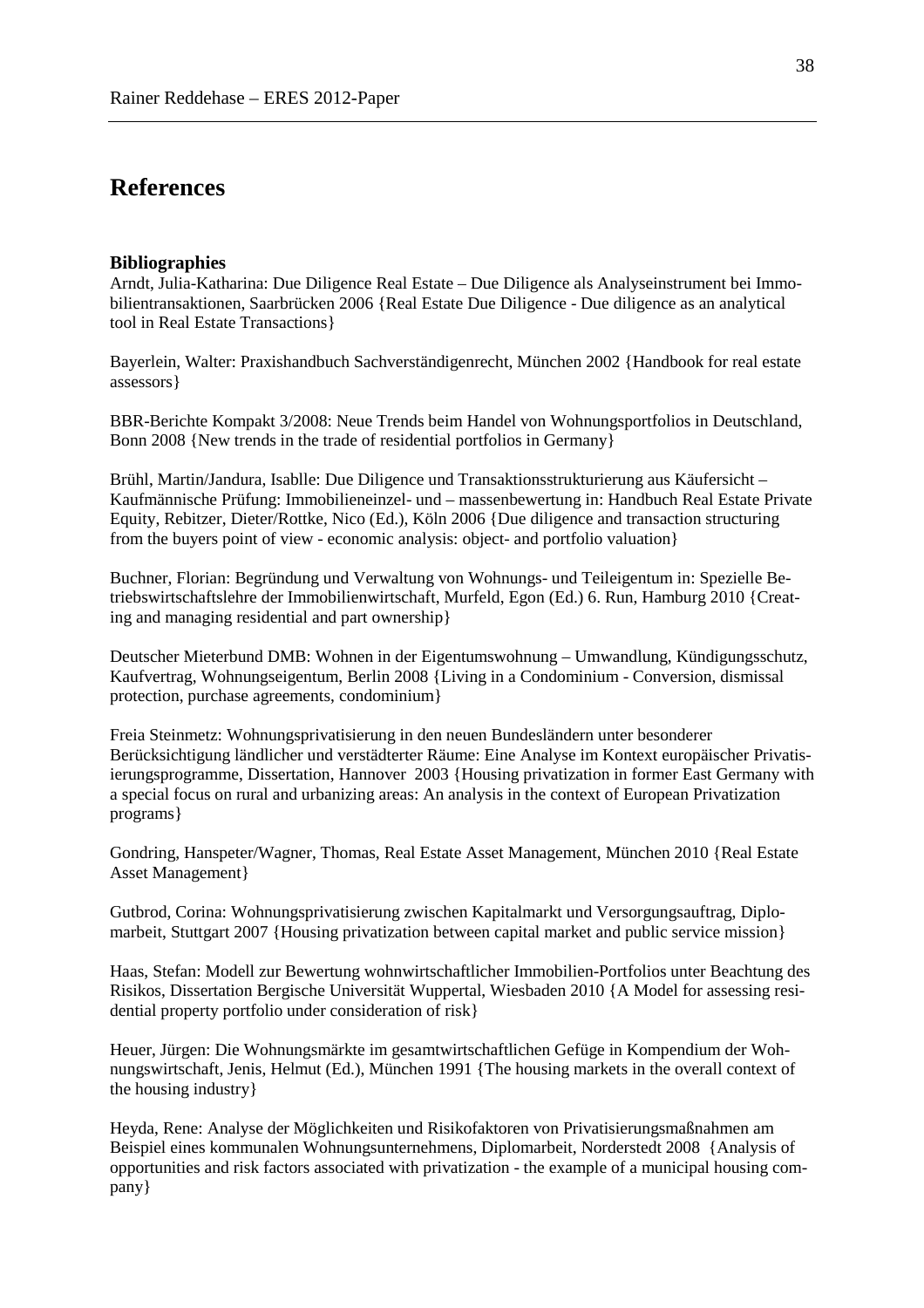King, Peter: Understanding housing Finance – Meeting needs and making choices, 2. Aufl., New York 2009

Kleiber, Wolfgang: WertR06 – Wertermittlungsrichtlinien und ImmoWertV 2010, 10. Run, Köln 2010 {WertR06 – Regulations on Valuation methods and ImmoWertV 2010}

Kühne-Büning, Lidwina: Instrumente zur Prognose der Wohnungsentwicklung. In: Grundlagen der Wohnungs- und Immobilienwirtschaft, Kühne-Büning, Lidwina/Heuer, Jürgen (Ed.), 3. Run, Frankfurt am Main 1994 {Instruments for forecasting the development of housing demand}

Lehner, Claus: Erfolgreiches Portfolio- und Asset Management für Immobilienunternehmen – Die 8 Werthebel, Wiesbaden 2010 {Successful portfolio and asset management for real estate companies - The 8 value drivers}

Leipold, Livia: Die Privatisierung von kommunalen Wohnungsbaugesellschaften und deren Auswirkung auf stadtpolitische Handlungs- und Gestaltungsspielräume – Das Beispiel der Privatisierung der WOBA DRESDEN GMBH, Wissenschaftliche Hausarbeit, Neuhaus am Rennweg 2006 {The privatization of municipal housing companies and their impact on urban policy action and creative freedom the case of privatization of WOBA DRESDEN GMBH}

Matzen, Frank: Unternehmensbewertung von Wohnungsbauunternehmen – unter besonderer Berücksichtigung der Besteuerung und Finanzierung, Köln 2005 {Valuation of residential construction companies - with special consideration of taxation and finance issues}

May, Andreas/Makowski, Gästa: Rechtliche Aspekte von Immobilieninvestitionen in Praxishandbuch Immobilien-Investitionen, Schäfer, Jürgen/Conzen, Georg (Ed.), 2. Run, München 2011 {Legal Aspects of Real Estate Investments}

Metzger, Bernhard: Wertermittlung von Immobilien und Grundstücken, 4. Run, Freiburg 2010 {Valuation of real estate and land properties}

Monk, Sarah/Whitehead, Christine: Making housing more affordable, Oxford 2010

Plesse, Holger: Wohnungsprivatisierung in den neuen Bundesländern, Wirtschaftliche Ziele und Umsetzungsmöglichkeiten von Wohnungsverkäufen an Mieter, Dissertation, Berlin 1999 {Housing privatization in former East Germany, economic objectives and implementation of tenant privatization measures}

Plötz: Plötz Immobilienführer Deutschland 2011, Köln 2011 {Plötz Real Estate Guide to Germany 2011}

Reddehase, Rainer: Investitionen in Wohnimmobilien Due Diligence – Wohnungsprivatisierung und Marketing, Vorlesungsskript DHBW, Stuttgart 2010 {Investing in residential real estate - Due diligence, Housing Privatization and Marketing}

Reddehase, Rainer: Renaissance der Wohnimmobilien – Chance 2009, Stuttgart 2009 {Renaissance of residential real estate}

Reifenrath, Frank/Grah, Marcus: polyEstate 7.1 – Ein Handbuch Wohnungsprivatisierung, Norderstedt 2004 {polyEstate 7.1 - A handbook on housing privatization}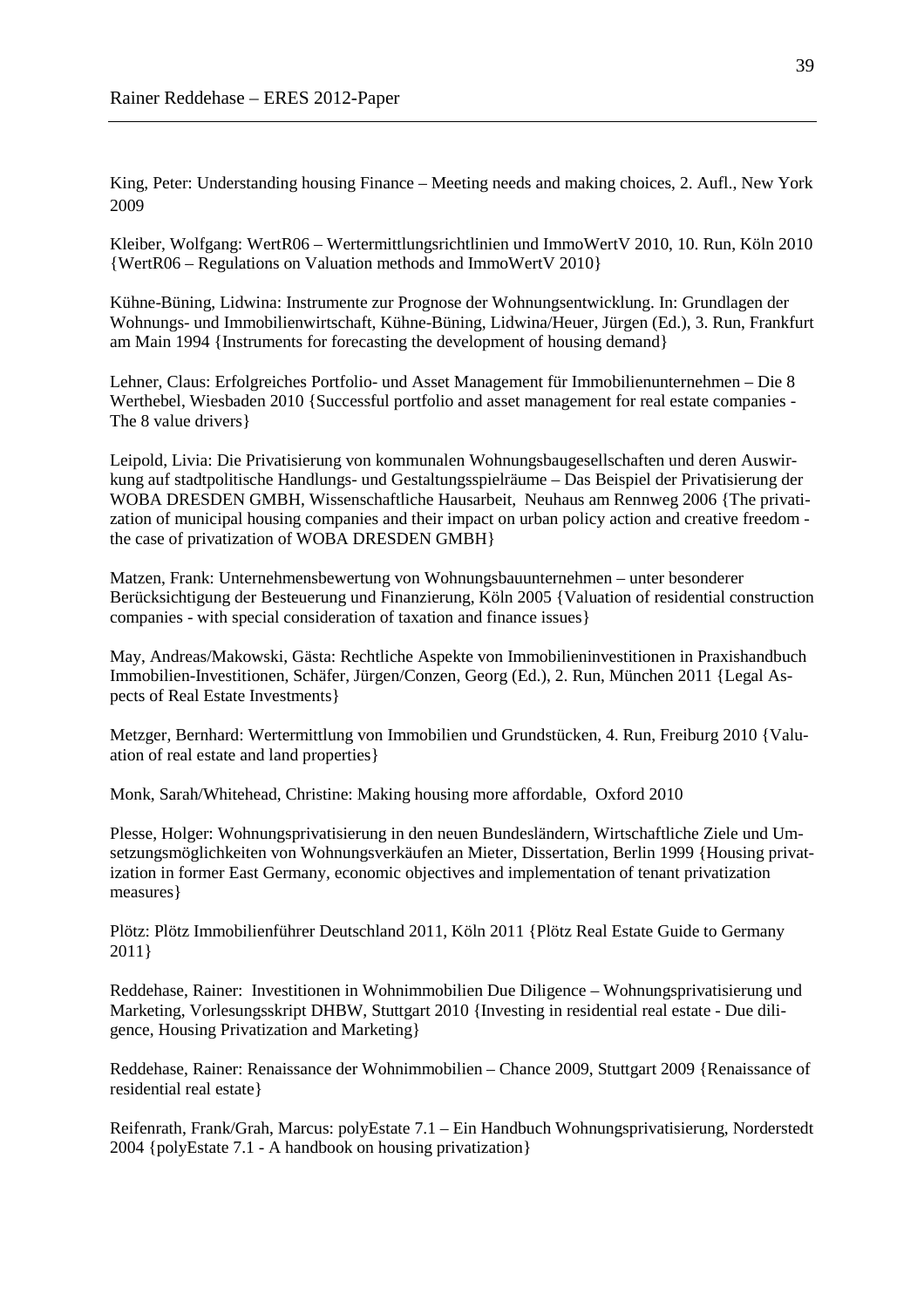Reis, Johannes: Due Diligence-Real-Estate – Ein strukturierter Analyseprozess zur ganzheitlichen Beurteilung von Immobilien, Masterthesis, Norderstedt 2005 {Real Estate Due Diligence - A structured analysis process for the comprehensive analysis of Real Estate}

Roßberg, Ingolf: Die marktorientierte Umstrukturierung kommunaler Kultureinrichtungen – Besonderheiten und Lösungsansätze, Marburg 2007 {The market-oriented restructuring of local cultural institutions - particularities and solutions}

Ruge, Niki: Begründung von Wohnungseigentum an Bestandsimmobilien, Hamburg 2009 {Creating Condominiums in existing real estate}

Sailer, Erwin/Grabener, Henning/Matzen, Ulf: Immobilien-Fachwissen von A-Z, 9. Run, Kiel 2011 {Real estate expertise from A-Z}

Schramm, Marianne/Hansmeyer, Ekkehart (Ed.): Transaktionen erfolgreich managen. Ein M&A-Handbuch für die Praxis, München 2010 {Managing transactions successfully - an M & A Handbook for Practice}

Schramm, Marianne/Hansmeyer, Ekkehart (Ed.): Transaktionen erfolgreich managen. Ein M&A-Handbuch für die Praxis, München 2010 {Managing transactions successfully - an M & A Handbook for Practice}

Schultheiß, Tobias: 100 Immobilienkennzahlen, 2. Run, Wiesbaden 2010 {100 key figures for real estate}

Siepmann, Axel: Veräußerung von Immobilienportfolios im Rahmen strukturierter Verfahren in Praxishandbuch Immobilien-Investitionen, Schäfer, Jürgen/Conzen, Georg (Ed.), 2. Run, München 2011 {Sale of real estate portfolios in structured transaction processes}

Simon, Jürgen/Kleiber, Wolfgang: Schätzung und Ermittlung von Grundstückswerten, Berlin 1996 {Estimation and determination of property values}

Simons, Harald: Frühjahrsgutachten Wohnimmobilien 2011 in Frühjahrsgutachten Immobilienwirtschaft 2011 des Rates der Immobilienweisen, Wiesbaden 2011 {2011 spring report on residential property of the Council of Real Estate Management}

Smith, Susan/Munro, Moira: The Microstructures of Housing Markets, New York 2009

Striedinger, Dagmar: Die Umwandlung von Miet- in Eigentumswohnungen – Einflußfaktoren der Kaufentscheidung, Diplomarbeit, Universität Leipzig, 2002 {The conversion of rental apartments into condominiums - factors influencing tenants' purchasing decisions}

Strunk, Andreas: Planung und Management kommunaler Wohnungspolitik, Wernau/Neckar 2003 {Planning and management of municipal housing policy}

Stürzer, Rudolf/Koch, Michael u.a.: Praxisbuch Wohnungseigentum, 3. Run, Freiburg 2010 {Handbook 'Condominiums'}

TEGOVA: Europäische Bewertungs Standards 2003, 2. Run, Bonn 2003 {European Valuation Standards 2003}

Varthe, Thomas: Die Wertermittlungsreform – Neue Grundsätze bei der Immobilienbewertung, 2. Run, Freiburg 2010 {The valuation reform - New principles in real estate valuation}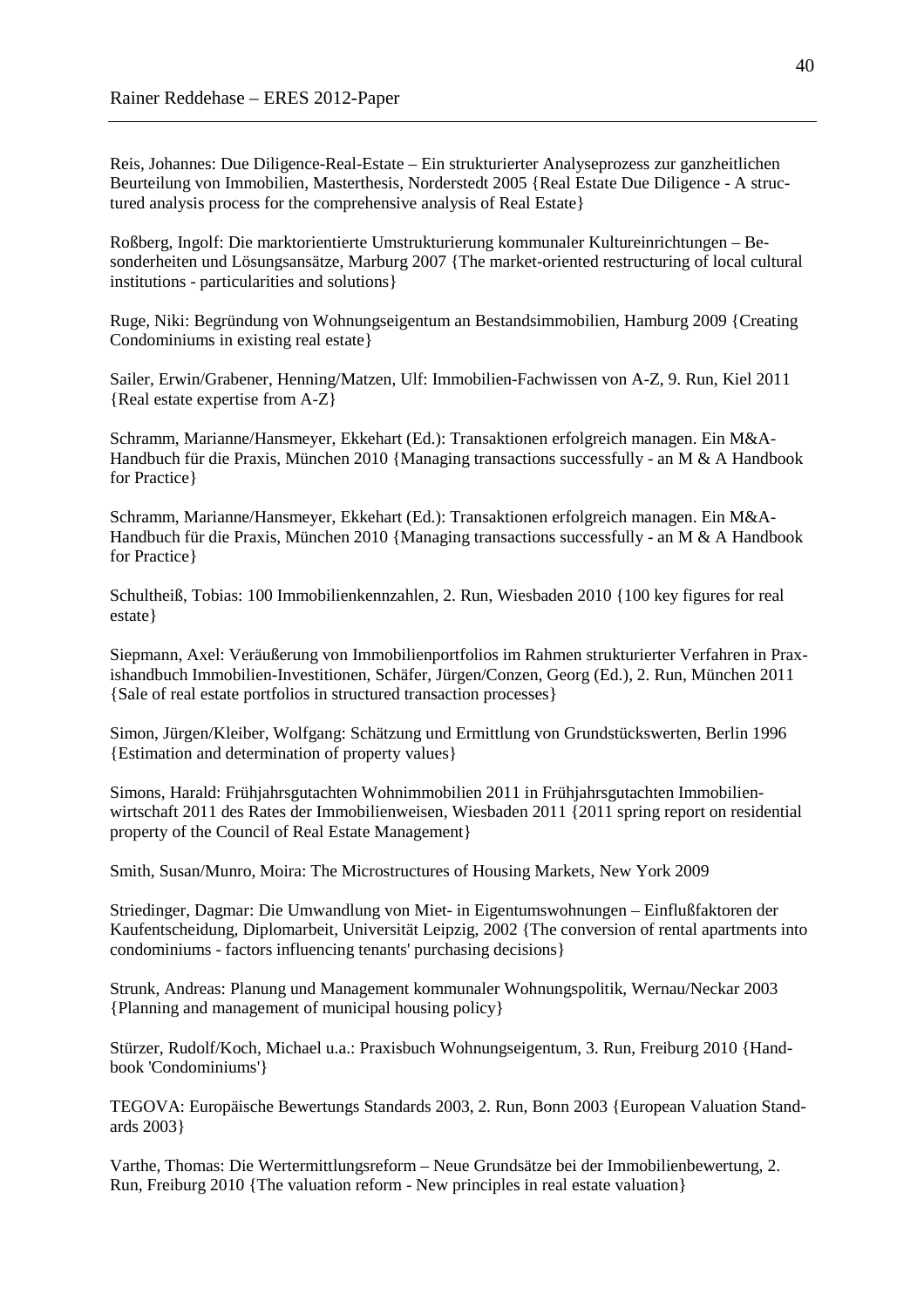Windorfer, Christian: Bewertung in Immobilientransaktionen – Praxisbuch zur Strukturierung, Vertragsgestaltung und Bewertung, van Kann, Jürgen (Ed.), Berlin 2007 {Evaluation in real estate transactions - Handbook on structuring, Contract design and Valuation}

#### **Other sources / Internet**

http://www.empirica-institut.de/empi2007/news.html

http://www.nabu.de/themen/siedlungsentwicklung/wissen/gesellschaft/04199.html

BÜ, Evonik darf an die Börse, Süddeutsche Zeitung, 13.4.2011 http://www.sueddeutsche.de/f5V38m/4030753/Evonik-darf-an-die-Boerse.ht

Deutscher Städte- und Gemeindebund: Neues GWB-Vergaberecht in Kraft getreten, 23.4.2009 entnommen:http://www.dstgb-

vis.de/home/aktuelles\_news/aktuell/neues\_gwb\_vergaberecht\_in\_kraft\_getreten/index.html

http://www.bib-

demografie.de/nn\_1645576/SharedDocs/Bilder/DE/Daten\_\_und\_\_Befunde/02\_\_Bevoelkerungsbilanz und Altersstruktur/Abbildungen/a 02 02 bevzahl d 1950 2060,property=poster.jpg

http://www.destatis.de/jetspeed/portal/cms/Sites/destatis/Internet/DE/Grafiken/Bevoelkerung/Diagram me/PrivathaushalteVorschau,property=image.gif (Abruf 2011-04-19)

http://www.destatis.de/jetspeed/portal/cms/Sites/destatis/Internet/DE/Navigation/Statistiken/Bevoelker ung/Bevoelkerung.psml

http://www.empirica-institut.de/kufa/EL\_2009\_APP.pdf

http://www.gisambh.de/textpool/planmanagkommwohnpol.pdf

O.V.: Finanzinvestor kauft 150.000 Wohnungen, Der Tagesspiegel vom 18.05.2005 entnommen: http://www.tagesspiegel.de/wirtschaft/finanzinvestor-kauft-150000-wohnungen/609052.html

Rebhan, Christine, GSW-Aktie geht zum Mindestpreis über den Tisch, Immobilien-Zeitung 2011-04- 14, http://www.immobilien-zeitung.de/1000003260/gsw-aktie-geht-zum-mindestpreis-ueber-tisch